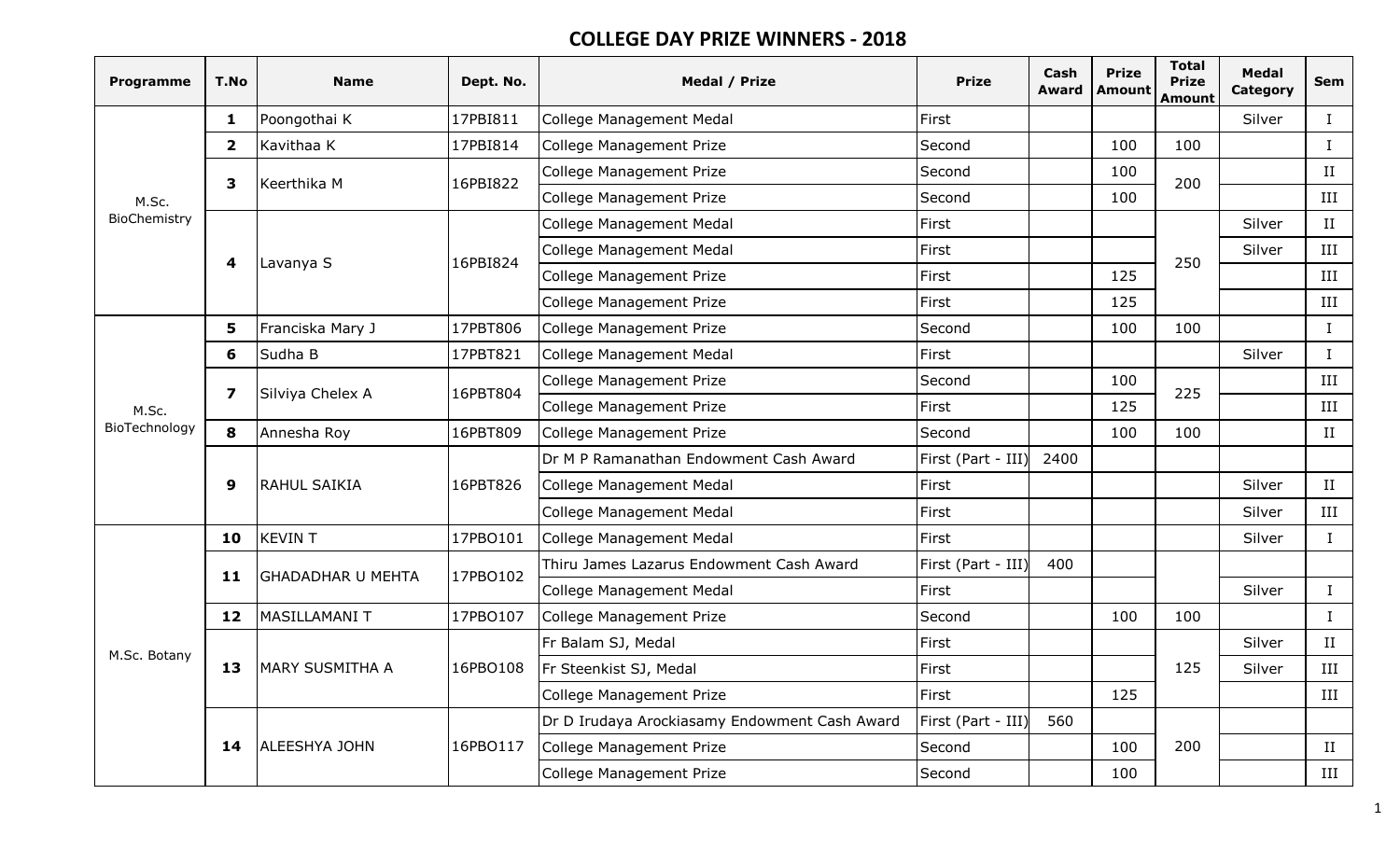|              | 15 | <b>SRINIKETHAN S</b>      | 17UBO131 | Dr Mariaraj Medal                            | First              |     |     | 100 | Silver | $\bf{I}$    |
|--------------|----|---------------------------|----------|----------------------------------------------|--------------------|-----|-----|-----|--------|-------------|
|              |    |                           |          | College Management Prize                     | First              |     | 100 |     |        | $\bf{I}$    |
|              |    |                           |          | Thirumathi Martha James Endowment Cash Award | First (Part - III) | 400 |     |     |        |             |
|              |    |                           |          | College Management Prize                     | Second             |     | 75  |     |        | $\bf{I}$    |
|              | 16 | <b>SAMROY TERRENCE G</b>  | 17UB0148 | Rev Fr Alappat SJ, Medal                     | First              |     |     | 250 | Silver | $\bf{I}$    |
|              |    |                           |          | College Management Prize                     | Second             |     | 75  |     |        | $\bf I$     |
|              |    |                           |          | Dr Mariaraj Medal                            | First              |     |     |     | Silver | $\rm I$     |
|              |    |                           |          | College Management Prize                     | First              |     | 100 |     |        | $\bf{I}$    |
|              | 17 | <b>NITISH EKKA</b>        | 17UBO153 | College Management Prize                     | Second             |     | 75  | 150 |        | $\rm I$     |
|              |    |                           |          | College Management Prize                     | Second             |     | 75  |     |        |             |
|              | 18 | <b>MATHEUS KHARBUDON</b>  | 17UB0154 | College Management Prize                     | Second             |     | 75  | 75  |        | $\rm I$     |
|              |    |                           |          | Fr Sewell Medal II                           | First              |     |     |     | Silver | $\rm II$    |
|              |    |                           |          | College Management Prize                     | Second<br>First    |     | 75  |     |        | $\rm II$    |
|              | 19 | <b>MARY NITHYA M</b>      | 16UBO103 | Thiru Sinnaswamy Lobo Medal                  |                    |     |     | 325 | Silver | III         |
| B.Sc. Botany |    |                           |          | College Management Prize                     | Second             |     | 75  |     |        | III         |
|              |    |                           |          | College Management Prize                     | Second             |     | 75  |     |        | III         |
|              |    |                           |          | <b>College Management Prize</b>              | First              |     | 100 |     |        | III         |
|              |    |                           |          | Dr V K George Cash Award                     | First (Part - III) | 800 |     |     |        |             |
|              |    |                           |          | College Management Medal                     | First              |     |     |     | Silver | $_{\rm II}$ |
|              |    |                           |          | College Management Prize                     | Second             |     | 75  |     |        | $\rm II$    |
|              |    |                           |          | <b>College Management Prize</b>              | First              |     | 100 |     |        | II          |
|              | 20 | <b>BENEDICT MATHEWS P</b> | 16UBO111 | College Management Prize                     | Second             |     | 75  | 350 |        | III         |
|              |    |                           |          | College Management Medal                     | First              |     |     |     | Silver | III         |
|              |    |                           |          | Prof Kalyanasundaram Medal                   | First              |     |     |     | Silver | III         |
|              |    |                           |          | <b>College Management Prize</b>              | First              |     | 100 |     |        | III         |
|              | 21 | <b>THULASIMANI M</b>      | 16UBO121 | <b>College Management Prize</b>              | First              |     | 100 | 100 |        | III         |
|              | 22 | <b>ANUSHIYA S</b>         | 16UBO134 | <b>College Management Prize</b>              | Second             |     | 75  | 75  |        | III         |
|              | 23 | <b>DEVARAJ A</b>          | 16UBO139 | <b>College Management Prize</b>              | Second             |     | 75  | 75  |        | III         |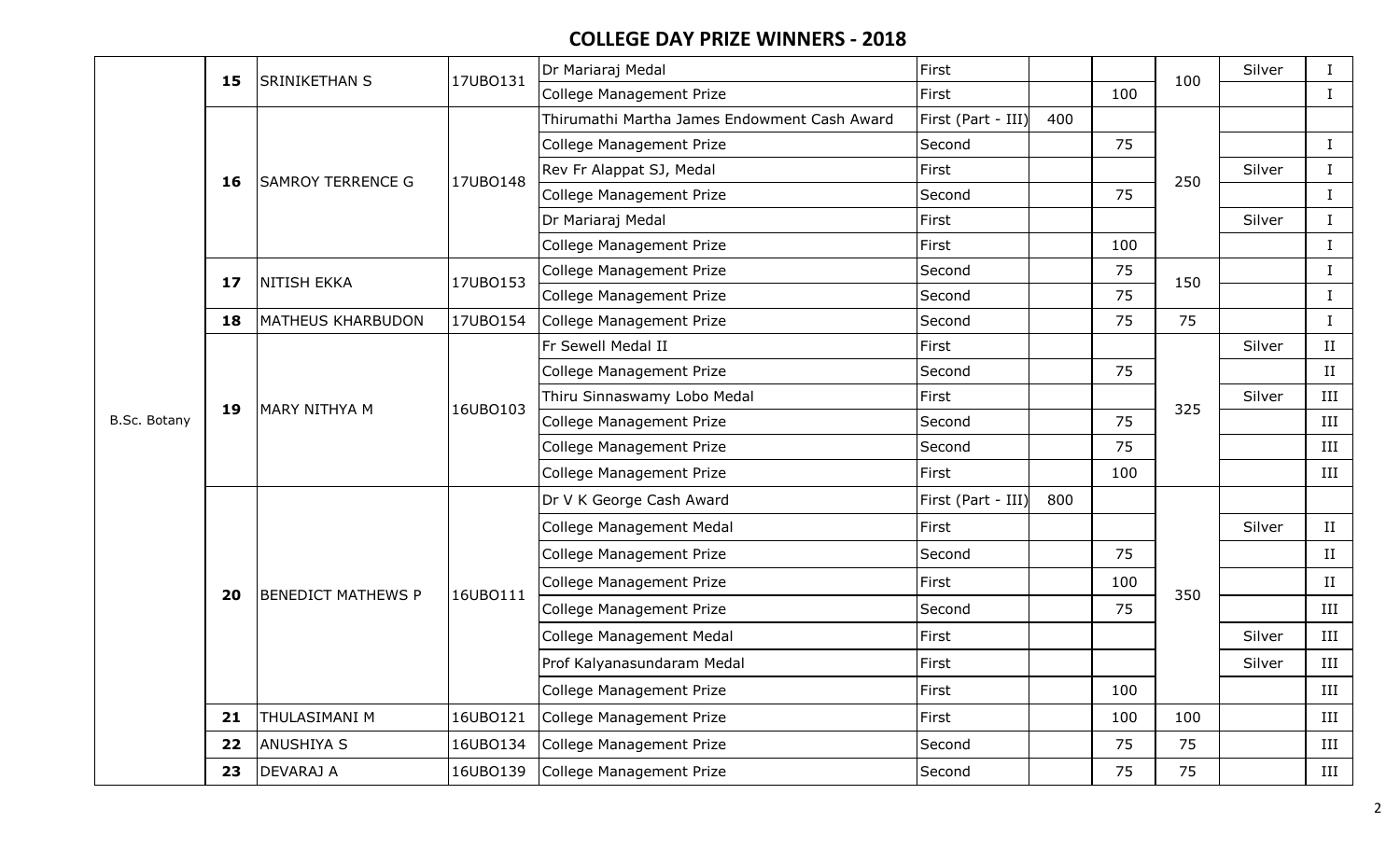|              | 24 | <b>KUMAR G</b>          | 16UBO154 | College Management Prize        | Second | 75  | 75  |        | III         |
|--------------|----|-------------------------|----------|---------------------------------|--------|-----|-----|--------|-------------|
|              |    |                         |          | Fr Machado SJ, Medal            | First  |     |     | Silver | IV          |
|              | 25 | <b>THIRUPATHY S</b>     | 15UBO102 | College Management Prize        | First  | 100 | 100 |        | IV          |
|              |    |                         |          | Thiru Natesa Mudaliar Medel     | First  |     |     | Silver | $\vee$      |
|              | 26 | NARTHANA KRISHNAN S     | 15UBO108 | College Management Prize        | Second | 75  | 75  |        | IV          |
| B.Sc. Botany | 27 | PARTHASARATHY S P       | 15UBO111 | Thiru Veerasamy Medal           | First  |     |     | Silver | IV          |
|              | 28 | <b>KARTHICKRAJ U</b>    | 15UBO120 | College Management Prize        | Second | 75  | 150 |        | IV          |
|              |    |                         |          | <b>College Management Prize</b> | Second | 75  |     |        | $\vee$      |
|              | 29 | AJITH T                 | 15UBO131 | Thiru Dharmapuram Adhinam Medal | First  |     |     | Silver | IV          |
|              | 30 | <b>ROBERTRAJ S</b>      | 15UBO156 | College Management Prize        | First  | 100 | 100 |        | IV          |
|              | 31 | <b>DHANESH C</b>        | 15UBO157 | College Management Prize        | Second | 75  | 75  |        | IV          |
|              | 32 | Maria Sacred Antony J B | 17UBU505 | <b>College Management Prize</b> | Second | 75  | 150 |        | $\rm I$     |
|              |    |                         |          | <b>College Management Prize</b> | Second | 75  |     |        | $\rm I$     |
|              | 33 | Naveen Kumar K          | 17UBU541 | College Management Prize        | First  | 100 | 100 |        | $\mathbf I$ |
|              | 34 | Sakthivel S             | 17UBU605 | College Management Medal        | First  |     |     | Silver | $\bf{I}$    |
|              | 35 | Mohamed Arif M          | 17UBU664 | College Management Prize        | Second | 75  | 75  |        | $\mathbf I$ |
|              | 36 | Maria Infant Aniston S  | 16UBU502 | College Management Prize        | Second | 75  | 75  |        | II          |
|              | 37 | Kumaraguru S            | 16UBU513 | College Management Prize        | First  | 100 | 100 |        | III         |
|              | 38 | David Barath V          | 16UBU514 | <b>College Management Prize</b> | Second | 75  | 75  |        | $\;$ II     |
| <b>BBA</b>   | 39 | Larance G               | 16UBU517 | College Management Prize        | First  | 100 | 100 |        | III         |
|              | 40 | Rithik V S              | 16UBU535 | College Management Medal        | First  |     |     | Silver | II          |
|              | 41 | Samlara M               | 16UBU542 | <b>College Management Prize</b> | Second | 75  | 75  |        | $\;$ II     |
|              |    |                         |          | College Management Prize        | First  | 100 |     |        | $\;$ II     |
|              | 42 | Abilan Culas            | 16UBU561 | College Management Medal        | First  |     | 100 | Silver | $\rm III$   |
|              | 43 | Vidyabaran D            | 16UBU562 | <b>College Management Prize</b> | Second | 75  | 75  |        | III         |
|              |    |                         |          | College Management Prize        | Second | 75  |     |        | $\rm II$    |
|              | 44 | Sivaneswaran A          | 16UBU563 | College Management Prize        | Second | 75  | 225 |        | III         |
|              |    |                         |          | College Management Prize        | Second | 75  |     |        | III         |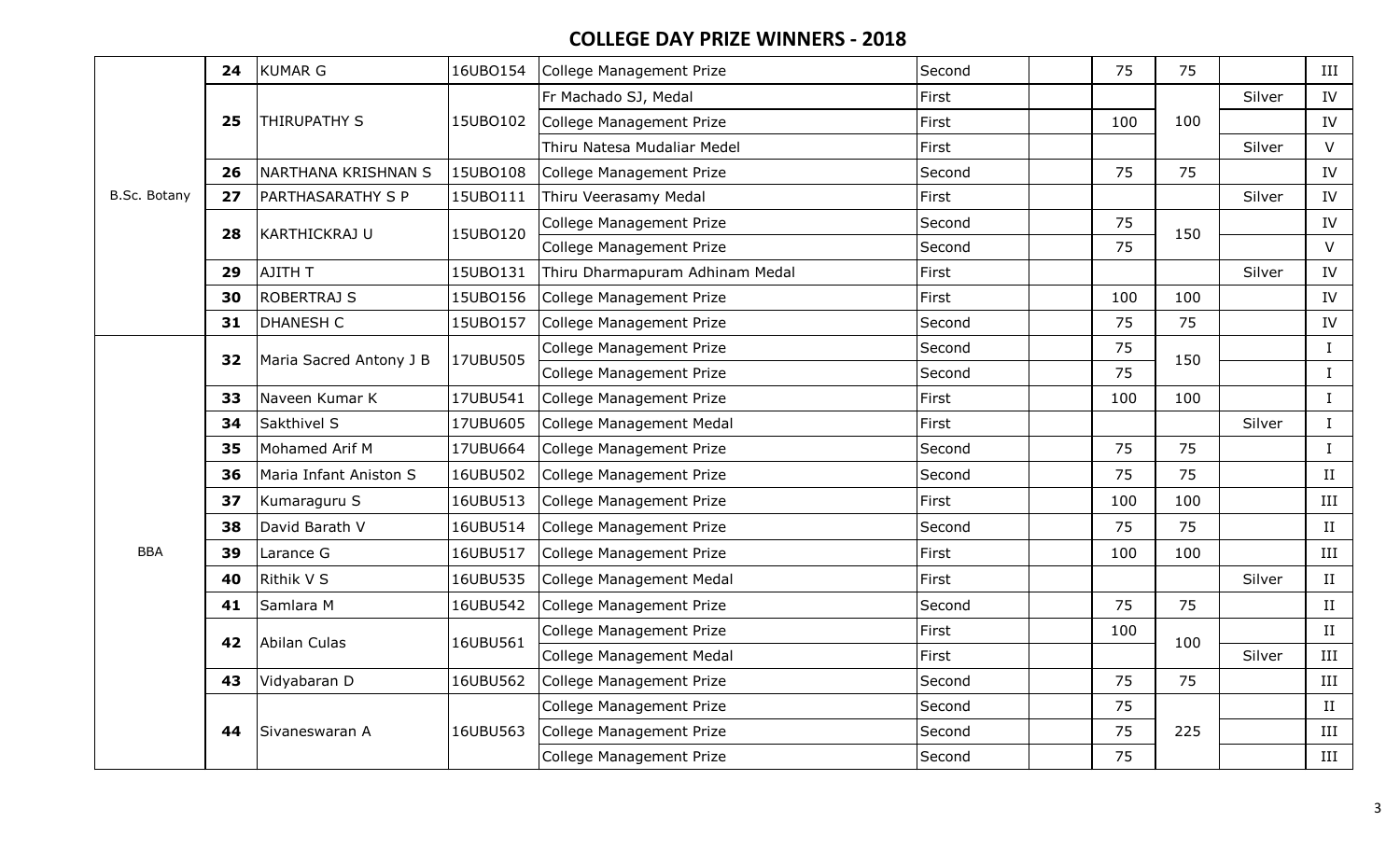|                 | 45 | Dheenadayalan C                  | 16UBU609 | College Management Prize                                                | Second             |      | 75  | 75  |        | $_{\rm II}$  |
|-----------------|----|----------------------------------|----------|-------------------------------------------------------------------------|--------------------|------|-----|-----|--------|--------------|
|                 | 46 | Mani Kandan M                    | 15UBU501 | <b>College Management Medal</b>                                         | First              |      |     | 75  | Silver | IV           |
|                 |    |                                  |          | College Management Prize                                                | Second             |      | 75  |     |        | IV           |
|                 |    |                                  |          | <b>College Management Medal</b>                                         | First              |      |     |     | Silver | IV           |
|                 |    |                                  |          | <b>College Management Medal</b>                                         | First              |      |     |     | Silver | IV           |
| <b>BBA</b>      | 47 | Mohamed Lugmaan M R              | 15UBU509 | <b>College Management Prize</b>                                         | Second             |      | 75  | 175 |        | IV           |
|                 |    |                                  |          | <b>College Management Prize</b>                                         | First              |      | 100 |     |        | IV           |
|                 |    |                                  |          | College Management Medal                                                | First              |      |     |     | Silver | $\vee$       |
|                 | 48 | Gopalarasa Jenarththan           | 15UBU563 | College Management Prize                                                | First              |      | 100 | 175 |        | IV           |
|                 |    |                                  |          | <b>College Management Prize</b>                                         | Second             |      | 75  |     |        | $\vee$       |
|                 | 49 | Arulandu Pravinraj               | 15UBU564 | College Management Prize                                                | Second             |      | 75  | 75  |        | IV           |
|                 | 50 | Ranga Prasad Sudarshan S15UBU615 |          | <b>College Management Prize</b>                                         | Second             |      | 75  | 75  |        | IV           |
|                 |    |                                  |          | Prof A Balasubramanian-B Susila Endowment Cash Award                    | First (Part - III) | 1800 |     |     |        |              |
|                 | 51 | <b>JOE SAM X</b>                 | 17PCH117 | Shri R Govindarajan Memorial Cash Award                                 | First (Part - III) | 1200 |     | 225 |        |              |
|                 |    |                                  |          | College Management Prize                                                | Second             |      | 100 |     |        | $\bf{I}$     |
|                 |    |                                  |          | <b>College Management Prize</b>                                         | First              |      | 125 |     |        | $\bf{I}$     |
|                 | 52 | <b>AKILESWAR S</b>               | 17PCH119 | College Management Medal                                                | First              |      |     |     | Silver | $\mathbf I$  |
|                 | 53 | Kalaivanan S                     | 17PCH803 | College Management Medal                                                | First              |      |     |     | Silver | $\mathbf I$  |
|                 | 54 | Joasephene Fereiro               | 17PCH812 | <b>College Management Medal</b>                                         | First              |      |     |     | Silver | $\mathbf I$  |
|                 |    |                                  |          | College Management Medal                                                | First              |      |     |     | Silver | $\mathbf{I}$ |
| M.Sc. Chemistry | 55 | Ajithkumar M                     | 17PCH817 | College Management Medal                                                | First              |      |     |     | Silver | $\bf{I}$     |
|                 | 56 | Sasikumar P                      | 17PCH820 | College Management Medal                                                | First              |      |     |     | Silver | L            |
|                 |    |                                  |          | Shri R Govindarajan Memorial Cash Award                                 | First (Part - III) | 1200 |     |     |        |              |
|                 | 57 | <b>SOWMYA D</b>                  | 17PCH821 | <b>College Management Prize</b>                                         | Second             |      | 100 | 100 |        | Ι.           |
|                 |    |                                  |          | College Management Medal                                                | First              |      |     |     | Silver |              |
|                 |    |                                  |          | Shri S Kuppuswamy Memorial Gold Medal and Cash Award First (Part - III) |                    | 4000 |     |     | Gold   |              |
|                 | 58 | AUGASTUS CAMELLUS R B 16PCH102   |          | Dr K Nambi Endowment Cash                                               | First (Part - III) | 400  |     |     |        |              |
|                 |    |                                  |          | Thiru Jerome Pitchai Medal                                              | First              |      |     |     | Silver | II           |
|                 |    |                                  |          | Fr A Felix Joseph SJ Medal                                              | First              |      |     |     | Silver | III          |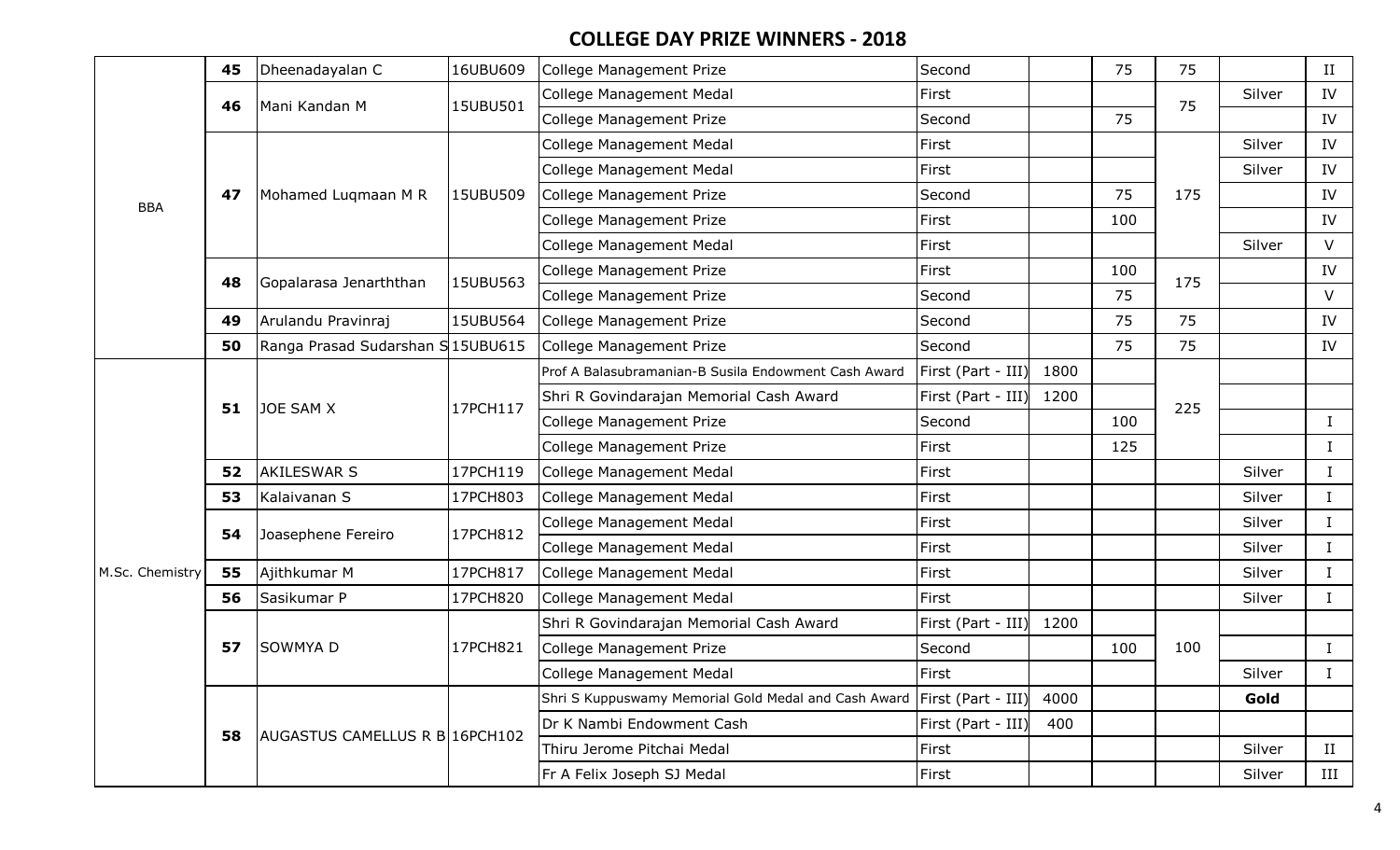|                        |    |                         |          | Shri R Govindarajan Memorial Cash Award   | First (Part - III) | 1200 |     |     |        |             |
|------------------------|----|-------------------------|----------|-------------------------------------------|--------------------|------|-----|-----|--------|-------------|
|                        | 59 | <b>BLESSY KARUNYA M</b> | 16PCH109 | <b>College Management Prize</b>           | Second             |      | 100 | 225 |        | III         |
|                        |    |                         |          | College Management Prize                  | First              |      | 125 |     |        | III         |
|                        | 60 | MARIA ABI VINISHA J     | 16PCH115 | Rev Fr Rex A Pai SJ Endowment Cash Awards | First (Part - III) | 800  |     | 100 |        |             |
|                        |    |                         |          | College Management Prize                  | Second             |      | 100 |     |        | $\rm II$    |
|                        | 61 | <b>ASHWIN A</b>         | 16PCH117 | College Management Prize                  | First              |      | 125 | 125 |        | III         |
| M.Sc. Chemistry        | 62 | Pavithra R              | 16PCH803 | College Management Prize                  | First              |      | 125 | 125 |        | III         |
|                        | 63 | Aravinth M              | 16PCH805 | College Management Prize                  | First              |      | 125 | 125 |        | III         |
|                        |    |                         |          | Shri R Govindarajan Memorial Cash Award   | First (Part - III) | 1200 |     |     |        |             |
|                        | 64 | DHIVYA BHARATHI R       | 16PCH810 | College Management Medal                  | First              |      |     | 125 | Silver | $_{\rm II}$ |
|                        |    |                         |          | College Management Medal                  | First              |      |     |     | Silver | $\rm III$   |
|                        |    |                         |          | <b>College Management Prize</b>           | First              |      | 125 |     |        | III         |
|                        | 65 | Rahul T                 | 16PCH824 | College Management Prize                  | Second             |      | 100 | 200 |        | II          |
|                        |    |                         |          | College Management Prize                  | Second             |      | 100 |     |        | III         |
|                        | 66 | <b>NAVEEN</b>           | 17UCH130 | College Management Prize                  | Second             |      | 75  | 75  |        | $\mathbf I$ |
|                        | 67 | DHANASEKARAN N          | 17UCH227 | College Management Prize                  | Second             |      | 75  | 75  |        | $\bf{I}$    |
|                        | 68 | <b>SANTHOSH KUMAR S</b> | 17UCH228 | College Management Prize                  | First              |      | 100 | 100 |        | $\bf{I}$    |
|                        | 69 | <b>RAMKUMAR S</b>       | 17UCH230 | College Management Prize                  | Second             |      | 75  | 75  |        | I           |
|                        | 70 | <b>KEERTHIVASAN ML</b>  | 17UCH244 | Thiru AIX Bosco Memorial Medal            | First              |      |     | 100 | Silver | Ι           |
|                        |    |                         |          | College Management Prize                  | First              |      | 100 |     |        | $\bf{I}$    |
| <b>B.Sc. Chemistry</b> | 71 | JOSEPH KENEDY SORENG    | 17UCH250 | College Management Medal                  | First              |      |     |     | Silver | $\bf{I}$    |
|                        |    |                         |          | Parvathi Ammal Medal                      | First              |      |     |     | Silver | II          |
|                        | 72 | <b>AMRIT TOPPO</b>      | 16UCH101 | College Management Prize                  | Second             |      | 75  | 75  |        | П           |
|                        |    |                         |          | College Management Medal                  | First              |      |     |     | Silver | III         |
|                        |    |                         |          | College Management Prize                  | Second             |      | 75  |     |        | II          |
|                        | 73 | EDWARDFELIX J           | 16UCH102 | College Management Prize                  | Second             |      | 75  | 225 |        | II          |
|                        |    |                         |          | College Management Prize                  | Second             |      | 75  |     |        | III         |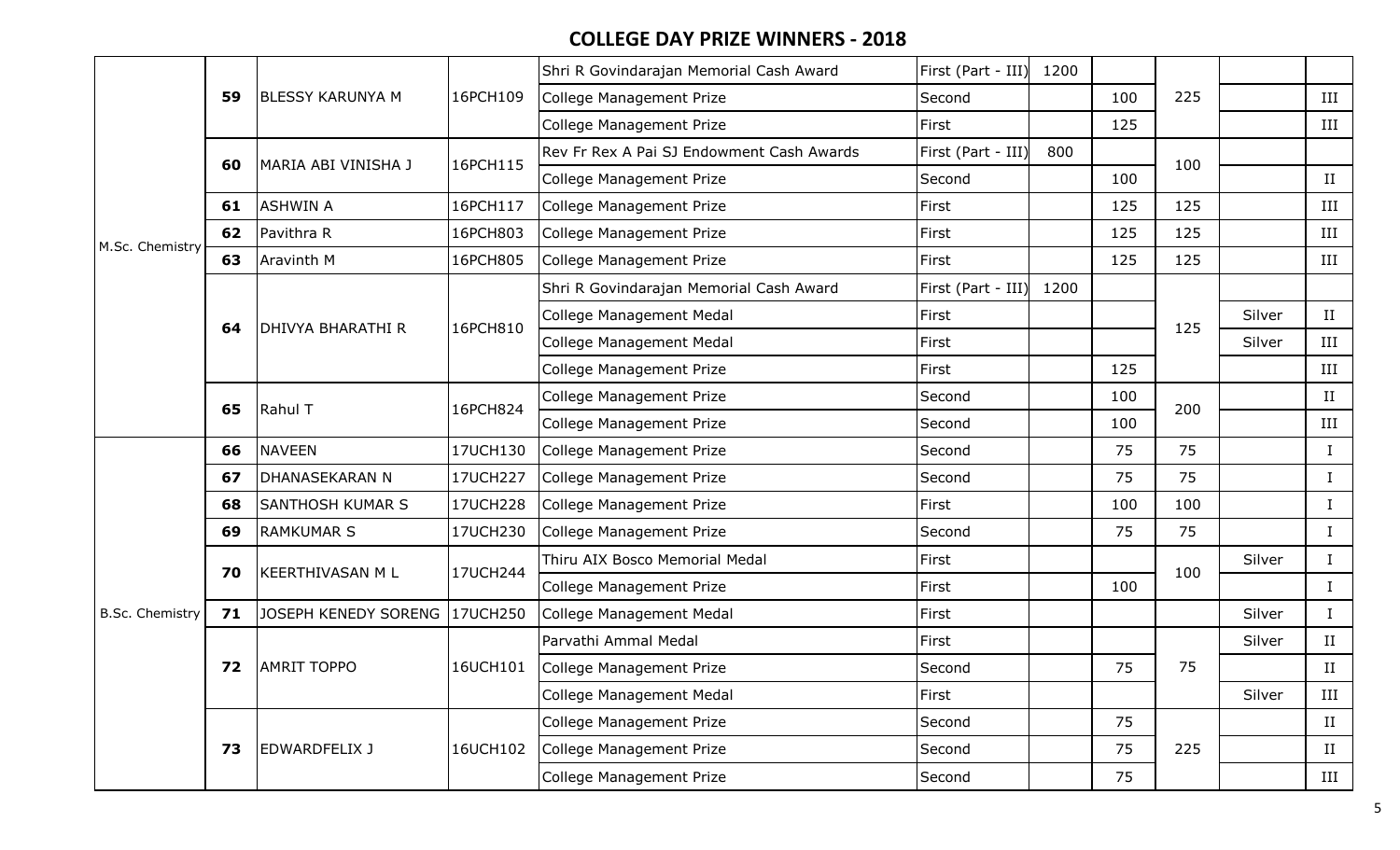|                        |    | SUNDARRAJ A              | 16UCH105 | College Management Prize                  | Second             |     | 75  | 175 |        | $\rm II$   |
|------------------------|----|--------------------------|----------|-------------------------------------------|--------------------|-----|-----|-----|--------|------------|
|                        | 74 |                          |          | <b>College Management Prize</b>           | First              |     | 100 |     |        | II         |
|                        | 75 | <b>JOE FRANKLIN J</b>    | 16UCH106 | College Management Prize                  | Second             |     | 75  | 75  |        | II         |
|                        | 76 | <b>VIJAY NOYAL J</b>     | 16UCH141 | College Management Prize                  | First              |     | 100 | 100 |        | $\rm III$  |
|                        | 77 | TONY CAMELAS N           | 16UCH150 | College Management Prize                  | Second             |     | 75  | 75  |        | II         |
|                        | 78 | <b>RAGHAVAN N</b>        | 16UCH204 | College Management Medal                  | First              |     |     |     | Silver | $\rm III$  |
|                        | 79 | MELVIN MITCHAL A         | 16UCH228 | <b>College Management Prize</b>           | Second             |     | 75  | 75  |        | II         |
|                        |    |                          |          | Fr Ehrhart SJ, Silver Jubilee Medal       | First              |     |     |     | Silver | $\rm III$  |
|                        | 80 | <b>ASWIN A</b>           | 16UCH239 | Prof AC Joseph Medal II                   | First              |     |     | 75  | Silver | II         |
|                        |    |                          |          | <b>College Management Prize</b>           | Second             |     | 75  |     |        | $\rm III$  |
| <b>B.Sc. Chemistry</b> | 81 | SATHISHKUMAR M           | 15UCH130 | College Management Prize                  | Second             |     | 75  | 150 |        | ${\rm IV}$ |
|                        |    |                          |          | College Management Prize                  | Second             |     | 75  |     |        | $\vee$     |
|                        | 82 | <b>BHARATHI P</b>        | 15UCH131 | College Management Prize                  | Second             |     | 75  | 75  |        | IV         |
|                        | 83 | SHANMUGESH A M           | 15UCH203 | College Management Prize                  | Second             |     | 75  | 75  |        | IV         |
|                        | 84 | JOSEPH JEROLD J          | 15UCH206 | College Management Prize                  | First              |     | 100 | 100 |        | IV         |
|                        |    | <b>RICHARD S</b>         |          | Rev Fr Rex A Pai SJ Endowment Cash Awards | First (Part - III) | 800 |     |     |        |            |
|                        |    |                          |          | Fr Camboulives SJ, Medal                  | First              |     |     |     | Silver | IV         |
|                        | 85 |                          | 15UCH224 | College Management Prize                  | Second             | 75  |     | 175 |        | IV         |
|                        |    |                          |          | Thiru Govinda Rao Medal                   | First              |     |     |     | Silver | V          |
|                        |    |                          |          | College Management Prize                  | First              |     | 100 |     |        | IV         |
|                        | 86 | <b>GYAN PRAKASH BECK</b> | 15UCH231 | <b>College Management Prize</b>           | Second             |     | 75  | 75  |        | IV         |
|                        |    |                          |          |                                           |                    |     |     |     |        |            |
|                        | 87 | KANAGASAPABATHY          | 17PCO141 | College Management Medal                  | Frist              |     |     |     | Silver | $\bf{I}$   |
|                        | 88 | KALEESWARI D             | 17PCO110 | College Management Prize                  | Second             |     | 75  | 75  |        | $\bf{I}$   |
|                        | 89 | <b>ROSE THERESITRA S</b> | 16PCO112 | Major Joseph Attipetty Medal              | First              |     |     |     | Silver | $\rm III$  |
|                        | 90 | <b>SURESH M</b>          | 16PCO128 | <b>College Management Prize</b>           | Second             |     | 100 | 100 |        | III        |
| M.Com                  |    |                          |          | Rev Dr S John Britto SJ Cash Award        | First (Part - III) | 400 |     |     |        |            |
|                        |    |                          |          | <b>College Management Medal</b>           | First              |     |     |     | Silver | II         |
|                        | 91 | <b>SHREE VIDHYAA S</b>   | 16PCO131 | Major Joseph Attipetty Medal              | First              |     |     | 125 | Silver | III        |
|                        |    |                          |          | <b>College Management Prize</b>           | First              |     | 125 |     |        | III        |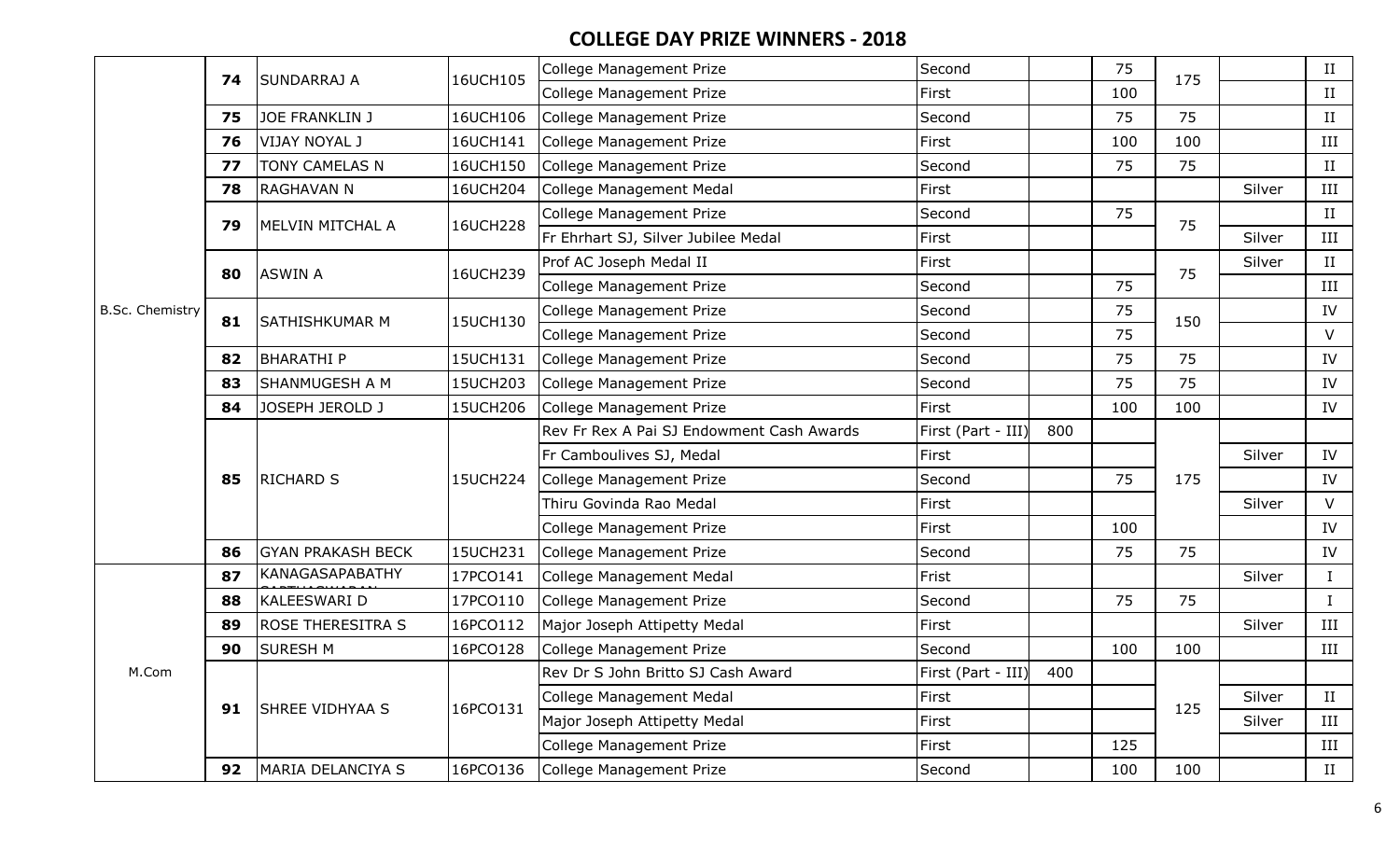|              |     |                              |          | <b>College Management Medal</b>                            | First              |      |     |     | Silver |              |
|--------------|-----|------------------------------|----------|------------------------------------------------------------|--------------------|------|-----|-----|--------|--------------|
|              | 93  | <b>ASWIN RAAJAN V</b>        | 17UCO110 | College Management Prize                                   | Second             |      | 75  | 175 |        | $\bf{I}$     |
|              |     |                              |          | <b>College Management Prize</b>                            | First              |      | 100 |     |        | Ι            |
|              | 94  | <b>SREEVAS B</b>             | 17UCO221 | College Management Prize                                   | Second             |      | 75  | 75  |        | Ι.           |
|              |     |                              |          | Shri Sultan Chand Endowment Cash Award                     | First (Part - III) | 2000 |     |     |        |              |
|              |     |                              |          | <b>College Management Medal</b>                            | First              |      |     |     | Silver | $\mathbf I$  |
|              | 95  | <b>HARSHAN V</b>             | 17UCO244 | Rev Fr Leigh Medal                                         | First              |      |     | 75  | Silver | $\mathbf I$  |
|              |     |                              |          | Thiru A Xavier Mathew Medal                                | First              |      |     |     | Silver | $\rm I$      |
|              |     |                              |          | College Management Prize                                   | Second             |      | 75  |     |        | $\mathbf I$  |
|              | 96  | <b>KANCHAN MINJ</b>          | 17UCO248 | College Management Prize                                   | Second             |      | 75  | 75  |        | $\rm I$      |
|              | 97  | Deo Gladin S                 | 17UCO505 | <b>College Management Prize</b>                            | Second             |      | 75  | 175 |        | $\mathbf I$  |
|              |     |                              |          | <b>College Management Prize</b>                            | First              |      | 100 |     |        | $\mathbf{I}$ |
|              | 98  | Manoj Kumar S                | 17UCO573 | College Management Prize                                   | Second             |      | 75  | 75  |        | $\mathbf I$  |
|              |     |                              |          | <b>College Management Prize</b>                            | Second             |      | 75  |     |        | $\bf{I}$     |
| <b>B.Com</b> | 99  | Antony Vasanth A             | 17UCO640 | College Management Prize                                   | Second             |      | 75  | 250 |        | $\mathbf I$  |
|              |     |                              |          | <b>College Management Medal</b>                            | First              |      |     |     | Silver | $\mathbf I$  |
|              |     |                              |          | <b>College Management Prize</b>                            | First              |      | 100 |     |        | $\mathbf I$  |
|              | 100 | Abhilash A S                 | 17UCO676 | College Management Prize                                   | Second             |      | 75  | 75  |        | $\bf{I}$     |
|              | 101 | <b>CIRIL ANTONY JOSHUA J</b> | 16UCO101 | College Management Prize                                   | Second             |      | 75  | 75  |        | III          |
|              |     |                              |          | Shri Sultan Chand Trust Cash Award                         | First (Part - III) | 2000 |     |     |        |              |
|              |     |                              |          | Late Prof Bennis Fernandez Cash Award                      | First (Part - III) | 400  |     |     |        |              |
|              | 102 | <b>AMAL INFANTO VENSLEY</b>  |          | College Management Prize                                   | First              |      | 100 | 250 |        | II           |
|              |     |                              | 16UCO107 | College Management Prize                                   | Second             |      | 75  |     |        | III          |
|              |     |                              |          | Thiru M Antonisamy & Tmt Arockiasamy Endowment Medal First |                    |      |     |     | Silver | III          |
|              |     |                              |          | College Management Prize                                   | Second             |      | 75  |     |        | III          |
|              | 103 | <b>KESHAV ANAND G</b>        | 16UCO109 | <b>College Management Prize</b>                            | Second             |      | 75  | 75  |        | III          |
|              |     | 104 RAGHUL V                 | 16UCO110 | Parvathi Ammal Medal                                       | First              |      |     | 75  | Silver | II           |
|              |     |                              |          | <b>College Management Prize</b>                            | Second             |      | 75  |     |        | III          |
|              | 105 | JOEB SHAROAN J               | 16UCO112 | College Management Prize                                   | Second             |      | 75  | 75  |        | II           |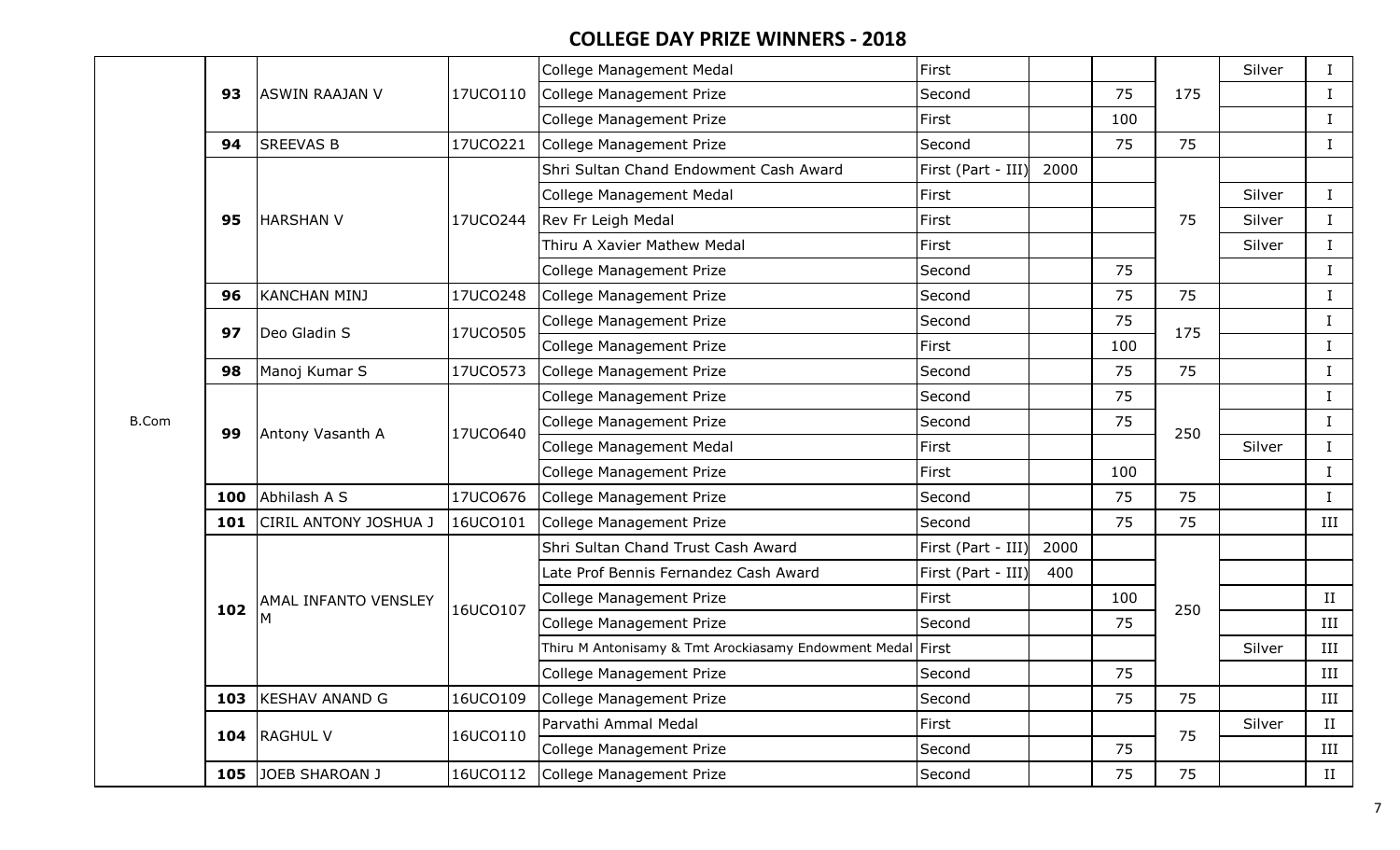|              | 106 | <b>SRIVATHSAN P</b>       | 16UCO121 | College Management Prize           | First              |     | 100 | 100 |        | III                  |
|--------------|-----|---------------------------|----------|------------------------------------|--------------------|-----|-----|-----|--------|----------------------|
|              | 107 | <b>ANANTH K</b>           | 16UCO124 | College Management Prize           | First              |     | 100 | 100 |        | III                  |
|              | 108 | <b>SIVATHARSAN S</b>      | 16UCO126 | College Management Prize           | Second             |     | 75  | 75  |        | III                  |
|              | 109 | <b>PIHRAVEEN A</b>        | 16UCO138 | N Ramasamy Iyer Medal              | First              |     |     |     | Silver | II                   |
|              | 110 | <b>ADITHIYA I</b>         | 16UCO149 | <b>College Management Prize</b>    | Second             |     | 75  | 150 |        | II                   |
|              |     |                           |          | College Management Prize           | Second             |     | 75  |     |        | III                  |
|              |     | 111   PATTABIRAMAN N      | 16UCO150 | Fr Betram Medal                    | First              |     |     |     | Silver | III                  |
|              | 112 | JOE NITHINRAJ A S         | 16UCO205 | <b>College Management Prize</b>    | Second             |     | 75  | 150 |        | II                   |
|              |     |                           |          | College Management Prize           | Second             |     | 75  |     |        | III                  |
|              | 113 | <b>ADITHYAK</b>           | 16UCO206 | <b>College Management Prize</b>    | Second             |     | 75  | 75  |        | II                   |
|              | 114 | <b>SHRAVAN KUMAR M</b>    | 16UCO208 | Fr Boutelin SJ, Medal              | First              |     |     | 75  | Silver | II                   |
|              |     |                           |          | College Management Prize           | Second             |     | 75  |     |        | III                  |
|              | 115 | <b>BIKASH KUMAR NAYAK</b> | 16UCO257 | College Management Prize           | Second             |     | 75  | 75  |        | III                  |
|              | 116 | Jerald Xavier Praveen X   | 16UCO516 | <b>College Management Prize</b>    | Second             |     | 75  | 75  |        | III                  |
| <b>B.Com</b> |     |                           |          | <b>College Management Prize</b>    | Second             |     | 75  |     |        | II                   |
|              | 117 | Naveenkumar T R           | 16UCO539 | <b>College Management Prize</b>    | Second             |     | 75  | 150 |        | II                   |
|              |     |                           |          | <b>College Management Medal</b>    | First              |     |     |     | Silver | III                  |
|              |     |                           |          | College Management Medal           | First              |     |     |     | Silver | $\scriptstyle\rm II$ |
|              | 118 | Gilbert Roshan A          | 16UCO543 | <b>College Management Medal</b>    | First              |     |     | 100 | Silver | $\scriptstyle\rm II$ |
|              |     |                           |          | <b>College Management Prize</b>    | First              |     | 100 |     |        | II                   |
|              |     |                           |          | <b>College Management Medal</b>    | First              |     |     |     | Silver | III                  |
|              | 119 | Harikrishnan S            | 16UCO567 | College Management Medal           | First              |     |     | 100 | Silver | $\scriptstyle\rm II$ |
|              |     |                           |          | <b>College Management Prize</b>    | First              |     | 100 |     |        | III                  |
|              |     |                           |          | Prof Money & C M George Cash Award | First (Part - III) | 400 |     |     |        |                      |
|              |     | 120 SATHIYANARAYANAN V    | 16UCO612 | College Management Prize           | Second             |     | 75  | 150 |        | II                   |
|              |     |                           |          | College Management Prize           | Second             |     | 75  |     |        | III                  |
|              |     |                           |          | <b>College Management Prize</b>    | Second             |     | 75  |     |        | III                  |
|              |     | 121 Ramanathan N          | 16UCO637 | College Management Medal           | First              |     |     | 175 | Silver | III                  |
|              |     |                           |          | College Management Prize           | First              |     | 100 |     |        | III                  |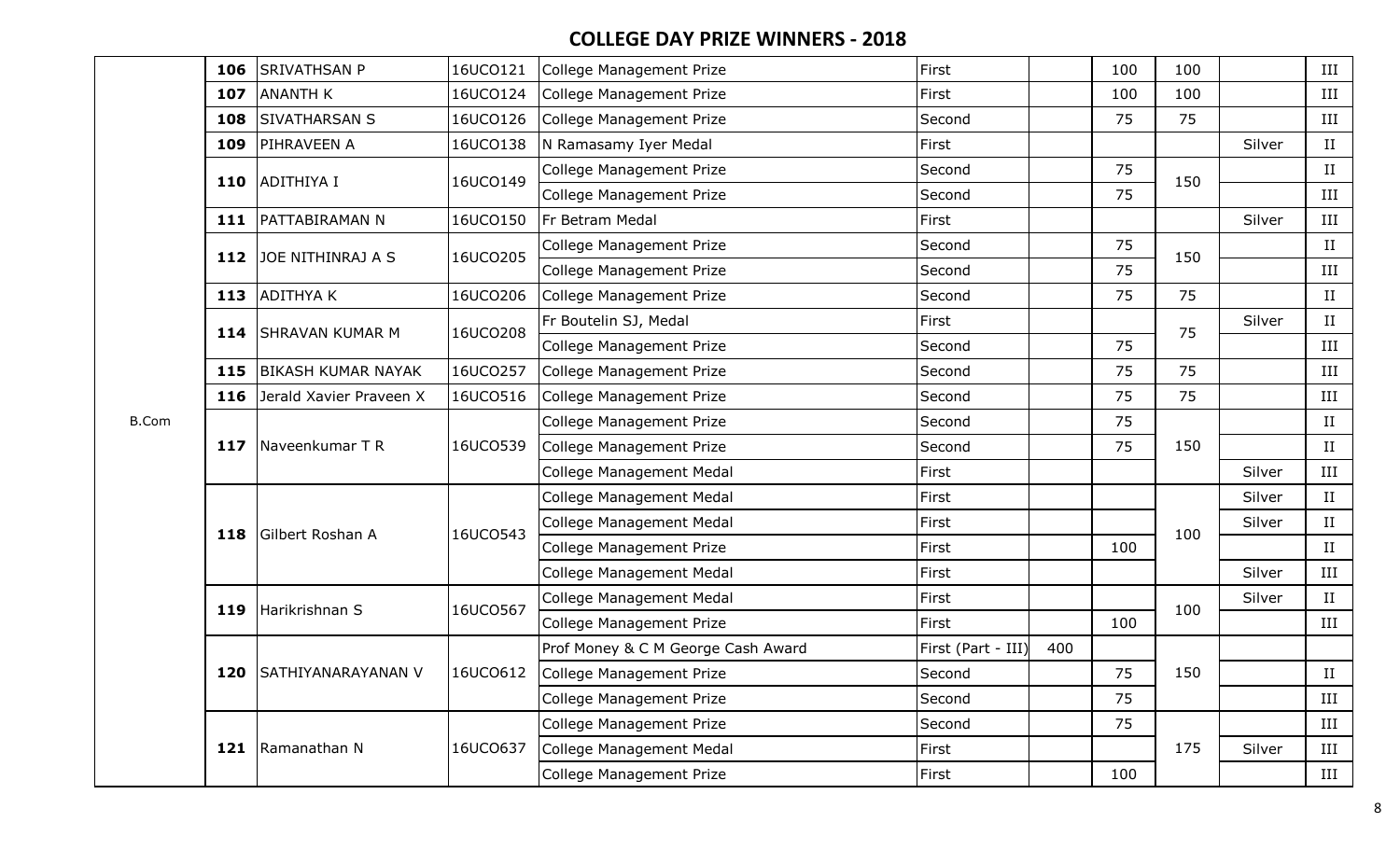|     |                                 |          | Shri Sultan Chand Endowment Cash Award | First (Part - III) | 2000 |     |     |        |        |
|-----|---------------------------------|----------|----------------------------------------|--------------------|------|-----|-----|--------|--------|
| 122 | <b>HARIHARAN B</b>              | 16UCO640 | College Management Prize               | Second             |      | 75  | 150 |        | II     |
|     |                                 |          | College Management Prize               | Second             |      | 75  |     |        | III    |
| 123 | Francis Don Bosco S             | 16UCO644 | College Management Prize               | Second             |      | 75  | 75  |        | II     |
| 124 | Hari Krishnan D                 | 16UCO647 | College Management Prize               | Second             |      | 75  | 75  |        | III    |
| 125 | <b>ARUNRAJ S</b>                | 15UCO102 | Devan Bahadur N Ramasamy Iyer Medal    | First              |      |     | 100 | Silver | IV     |
|     |                                 |          | College Management Prize               | First              |      | 100 |     |        | IV     |
| 126 | VALENTINE PETER AROKIA 15UCO106 |          | College Management Prize               | Second             |      | 75  | 75  |        | V      |
| 127 | <b>BALAJI S</b>                 | 15UCO121 | College Management Prize               | First              |      | 100 | 100 |        | IV     |
| 128 | <b>RAJESH CHARGAT</b>           | 15UCO144 | <b>College Management Prize</b>        | Second             |      | 75  | 150 |        | IV     |
|     |                                 |          | College Management Prize               | Second             |      | 75  |     |        | IV     |
| 129 | <b>UDHAYAKUMAR J</b>            | 15UCO204 | College Management Prize               | Second             |      | 75  | 75  |        | IV     |
| 130 | <b>DHINESH BABU M</b>           | 15UCO214 | College Management Prize               | Second             |      | 75  | 75  |        | IV     |
|     |                                 |          | Shri Sultan Chand Trust Cash Award     | First (Part - III) | 2000 |     |     |        |        |
| 131 | <b>ABDUL WAJAHATH ALI S</b>     | 15UCO216 | College Management Prize               | Second             |      | 75  | 75  |        | IV     |
|     |                                 |          | Fr Carty SJ, Golden Jubilee Medal      | First              |      |     |     | Silver | V      |
| 132 | <b>FIROJ FULJENS BARA</b>       | 15UCO243 | College Management Prize               | Second             |      | 75  | 75  |        | IV     |
| 133 | Jerom A                         | 15UCO507 | College Management Prize               | Second             |      | 75  | 75  |        | $\vee$ |
| 134 | Mukilan D                       | 15UCO626 | College Management Prize               | First              |      | 100 | 100 |        | IV     |
|     |                                 |          | Prof Money & C M George Cash Award     | First (Part - III) | 400  |     |     |        |        |
| 135 | MANIKANDAKANDASAMY 015UCO638    |          | College Management Prize               | Second             |      | 75  | 175 |        | IV     |
|     |                                 |          | College Management Prize               | First              |      | 100 |     |        | IV     |
|     |                                 |          | College Management Medal               | First              |      |     |     | Silver | V      |
| 136 | Karthikeyan M                   | 15UCO657 | College Management Medal               | First              |      |     |     | Silver | IV     |
| 137 | Shyam Vigneshwar S              | 15UCO658 | College Management Medal               | First              |      |     | 75  | Silver | IV     |
|     |                                 |          | College Management Prize               | Second             |      | 75  |     |        | IV     |
| 138 | Joshva J                        | 15UCO663 | College Management Prize               | Second             |      | 75  | 75  |        | IV     |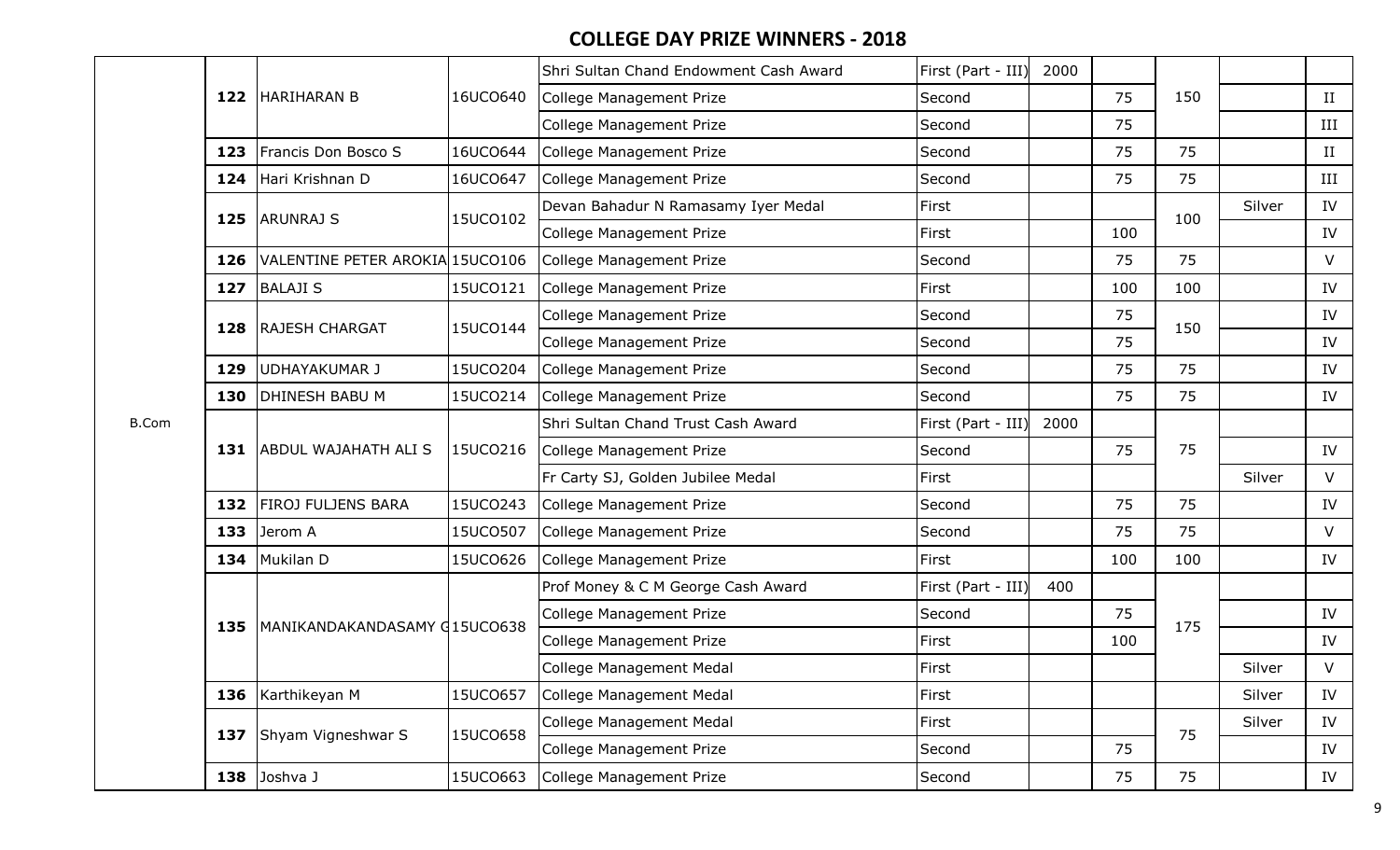|           | 139 | Deepika R                         | 17PCC801 | <b>College Management Prize</b>            | Second             |     | 100 | 100 |        | $\bf{I}$     |
|-----------|-----|-----------------------------------|----------|--------------------------------------------|--------------------|-----|-----|-----|--------|--------------|
|           | 140 | Muthiah Parkavi                   | 17PCC825 | <b>College Management Medal</b>            | First              |     |     |     | Silver | $\bf{I}$     |
|           | 144 | Martin S                          | 16PCC805 | <b>College Management Prize</b>            | Second             |     | 100 | 225 |        | III          |
|           |     |                                   |          | <b>College Management Prize</b>            | First              |     | 125 |     |        | III          |
| M.Com. CA | 145 | <b>ARUN KUMAR S</b>               | 16PCC807 | Rev Dr A Sebastian SJ Endowment Cash Award | First (Part - III) | 600 |     |     |        |              |
|           | 146 | Benita A                          | 16PCC814 | College Management Prize                   | Second             |     | 100 | 225 |        | II           |
|           |     |                                   |          | <b>College Management Prize</b>            | First              |     | 125 |     |        | III          |
|           | 147 | Amala A                           | 16PCC816 | <b>College Management Medal</b>            | First              |     |     |     | Silver | II           |
|           | 148 | Delma Joys Kulandai Mary 16PCC817 |          | College Management Medal                   | First              |     |     |     | Silver | III          |
|           | 141 | Dinesh Kumar S                    | 17UCC501 | <b>College Management Prize</b>            | Second             |     | 75  | 75  |        | $\;$ I       |
|           | 142 | Subash R                          | 17UCC503 | <b>College Management Prize</b>            | Second             |     | 75  | 75  |        | $\bf{I}$     |
|           |     |                                   |          | <b>College Management Medal</b>            | First              |     |     |     | Silver | $\bf{I}$     |
|           |     | 143 $P^r$ avin PR                 | 17UCC539 | <b>College Management Medal</b>            | First              |     |     | 100 | Silver | $\mathbf{I}$ |
|           |     |                                   |          | <b>College Management Medal</b>            | First              |     |     |     | Silver | $\mathbf{I}$ |
|           |     |                                   |          | <b>College Management Prize</b>            | First              |     | 100 |     |        | $\mathbf{I}$ |
|           |     | Senthamil Pandian S               | 16UCC508 | <b>College Management Prize</b>            | Second             |     | 75  | 150 |        | II           |
|           | 149 |                                   |          | <b>College Management Prize</b>            | Second             |     | 75  |     |        | II           |
|           | 150 | Hariharan R                       | 16UCC511 | <b>College Management Prize</b>            | First              |     | 100 | 100 |        | III          |
| B.Com. CA | 151 | Surendar K                        | 16UCC515 | College Management Prize                   | First              |     | 100 | 100 |        | $\rm III$    |
|           | 152 | Muralidharan S                    | 16UCC532 | <b>College Management Medal</b>            | First              |     |     | 75  | Silver | III          |
|           |     |                                   |          | <b>College Management Prize</b>            | Second             |     | 75  |     |        | III          |
|           |     | 153 Santhosh A                    | 16UCC534 | <b>College Management Prize</b>            | Second             |     | 75  | 75  |        | II           |
|           |     |                                   |          | <b>College Management Medal</b>            | First              |     |     |     | Silver | II           |
|           |     | 154 $SankarS$                     | 16UCC559 | <b>College Management Prize</b>            | First              |     | 100 | 250 |        | II           |
|           |     |                                   |          | <b>College Management Prize</b>            | Second             |     | 75  |     |        | III          |
|           |     |                                   |          | <b>College Management Prize</b>            | Second             |     | 75  |     |        | III          |
|           | 155 | Dinesh Kumar O                    | 16UCC562 | <b>College Management Prize</b>            | Second             |     | 75  | 75  |        | II           |
|           | 156 | Gokulnath V                       | 15UCC501 | <b>College Management Prize</b>            | Second             |     | 75  | 75  |        | IV           |
|           |     |                                   |          |                                            |                    |     |     |     |        |              |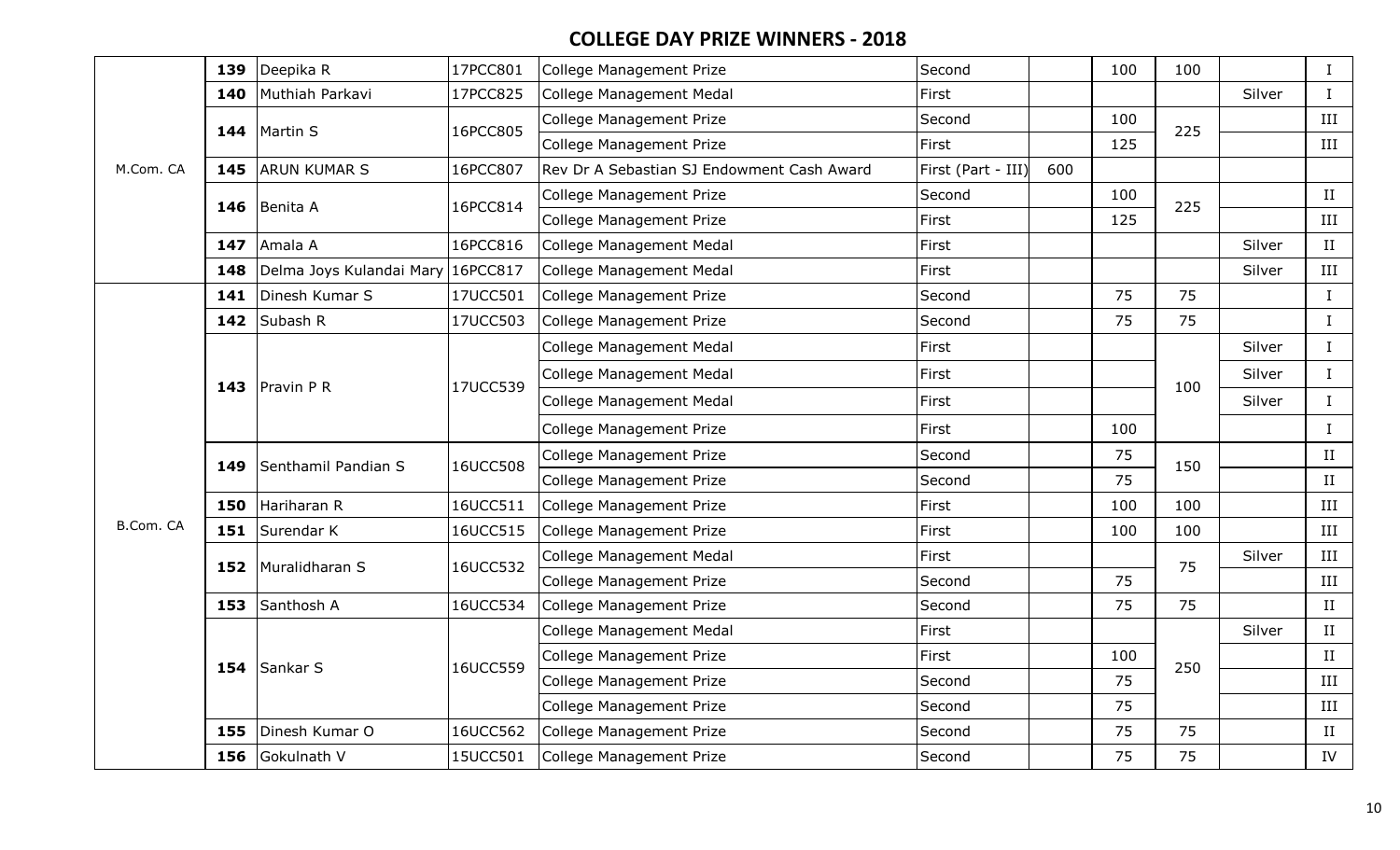| B.Com. CA             | 157 | Dinesh Kumar P                    | 15UCC534 | College Management Prize                   | First              |     | 100 | 100 |        | IV           |
|-----------------------|-----|-----------------------------------|----------|--------------------------------------------|--------------------|-----|-----|-----|--------|--------------|
|                       | 158 | Sheik Mohamed A                   | 15UCC536 | College Management Medal                   | First              |     |     |     | Silver | $\vee$       |
|                       |     |                                   |          | Rev Dr A Sebastian SJ Endowment Cash Award | First (Part - III) | 600 |     |     |        |              |
|                       | 159 | <b>ASWIN R</b>                    | 15UCC537 | College Management Prize                   | Second             |     | 75  | 150 |        | IV           |
|                       |     |                                   |          | College Management Prize                   | Second             |     | 75  |     |        | $\vee$       |
|                       | 160 | George Irudayaraj L               | 15UCC548 | College Management Prize                   | Second             |     | 75  | 75  |        | IV           |
|                       | 161 | Pushpanathan A                    | 15UCC558 | College Management Medal                   | First              |     |     | 100 | Silver | IV           |
|                       |     |                                   |          | College Management Prize                   | First              |     | 100 |     |        | IV           |
|                       | 162 | JOSEPH JOHNS                      | 17PEC101 | College Management Prize                   | Second             |     | 100 | 100 |        | $\bf{I}$     |
|                       | 163 | <b>PRAVEEN KUMAR M</b>            | 17PEC106 | College Management Medal                   | First              |     |     |     | Silver | $\mathbf{I}$ |
|                       |     |                                   |          | <b>College Management Medal</b>            | First              |     |     |     | Silver | $\rm II$     |
| M.A. Economics        | 164 | VIVEKANANDAN R                    | 16PEC101 | Fr M Sebastian SJ Medal                    | First              |     |     |     | Silver | III          |
|                       | 165 | <b>GLORY R</b>                    | 16PEC102 | College Management Prize                   | Second             |     | 100 | 100 |        | II           |
|                       |     |                                   |          | Fr M Sebastian SJ Medal                    | First              |     |     |     | Silver | $\rm III$    |
|                       | 166 | <b>BHARATHKUMAR B</b>             | 16PEC104 | College Management Prize                   | Second             |     | 100 | 100 |        | III          |
|                       | 167 | <b>DEEKSHA PRATHAP</b>            | 17UEC119 | College Management Prize                   | Second             |     | 75  | 150 |        | $\bf{I}$     |
|                       |     |                                   |          | <b>College Management Prize</b>            | Second             |     | 75  |     |        | $\bf{I}$     |
|                       | 168 | <b>ROSHINI S</b>                  | 17UEC152 | Dr A Mariaraj Medal                        | First              |     |     | 100 | Silver | $\bf{I}$     |
|                       |     |                                   |          | <b>College Management Prize</b>            | First              |     | 100 |     |        | $\bf{I}$     |
|                       | 169 | <b>BALASUBRAMANIAM M</b>          | 17UEC153 | College Management Prize                   | Second             |     | 75  | 75  |        | $\bf{I}$     |
|                       |     |                                   |          | Parvathi Ammal Medal                       | First              |     |     |     | Silver | II           |
| <b>B.A. Economics</b> |     | 170 VICKY LAL                     | 16UEC101 | <b>College Management Prize</b>            | Second             |     | 75  | 250 |        | II           |
|                       |     |                                   |          | <b>College Management Prize</b>            | Second             |     | 75  |     |        | III          |
|                       |     |                                   |          | <b>College Management Prize</b>            | First              |     | 100 |     |        | III          |
|                       | 171 | <b>DHARA VINAY KUMAR</b>          | 16UEC102 | <b>College Management Prize</b>            | Second             |     | 75  | 75  |        | II           |
|                       |     |                                   |          | Parvathi Ammal Medal                       | First              |     |     |     | Silver | $\rm II$     |
|                       |     | 172 KANDRU LAKSHMANA RAO 16UEC105 |          | <b>College Management Prize</b>            | First              |     | 100 | 175 |        | II           |
|                       |     |                                   |          | Prof George Vasanthan Medal                | First              |     |     |     | Silver | III          |
|                       |     |                                   |          | <b>College Management Prize</b>            | Second             |     | 75  |     |        | III          |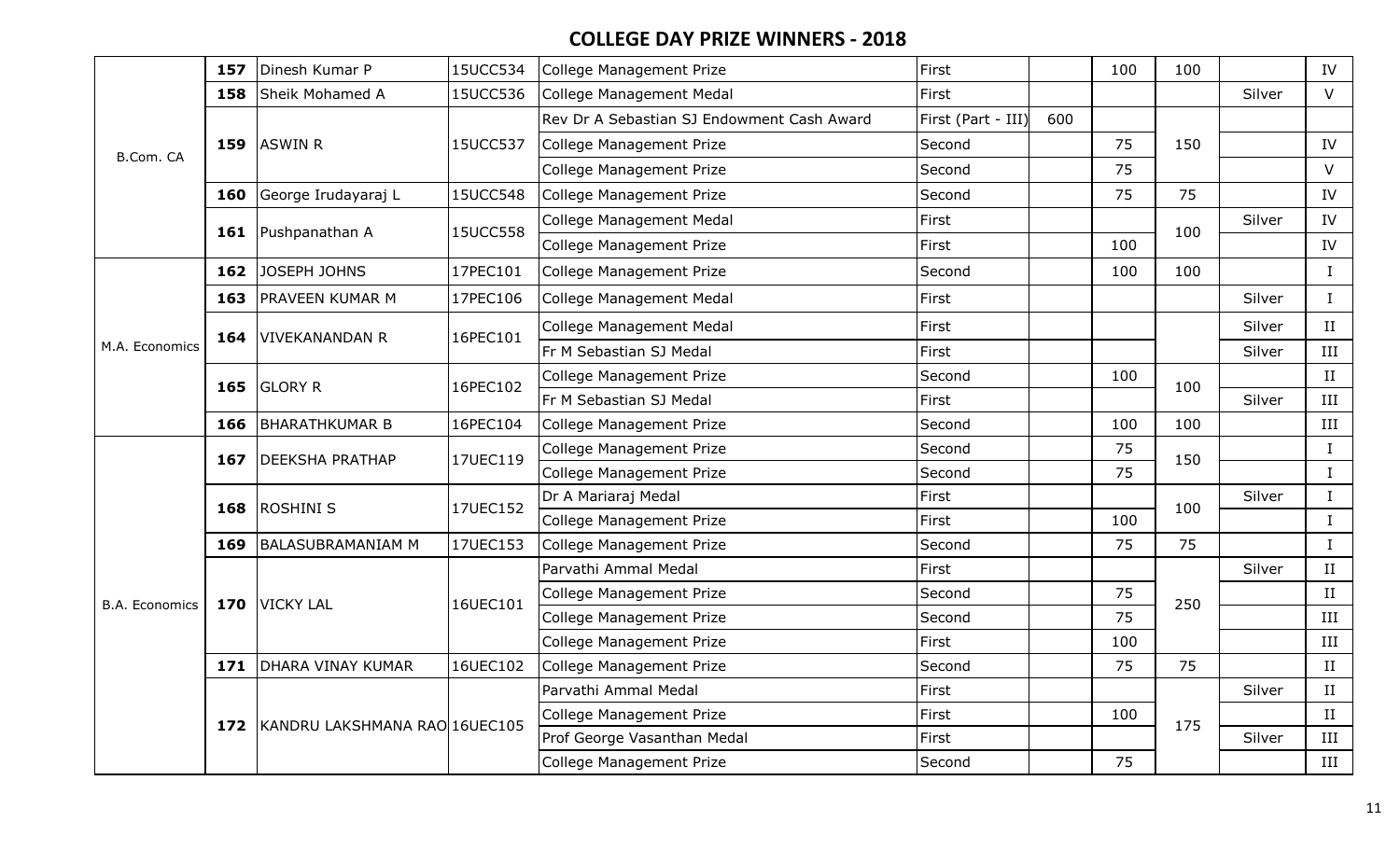|                       | 173 | KIRUBAKARAKUMARAN TI 16UEC156  |          | College Management Prize                         | Second             |     | 75  | 75  |        | $\scriptstyle\rm II$ |
|-----------------------|-----|--------------------------------|----------|--------------------------------------------------|--------------------|-----|-----|-----|--------|----------------------|
|                       |     |                                |          | College Management Prize                         | Second             |     | 75  |     |        | II                   |
|                       | 174 | <b>AVINASH TOPPO</b>           | 16UEC179 | College Management Prize                         | Second             |     | 75  | 150 |        | II                   |
|                       |     |                                |          | Prof Irudayaraj Medal                            | First              |     |     |     | Silver | II                   |
|                       | 175 | <b>KASIYAN NAYAK</b>           | 15UEC119 | College Management Prize                         | First              |     | 100 | 100 |        | IV                   |
|                       | 176 | <b>BENEDICT TIRKEY</b>         | 15UEC120 | College Management Prize                         | Second             |     | 75  | 150 |        | ${\rm IV}$           |
|                       |     |                                |          | College Management Prize                         | Second             |     | 75  |     |        | $\vee$               |
| <b>B.A. Economics</b> | 177 | <b>VINIL D'SOUZA</b>           | 15UEC152 | Prof M Arockiasamy Medal                         | First              |     |     | 100 | Silver | IV                   |
|                       |     |                                |          | College Management Prize                         | First              |     | 100 |     |        | IV                   |
|                       |     |                                |          | Fr A Felix Joseph SJ, Medal                      | First              |     |     |     | Silver | IV                   |
|                       | 178 | <b>SAMSON R</b>                | 15UEC167 | <b>College Management Prize</b>                  | Second             |     | 75  | 175 |        | IV                   |
|                       |     |                                |          | College Management Prize                         | First              |     | 100 |     |        | IV                   |
|                       |     |                                |          | Dr VKRV Rao Medal                                | First              |     |     |     | Silver | $\vee$               |
|                       | 179 | <b>CHRISTOPHER KISKU</b>       | 15UEC171 | College Management Prize                         | Second             |     | 75  | 150 |        | IV                   |
|                       |     |                                |          | <b>College Management Prize</b>                  | Second             |     | 75  |     |        | IV                   |
|                       | 180 | MARK NICHOLAS GLASFOR 17PEN104 |          | Prof M S Nagarajan Endowment Cash Award          | First (Part - III) | 800 |     |     |        |                      |
|                       |     |                                |          | College Management Medal                         | First              |     |     |     | Silver | $\mathbf I$          |
|                       | 181 | <b>SANTHOSH KUMAR B</b>        | 17PEN106 | College Management Prize                         | Second             |     | 100 | 100 |        | $\mathbf I$          |
|                       | 182 | Hinduja R B                    | 17PEN849 | College Management Medal                         | First              |     |     |     | Silver | $\mathbf I$          |
|                       | 183 | Jeyanthi R                     | 17PEN850 | College Management Prize                         | Second             |     | 100 | 100 |        | $\bf{I}$             |
| M.A. English          |     |                                |          | Rev Fr Lawrence Sundaram SJ Endowment Cash Award | First (Part - III) | 800 |     |     |        |                      |
|                       | 184 | <b>MERIL MATHEW</b>            | 16PEN102 | Fr Lawrence Sundaram SJ, Medal                   | First              |     |     | 125 | Silver | $\scriptstyle\rm II$ |
|                       |     |                                |          | Dr M N Sundararaman Medal                        | First              |     |     |     | Silver | III                  |
|                       |     |                                |          | College Management Prize                         | First              |     | 125 |     |        | III                  |
|                       | 185 | JERISHA J M                    | 16PEN111 | College Management Prize                         | Second             |     | 100 | 100 |        | III                  |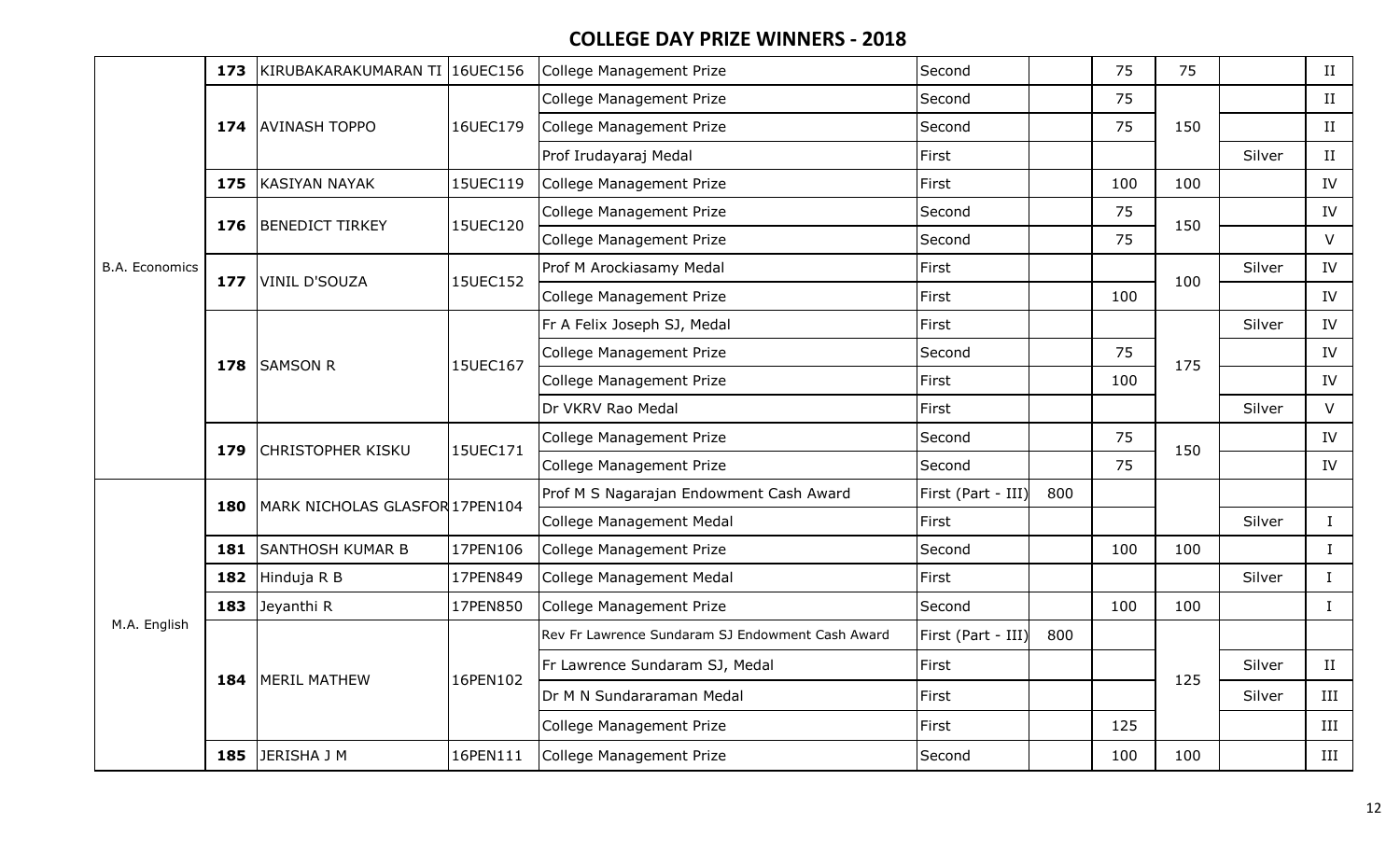|              |     |                         |          | Prof & Head of Bharathidasan University, Department of En First (Part - III) |        | 800 |     |     |        |             |
|--------------|-----|-------------------------|----------|------------------------------------------------------------------------------|--------|-----|-----|-----|--------|-------------|
|              |     |                         |          | <b>College Management Prize</b>                                              | Second |     | 100 | 350 |        | II          |
|              |     | 186 RINNY J             | 16PEN122 | <b>College Management Prize</b>                                              | First  |     | 125 |     |        | $\rm III$   |
|              |     |                         |          | <b>College Management Prize</b>                                              | First  |     | 125 |     |        | III         |
|              | 187 | <b>VENKATESAN P</b>     | 16PEN130 | College Management Prize                                                     | First  |     | 125 | 125 |        | $\rm III$   |
|              |     |                         |          | College Management Prize                                                     | Second |     | 100 |     |        | $\rm II$    |
| M.A. English | 188 | Gerald Reshma P         | 16PEN802 | College Management Prize                                                     | Second |     | 100 | 325 |        | $\rm III$   |
|              |     |                         |          | <b>College Management Prize</b>                                              | First  |     | 125 |     |        | III         |
|              |     |                         |          | <b>College Management Prize</b>                                              | First  |     | 125 |     |        | III         |
|              | 189 | Danita J                | 16PEN808 | <b>College Management Medal</b>                                              | First  |     |     | 125 | Silver | II          |
|              |     |                         |          | <b>College Management Medal</b>                                              | First  |     |     |     | Silver | III         |
|              | 190 | Sangeetha R             | 16PEN831 | <b>College Management Prize</b>                                              | First  |     | 125 | 125 |        | III         |
|              |     | 191 ALOK TIGGA          | 17UEN106 | <b>College Management Prize</b>                                              | Second |     | 75  | 150 |        | $\mathbf I$ |
|              |     |                         |          | <b>College Management Prize</b>                                              | Second |     | 75  |     |        | $\bf{I}$    |
|              | 192 | JOSEPH JEBARAJ S        | 17UEN120 | Fr Gordon Had Field Medal                                                    | First  |     |     | 100 | Silver | $\mathbf I$ |
|              |     |                         |          | College Management Prize                                                     | First  |     | 100 |     |        | $\bf I$     |
|              | 193 | <b>KAVIN KINGSTON S</b> | 17UEN174 | College Management Prize                                                     | Second |     | 75  | 75  |        | $\bf{I}$    |
|              | 194 | Franklinn Tony C S      | 17UEN504 | College Management Prize                                                     | First  |     | 100 | 100 |        | $\rm I$     |
|              | 195 | Rohinth K               | 17UEN519 | College Management Prize                                                     | Second |     | 75  | 75  |        | $\rm I$     |
|              | 196 | Santhosh A              | 17UEN563 | <b>College Management Prize</b>                                              | Second |     | 75  | 75  |        | $\rm I$     |
| B.A. English | 197 | Subha R T               | 17UEN577 | College Management Prize                                                     | Second |     | 75  | 75  |        | $\bf{I}$    |
|              | 198 | <b>Aravind V</b>        | 17UEN622 | College Management Medal                                                     | First  |     |     |     | Silver | $\bf{I}$    |
|              | 199 | Kavya T K               | 17UEN669 | <b>College Management Medal</b>                                              | First  |     |     |     | Silver | $\rm I$     |
|              | 200 | <b>ANJAY XESS</b>       | 16UEN101 | College Management Prize                                                     | Second |     | 75  | 75  |        | II          |
|              |     |                         |          | Prof Devasia Medal II                                                        | First  |     |     |     | Silver | II          |
|              |     |                         |          | College Management Prize                                                     | Second |     | 75  |     |        | II          |
|              |     |                         |          | <b>College Management Prize</b>                                              | Second |     | 75  |     |        | II          |
|              |     | 201 ASHWIN TIGGA        | 16UEN102 | College Management Prize                                                     | Second |     | 75  | 300 |        | II          |
|              |     |                         |          | Dr M N Sundararaman Medal                                                    | First  |     |     |     | Silver | $\rm III$   |
|              |     |                         |          | College Management Prize                                                     | Second |     | 75  |     |        | III         |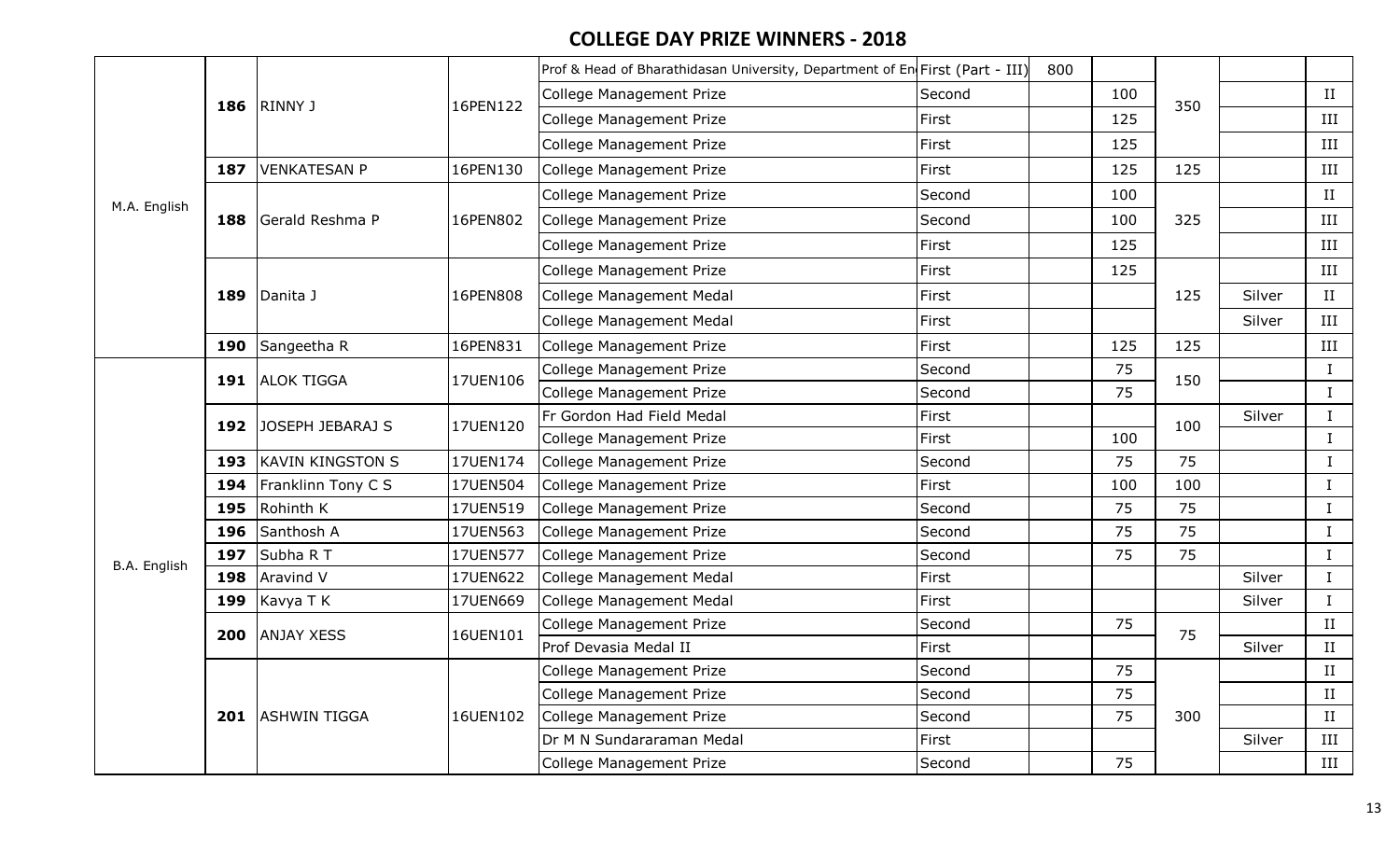|              |     |                         |          | College Management Prize                                                     | Second |     | 75  |     |        | $\;$ II   |
|--------------|-----|-------------------------|----------|------------------------------------------------------------------------------|--------|-----|-----|-----|--------|-----------|
|              |     | 202 ANUP TIRKEY         | 16UEN105 | College Management Prize                                                     | Second |     | 75  | 250 |        | III       |
|              |     |                         |          | College Management Prize                                                     | First  |     | 100 |     |        | $\rm III$ |
|              | 203 | <b>ASHWANTH RAYEN D</b> | 16UEN132 | College Management Prize                                                     | First  |     | 100 | 100 |        | II        |
|              |     |                         |          | College Management Medal                                                     | First  |     |     |     | Silver | II        |
|              |     |                         |          | College Management Medal                                                     | First  |     |     |     | Silver | II        |
|              |     | 204 Rajasri R           | 16UEN504 | College Management Prize                                                     | Second |     | 75  | 150 |        | II        |
|              |     |                         |          | College Management Prize                                                     | Second |     | 75  |     |        | II        |
|              |     |                         |          | College Management Medal                                                     | First  |     |     |     | Silver | $\rm III$ |
|              | 205 | Atchayavarthini R       | 16UEN510 | College Management Prize                                                     | Second |     | 75  | 75  |        | II        |
|              | 206 | Preethi C               | 16UEN532 | College Management Prize                                                     | Second |     | 75  | 75  |        | II        |
|              |     |                         |          | <b>College Management Prize</b>                                              | Second |     | 75  |     |        | II        |
|              | 207 | Daislin Dinosha S       | 16UEN543 | College Management Prize                                                     | First  |     | 100 | 250 |        | II        |
|              |     |                         |          | <b>College Management Medal</b>                                              | First  |     |     |     | Silver | $\rm III$ |
|              |     |                         |          | College Management Prize                                                     | Second |     | 75  |     |        | $\rm III$ |
| B.A. English |     |                         |          | College Management Medal                                                     | First  |     |     |     | Silver | II        |
|              |     |                         | 16UEN550 | College Management Prize                                                     | Second |     | 75  | 175 |        | III       |
|              |     | 208 Gayathri K          |          | College Management Medal                                                     | First  |     |     |     | Silver | III       |
|              |     |                         |          | College Management Prize                                                     | First  |     | 100 |     |        | III       |
|              | 209 | Nivitha E               | 16UEN577 | College Management Prize                                                     | Second |     | 75  | 75  |        | II        |
|              | 210 | Elakkiya S              | 16UEN608 | College Management Prize                                                     | Second |     | 75  | 75  |        | III       |
|              | 211 | Roshan M                | 16UEN664 | <b>College Management Prize</b>                                              | Second |     | 75  | 75  |        | III       |
|              | 212 | Saliha Afreen A         | 16UEN669 | College Management Medal                                                     | Second |     |     |     | Silver | II        |
|              | 213 | <b>DHARMENDRA M</b>     | 15UEN102 | <b>College Management Prize</b>                                              | Second |     | 75  | 75  |        | IV        |
|              |     | 214 ALFRED PRAVIN S     | 15UEN111 | Fr George Thottungal SJ, Medal                                               | First  |     |     | 75  | Silver | IV        |
|              |     |                         |          | <b>College Management Prize</b>                                              | Second |     | 75  |     |        | IV        |
|              |     |                         |          | Prof & Head of Bharathidasan University, Department of En First (Part - III) |        | 800 |     |     |        |           |
|              |     |                         |          | College Management Prize                                                     | Second |     | 75  |     |        | IV        |
|              | 215 | SUSHILRAJ B             | 15UEN138 | College Management Prize                                                     | Second |     | 75  | 250 |        | IV        |
|              |     |                         |          | <b>College Management Prize</b>                                              | First  |     | 100 |     |        | IV        |
|              |     |                         |          | Fr Honore SJ, Medal                                                          | First  |     |     |     | Silver | $\vee$    |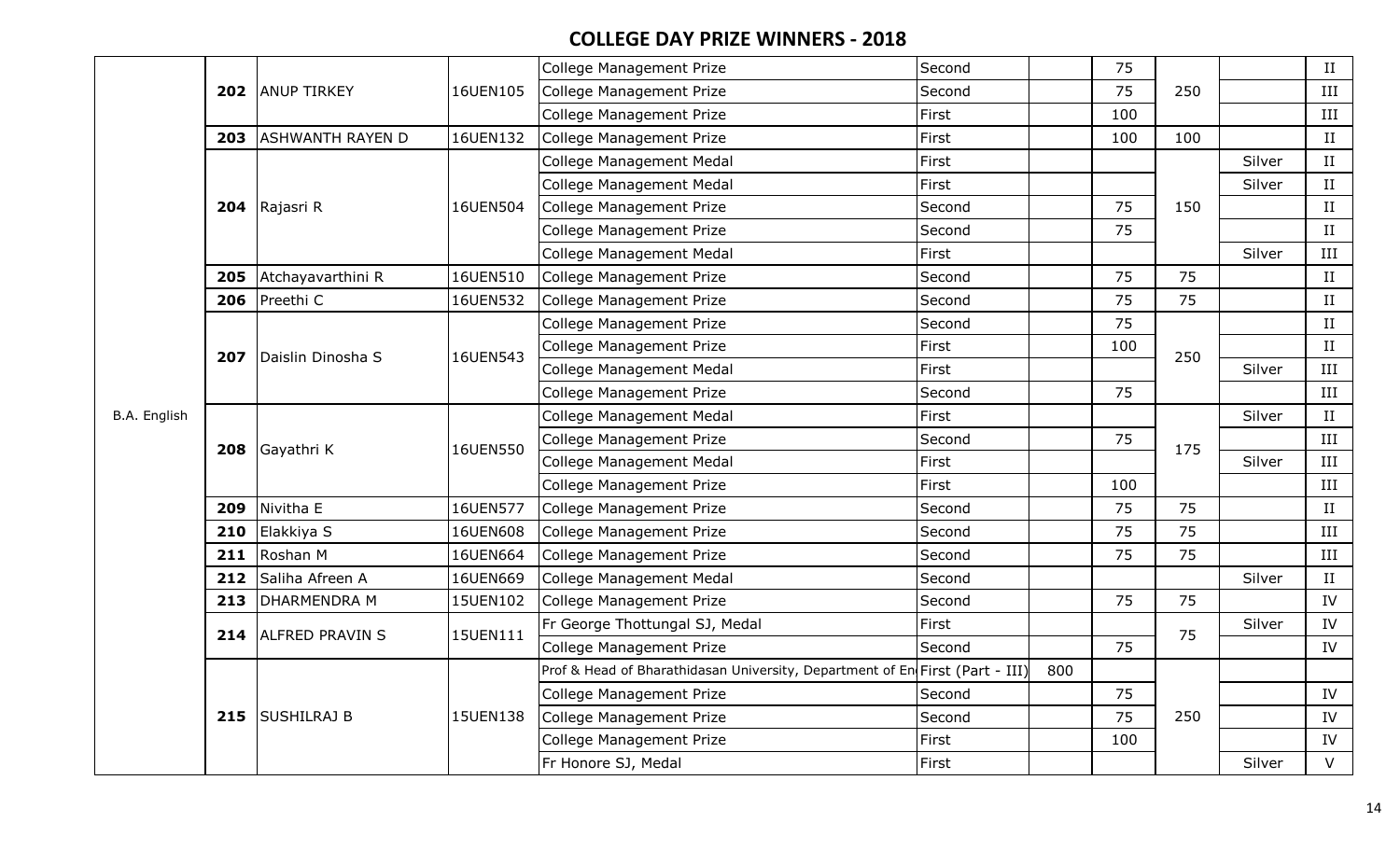|                          | 216 | <b>JOSHUA P</b>         | 15UEN143 | College Management Prize                  | Second             |     | 75  | 75  |        | V            |
|--------------------------|-----|-------------------------|----------|-------------------------------------------|--------------------|-----|-----|-----|--------|--------------|
|                          | 217 | <b>ANUJ TOPPO</b>       | 15UEN155 | Thiru Subba Rao Medal                     | First              |     |     | 100 | Silver | IV           |
|                          |     |                         |          | College Management Prize                  | First              |     | 100 |     |        | IV           |
|                          | 218 | Sheeba D                | 15UEN514 | College Management Prize                  | Second             |     | 75  | 75  |        | IV           |
|                          | 219 | Jerline T R             | 15UEN516 | College Management Prize                  | Second             |     | 75  | 75  |        | IV           |
|                          | 220 | Arockia Agnes Abinaya I | 15UEN565 | College Management Prize                  | Second             |     | 75  | 75  |        | IV           |
|                          | 221 | Flora Jannet F          | 15UEN604 | <b>College Management Prize</b>           | First              |     | 100 | 100 |        | IV           |
| B.A. English             |     |                         |          | College Management Medal                  | First              |     |     |     | Silver | ${\rm IV}$   |
|                          |     |                         |          | <b>College Management Medal</b>           | First              |     |     |     | Silver | IV           |
|                          |     | 222 Swetha S            | 15UEN607 | College Management Medal                  | First              |     |     | 100 | Silver | IV           |
|                          |     |                         |          | College Management Prize                  | First              |     | 100 |     |        | IV           |
|                          |     |                         |          | College Management Medal                  | First              |     |     |     | Silver | $\vee$       |
|                          | 223 | Janagi Raman S          | 15UEN628 | College Management Prize                  | Second             |     | 75  | 75  |        | IV           |
|                          |     |                         |          | College Management Prize                  | Second             |     | 75  |     |        | IV           |
|                          |     | 224 Ragul M             | 15UEN666 | College Management Prize                  | Second             |     | 75  | 225 |        | IV           |
|                          |     |                         |          | College Management Prize                  | Second             |     | 75  |     |        | V            |
|                          | 225 | Bavith Kumar B          | 17PEL804 | <b>College Management Medal</b>           | First              |     |     |     | Silver | $\mathbf{I}$ |
|                          | 226 | Mohammed Ismail S       | 17PEL810 | <b>College Management Medal</b>           | First              |     |     |     | Silver | $\mathbf{I}$ |
|                          | 227 | Dinesh Babu G           | 17PEL813 | <b>College Management Prize</b>           | Second             |     | 100 | 100 |        | $\mathbf{I}$ |
| M.Sc.                    | 228 | Vijayalakshmi S         | 16PEL801 | College Management Prize                  | Second             |     | 100 | 100 |        | II           |
| Electronics              | 229 | <b>ARAVIND P</b>        | 16PEL802 | Dr A P J Abdul Kalam Endowment Cash Award | First (Part - III) | 400 |     |     |        |              |
|                          |     |                         |          | College Management Medal                  | First              |     |     |     | Silver | III          |
|                          | 230 | Roselin Glanisha G      | 16PEL806 | College Management Medal                  | First              |     |     |     | Silver | II           |
|                          | 231 | Priyadharshini B        | 16PEL807 | College Management Prize                  | Second             |     | 100 | 100 |        | III          |
|                          |     | 232 Prasanna K          | 17UEL506 | College Management Medal                  | First              |     |     | 100 | Silver |              |
|                          |     |                         |          | <b>College Management Prize</b>           | First              |     | 100 |     |        | $\bf{I}$     |
| <b>B.Sc. Electronics</b> | 233 | Nandakumar P            | 17UEL510 | <b>College Management Prize</b>           | Second             |     | 75  | 75  |        | $\bf{I}$     |
|                          | 234 | Navin Fernandees J      | 17UEL516 | <b>College Management Prize</b>           | Second             |     | 75  | 75  |        | $\bf{I}$     |
|                          |     | 235 Joel Arokia Alex J  | 17UEL527 | <b>College Management Prize</b>           | Second             |     | 75  | 75  |        | $\bf{I}$     |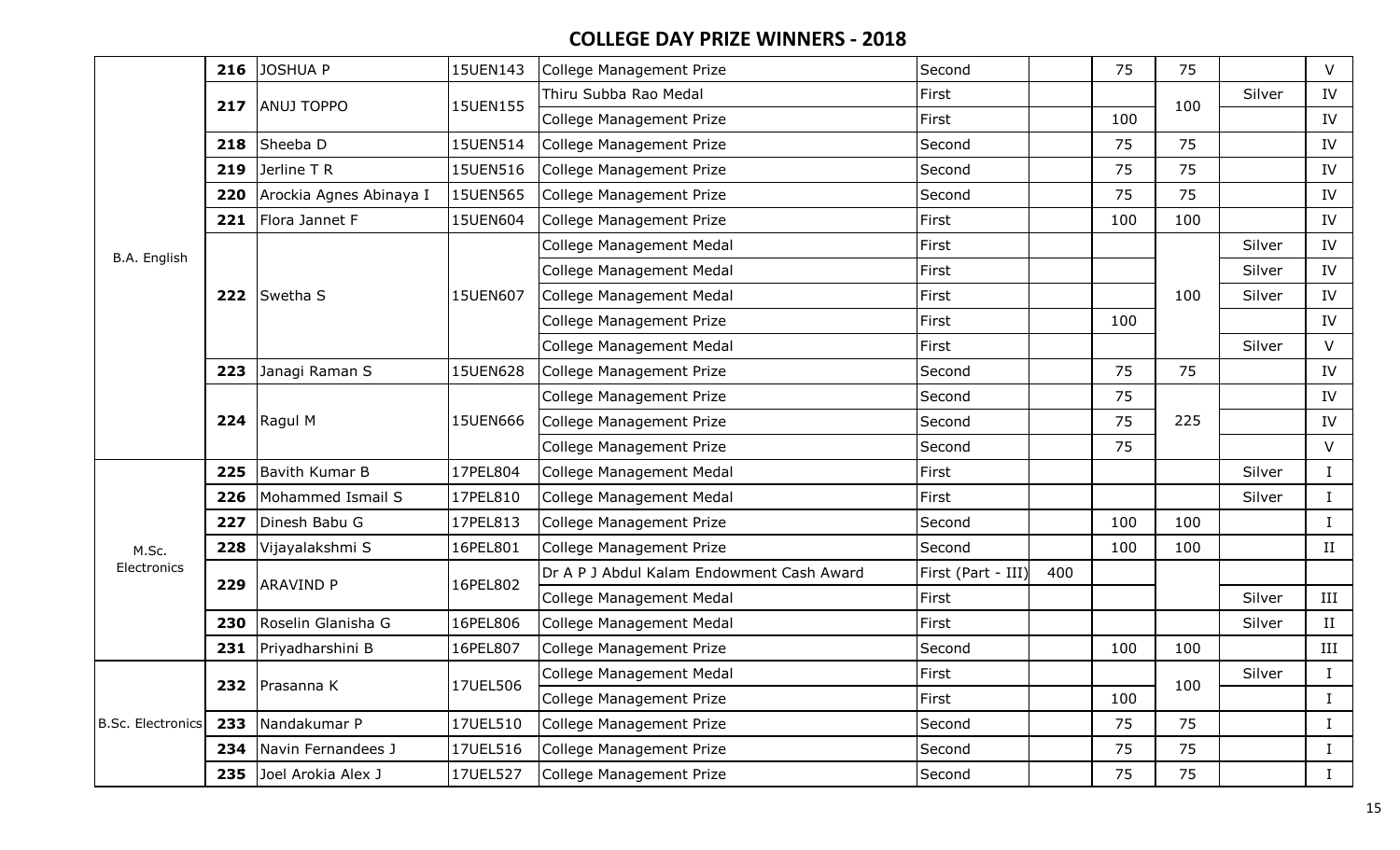|                          |     |                       |          | <b>College Management Medal</b> | First              |     |     |     | Silver | II           |
|--------------------------|-----|-----------------------|----------|---------------------------------|--------------------|-----|-----|-----|--------|--------------|
|                          |     | 236 Anand Raj M       | 16UEL501 | <b>College Management Prize</b> | Second             |     | 75  | 75  |        | II           |
|                          |     |                       |          | College Management Medal        | First              |     |     |     | Silver | $\rm III$    |
|                          |     | 237 Ravichandran L    | 16UEL504 | College Management Prize        | Second             |     | 75  | 175 |        | II           |
|                          |     |                       |          | <b>College Management Prize</b> | First              |     | 100 |     |        | $\rm II$     |
|                          | 238 | Saimon C              | 16UEL523 | College Management Prize        | Second             |     | 75  | 150 |        | $\rm II$     |
|                          |     |                       |          | College Management Prize        | Second             |     | 75  |     |        | $\rm III$    |
|                          | 239 | Subash Chandra Bose G | 16UEL524 | College Management Prize        | Second             |     | 75  | 75  |        | $\rm III$    |
|                          |     | 240 Pandiyan N        | 16UEL538 | College Management Medal        | First              |     |     | 100 | Silver | $\rm III$    |
|                          |     |                       |          | College Management Prize        | First              |     | 100 |     |        | III          |
| <b>B.Sc. Electronics</b> | 241 | Deepan S              | 16UEL539 | College Management Prize        | Second             |     | 75  | 75  |        | III          |
|                          | 242 | Dhareneesraja G K     | 15UEL502 | College Management Prize        | Second             |     | 75  | 75  |        | IV           |
|                          | 243 | Pavithra S            | 15UEL504 | College Management Prize        | First              |     | 100 | 100 |        | IV           |
|                          |     |                       |          | College Management Prize        | Second             |     | 75  |     |        | IV           |
|                          |     | 244 Reshma D          | 15UEL520 | College Management Medal        | First              |     |     | 150 | Silver | $\vee$       |
|                          |     |                       |          | <b>College Management Prize</b> | Second             |     | 75  |     |        | IV           |
|                          | 245 | Abinesh M             | 15UEL536 | College Management Prize        | Second             |     | 75  | 75  |        | IV           |
|                          | 246 | Maheshwaran S         | 15UEL540 | College Management Prize        | Second             |     | 75  | 175 |        | V            |
|                          |     |                       |          | College Management Prize        | First              |     | 100 |     |        | IV           |
|                          | 247 | BALA GUGA GOPAL S     | 15UEL543 | Dr R Sebastian Cash Award       | First (Part - III) | 400 |     |     |        |              |
|                          |     |                       |          | College Management Medal        | First              |     |     |     | Silver | IV           |
|                          | 248 | <b>AISHWARIYA S</b>   | 17PHR129 | Rev Dr S Lazar SJ Cash Award    | First (Part - III) | 800 |     | 100 |        |              |
|                          |     |                       |          | College Management Prize        | Second             |     | 100 |     |        | $\perp$      |
| M.A. HRM                 | 249 | JAYA DURGA L          | 17PHR142 | Rev Dr S Lazar SJ Cash Award    | First (Part - III) | 900 |     |     |        |              |
|                          |     |                       |          | College Management Medal        | First              |     |     |     | Silver | $\mathbf{I}$ |
|                          |     | 250 $\vert$ Dhivyaa M | 17PHR803 | College Management Prize        | Second             |     | 100 | 100 |        | $\bf{I}$     |
|                          | 251 | Vijayalakshmi S       | 17PHR831 | College Management Medal        | First              |     |     |     | Silver | $\mathbf{I}$ |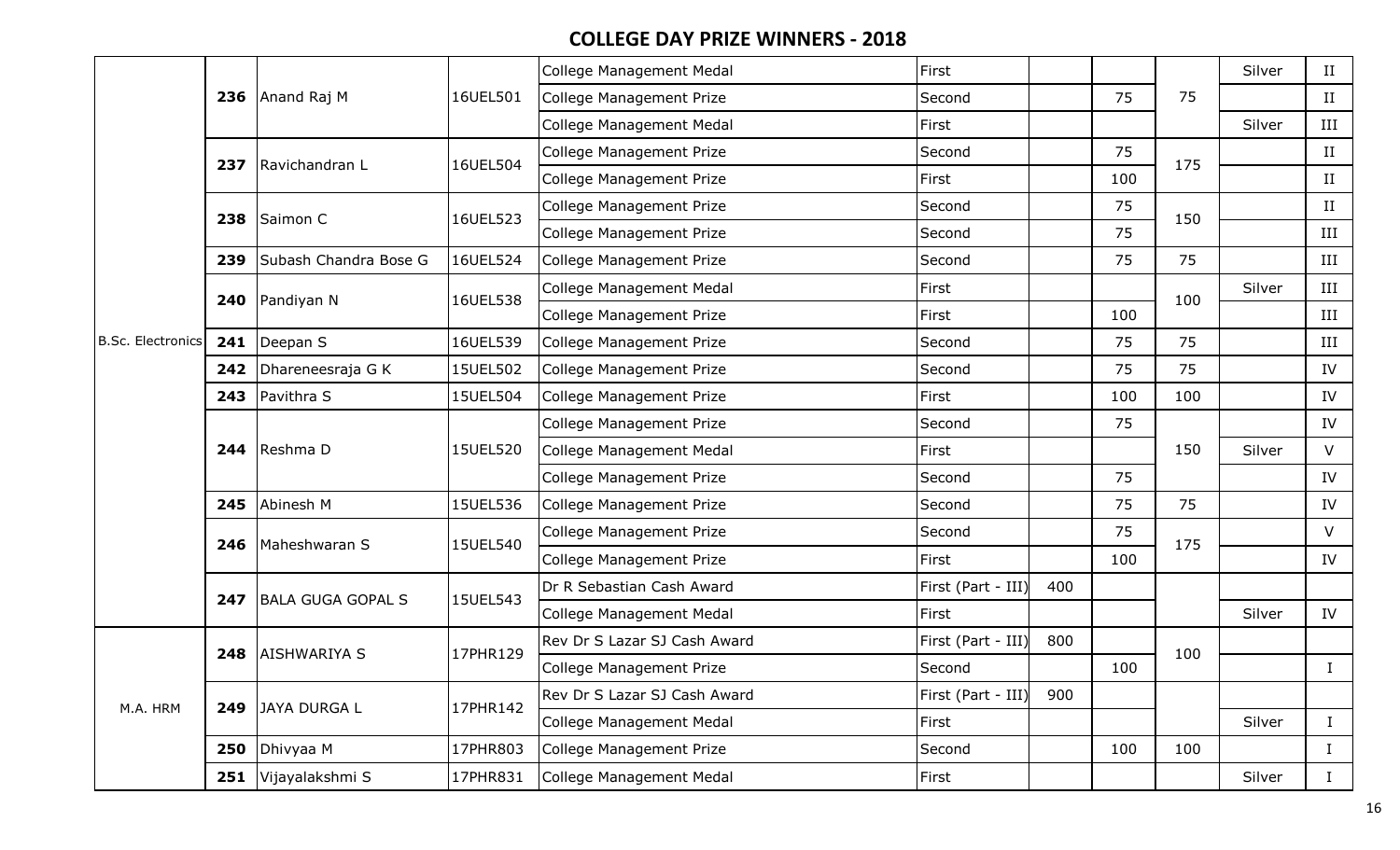|              |     |                         |          | Rev Dr S Lazar SJ Cash Award            | First (Part - III) | 1000 |     |     |        |              |
|--------------|-----|-------------------------|----------|-----------------------------------------|--------------------|------|-----|-----|--------|--------------|
|              | 252 | <b>JOE LIVINGSTON S</b> | 16PHR112 | Thiru TS Chinnasamy Medal               | First              |      |     | 125 | Silver | II           |
|              |     |                         |          | Engineer V Mohammed Meeran Silver Medal | First              |      |     |     | Silver | III          |
| M.A. HRM     |     |                         |          | <b>College Management Prize</b>         | First              |      | 125 |     |        | III          |
|              |     |                         |          | Rev Dr Paul C Jesuraja Cash Award       | First (Part - III) | 400  |     |     |        |              |
|              |     | 253   MALATHI K         | 16PHR116 | College Management Prize                | Second             |      | 100 | 200 |        | $_{\rm II}$  |
|              |     |                         |          | College Management Prize                | Second             |      | 100 |     |        | III          |
|              | 254 | <b>LIONEL NGOYAGOYE</b> | 16PHR127 | College Management Prize                | First              |      | 125 | 125 |        | $\rm III$    |
|              | 255 | Haripriya K             | 17PHS801 | College Management Prize                | Second             |      | 100 | 100 |        | $\mathbf{I}$ |
|              | 256 | Anthony Jayaraj A       | 17PHS810 | College Management Medal                | First              |      |     |     | Silver | Ι            |
|              |     | 257 Prasanna P          | 16PHS802 | College Management Prize                | Second             |      | 100 | 200 |        | $_{\rm II}$  |
| M.A. History |     |                         |          | College Management Prize                | Second             |      | 100 |     |        | III          |
|              |     | Kodainila A             |          | <b>College Management Medal</b>         | First              |      |     |     | Silver | II           |
|              | 258 |                         | 16PHS803 | <b>College Management Medal</b>         | First              |      |     | 125 | Silver | III          |
|              |     |                         |          | College Management Prize                | First              |      | 125 |     |        | III          |
|              | 259 | <b>PRABHAVATHY V</b>    | 17UHS126 | <b>College Management Prize</b>         | Second             |      | 75  | 75  |        | $\bf{I}$     |
|              | 260 | <b>JOSHIKA S</b>        | 17UHS131 | Prof A Albert Lobo Medal                | First              |      |     | 75  | Silver | $\bf{I}$     |
|              |     |                         |          | College Management Prize                | Second             |      | 75  |     |        | L            |
|              | 261 | <b>GIMNUS PRIYA K</b>   | 17UHS166 | <b>College Management Prize</b>         | Second             |      | 75  | 175 |        |              |
|              |     |                         |          | College Management Prize                | First              |      | 100 |     |        |              |
|              |     |                         |          | College Management Prize                | Second             |      | 75  |     |        | II           |
| B.A. History |     | 262 INNOCENT TUDU       | 16UHS101 | College Management Prize                | Second             |      | 75  | 225 |        | $_{\rm II}$  |
|              |     |                         |          | Thiru Periyakaruppan Chettiar Medal     | First              |      |     |     | Silver | $\rm II$     |
|              |     |                         |          | College Management Prize                | Second             |      | 75  |     |        | III          |
|              | 263 | <b>EDWIN EKKA</b>       | 16UHS103 | Parvathi Ammal Medal                    | First              |      |     |     | Silver | II           |
|              |     | 264 NUAS TIRKEY         | 16UHS105 | Parvathi Ammal Medal                    | First              |      |     | 75  | Silver | $\rm II$     |
|              |     |                         |          | College Management Prize                | Second             |      | 75  |     |        | III          |
|              |     | 265 PRABIN EKKA         | 16UHS107 | College Management Prize                | Second             |      | 75  | 75  |        | II           |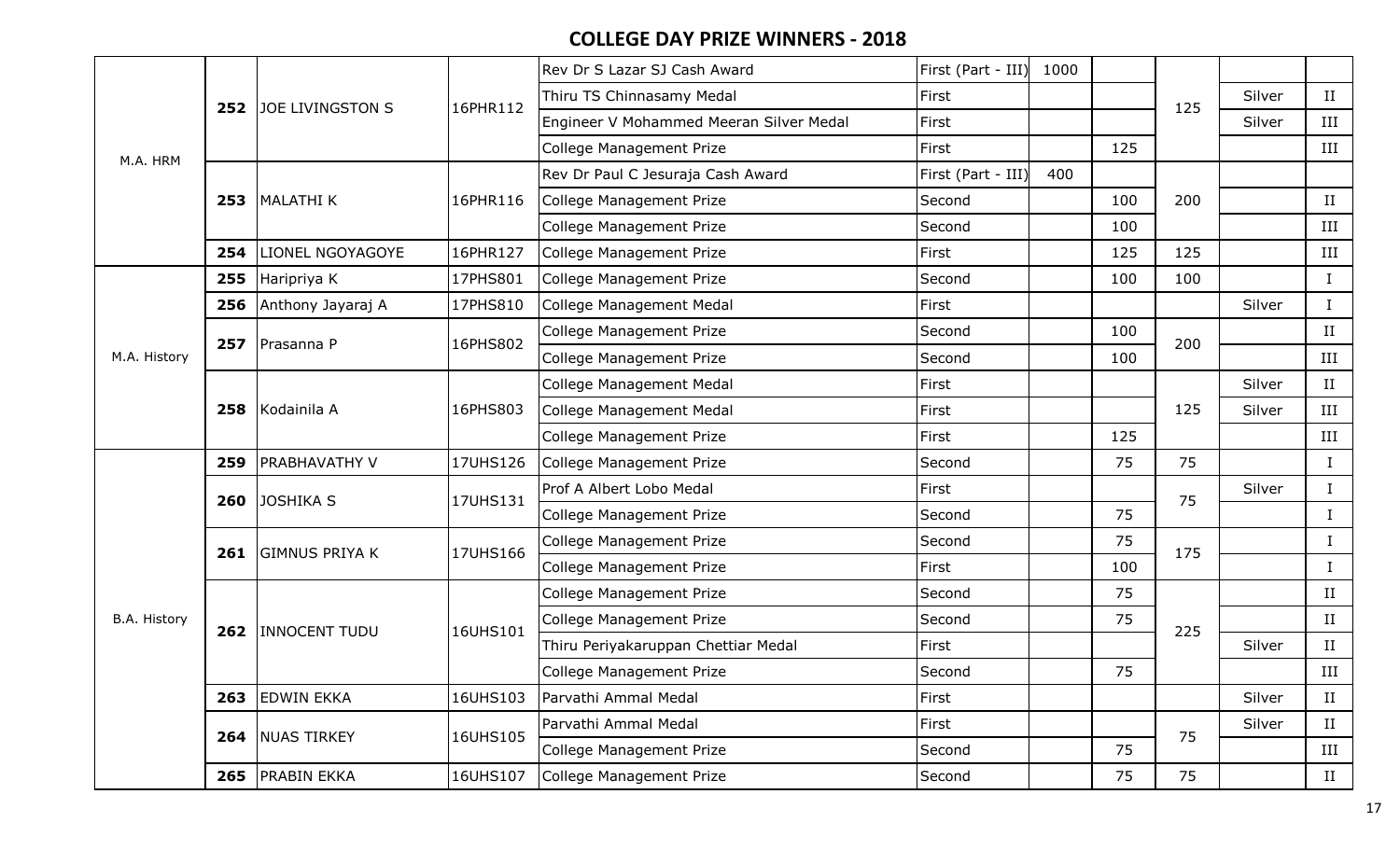|                      |     |                            |          | College Management Prize           | Second             |     | 75  |     |        | II           |
|----------------------|-----|----------------------------|----------|------------------------------------|--------------------|-----|-----|-----|--------|--------------|
|                      |     | <b>FREDRIC VIVEEN J</b>    | 16UHS109 | <b>College Management Prize</b>    | First              |     | 100 | 275 |        | II           |
|                      | 266 |                            |          | Fr Provincial Medal                | First              |     |     |     | Silver | III          |
|                      |     |                            |          | College Management Prize           | First              |     | 100 |     |        | III          |
|                      | 267 | <b>KISHORE P</b>           | 16UHS113 | College Management Prize           | First              |     | 100 | 100 |        | III          |
|                      | 268 | <b>SYED ABUDHAKIR S</b>    | 16UHS156 | College Management Prize           | Second             |     | 75  | 150 |        | $\rm II$     |
|                      |     |                            |          | <b>College Management Prize</b>    | Second             |     | 75  |     |        | III          |
|                      |     | 269 JAYASURIYA J           | 16UHS171 | College Management Prize           | Second             |     | 75  | 75  |        | $\rm III$    |
| B.A. History         |     |                            |          | <b>College Management Prize</b>    | Second             |     | 75  |     |        | IV           |
|                      | 270 | SETHUMADHAVAN M            | 15UHS103 | College Management Prize           | Second             |     | 75  | 225 |        | IV           |
|                      |     |                            |          | <b>College Management Prize</b>    | Second             |     | 75  |     |        | V            |
|                      |     | 271 YOKESH T               | 15UHS105 | College Management Prize           | First              |     | 100 | 100 |        | IV           |
|                      |     |                            |          | College Management Prize           | Second             |     | 75  |     |        | IV           |
|                      |     | 272 SRIRAM K               | 15UHS110 | Thiru KC Narayanasamy Iyer Medal   | First              |     |     | 175 | Silver | IV           |
|                      |     |                            |          | College Management Prize           | First              |     | 100 |     |        | IV           |
|                      |     |                            |          | Fr Newton Medal                    | First              |     |     |     | Silver | V            |
|                      |     | 273 SHANKAR A              | 15UHS144 | College Management Prize           | Second             |     | 75  | 75  |        | IV           |
|                      |     | 274 Roseline Jaya Priya D  | 17PCS816 | College Management Medal           | First              |     |     |     | Silver | $\mathbf I$  |
|                      | 275 | Akshaya Preethi Pricilla P | 17PCS836 | College Management Prize           | Second             |     | 100 | 100 |        | $\bf{I}$     |
|                      |     | 276 Agnes Sophiya A        | 16PCS810 | College Management Medal           | First              |     |     |     | Silver | III          |
|                      |     |                            |          | <b>College Management Prize</b>    | Second             |     | 100 |     |        | II           |
| M.Sc. Computer       |     | 277   Mahalakshmi S        | 16PCS813 | College Management Medal           | First              |     |     | 200 | Silver | III          |
| Science              |     |                            |          | <b>College Management Prize</b>    | Second             |     | 100 |     |        | II           |
|                      |     |                            |          | Rev Dr S John Britto SJ Cash Award | First (Part - III) | 560 |     |     |        |              |
|                      |     | 278 GEEVATHI M             | 16PCS840 | College Management Medal           | First              |     |     | 225 | Silver | II           |
|                      |     |                            |          | College Management Prize           | Second             |     | 100 |     |        | III          |
|                      |     |                            |          | <b>College Management Prize</b>    | First              |     | 125 |     |        | II           |
| M.Sc.<br>Information |     | 279 Julietprincy A         | 17PIT809 | <b>College Management Prize</b>    | Second             |     | 100 | 100 |        | Ι.           |
| Technology           |     | 280 Jamema Begam B         | 17PIT814 | College Management Medal           | First              |     |     |     | Silver | $\mathbf{I}$ |
|                      |     |                            |          |                                    |                    |     |     |     |        |              |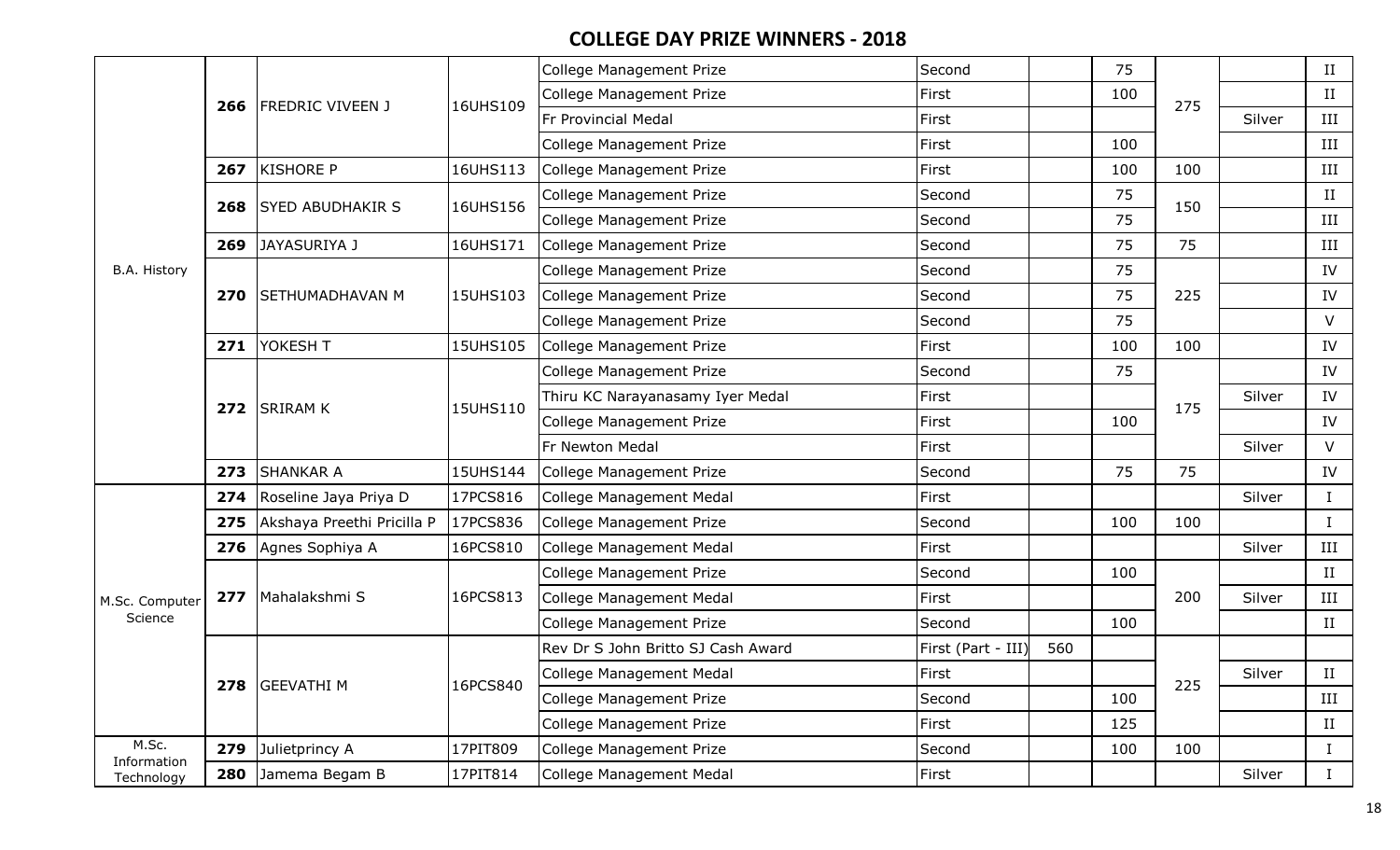| <b>PGDCA</b> | 281 | Mohammedismail S          | 17DCA902 | College Management Prize                                                   | Second |     | 75  | 75  |        | $\bf{I}$ |
|--------------|-----|---------------------------|----------|----------------------------------------------------------------------------|--------|-----|-----|-----|--------|----------|
|              | 282 | Anuj J                    | 17DCA903 | <b>College Management Medal</b>                                            | First  |     |     |     | Silver | $\bf{I}$ |
|              | 283 | Sathish N                 | 17UBC537 | College Management Medal                                                   | First  |     |     | 100 | Silver | $\bf{I}$ |
|              |     |                           |          | College Management Prize                                                   | First  |     | 100 |     |        | $\bf{I}$ |
|              | 284 | Dhinesh A                 | 17UBC545 | <b>College Management Prize</b>                                            | Second |     | 75  | 75  |        | $\bf{I}$ |
|              | 285 | Raphael Rahul Vivekanand  | 17UBC572 | <b>College Management Medal</b>                                            | First  |     |     |     | Silver | $\bf{I}$ |
|              | 286 | <b>Arvind R</b>           | 17UBC608 | <b>College Management Medal</b>                                            | First  |     |     |     | Silver | $\bf{I}$ |
|              | 287 | Sathish Kumar N           | 17UBC666 | College Management Prize                                                   | Second |     | 75  | 75  |        | $\bf{I}$ |
|              |     |                           |          | College Management Prize                                                   | First  |     | 100 |     |        | II       |
|              | 288 | Mukesh Kumar G            | 16UBC503 | College Management Medal                                                   | First  |     |     | 200 | Silver | III      |
|              |     |                           |          | College Management Prize                                                   | First  |     | 100 |     |        | III      |
|              | 289 | Abuthahir A               | 16UBC505 | <b>College Management Prize</b>                                            | Second |     | 75  | 75  |        | II       |
|              | 290 | Saravanan S               | 16UBC507 | <b>College Management Prize</b>                                            | Second |     | 75  | 75  |        | III      |
|              |     | Ajith Kumar M             | 16UBC549 | College Management Prize                                                   | Second |     | 75  | 150 |        | $\rm II$ |
|              | 291 |                           |          | College Management Prize                                                   | Second |     | 75  |     |        | III      |
| <b>BCA</b>   | 292 | Prasanth K                | 16UBC566 | <b>College Management Medal</b>                                            | First  |     |     |     | Silver | II       |
|              | 293 | Jovite Jeffrin Louie A    | 16UBC617 | <b>College Management Medal</b>                                            | First  |     |     |     | Silver | II       |
|              | 294 | Sakthi Anbalagan M        | 16UBC641 | College Management Prize                                                   | Second |     | 75  | 75  |        | III      |
|              | 295 | Alaguraja R               | 16UBC657 | College Management Prize                                                   | Second |     | 75  | 175 |        | III      |
|              |     |                           |          | College Management Prize                                                   | First  |     | 100 |     |        | III      |
|              |     |                           |          | Head and Staff Members of Information Technology Depart First (Part - III) |        | 400 |     |     |        |          |
|              | 296 | <b>AJEETH KUMAR K</b>     | 15UBC502 | College Management Medal                                                   | First  |     |     |     | Silver | IV       |
|              |     |                           |          | <b>College Management Medal</b>                                            | First  |     |     |     | Silver | $\vee$   |
|              | 297 | Arul David A              | 15UBC508 | College Management Prize                                                   | Second |     | 75  | 75  |        | IV       |
|              |     | 298 Richardson S          | 15UBC514 | College Management Prize                                                   | Second |     | 75  | 75  |        | $\vee$   |
|              | 299 | Vinayagamurthy R          | 15UBC534 | College Management Prize                                                   | Second |     | 75  | 75  |        | IV       |
|              | 300 | Santhosh P                | 15UBC621 | College Management Prize                                                   | First  |     | 100 | 100 |        | IV       |
|              |     | 301 Arun Siva B           | 15UBC632 | College Management Prize                                                   | Second |     | 75  | 75  |        | IV       |
|              |     | 302 Rutumirwa Jean Claude | 15UBC666 | <b>College Management Medal</b>                                            | First  |     |     |     | Silver | IV       |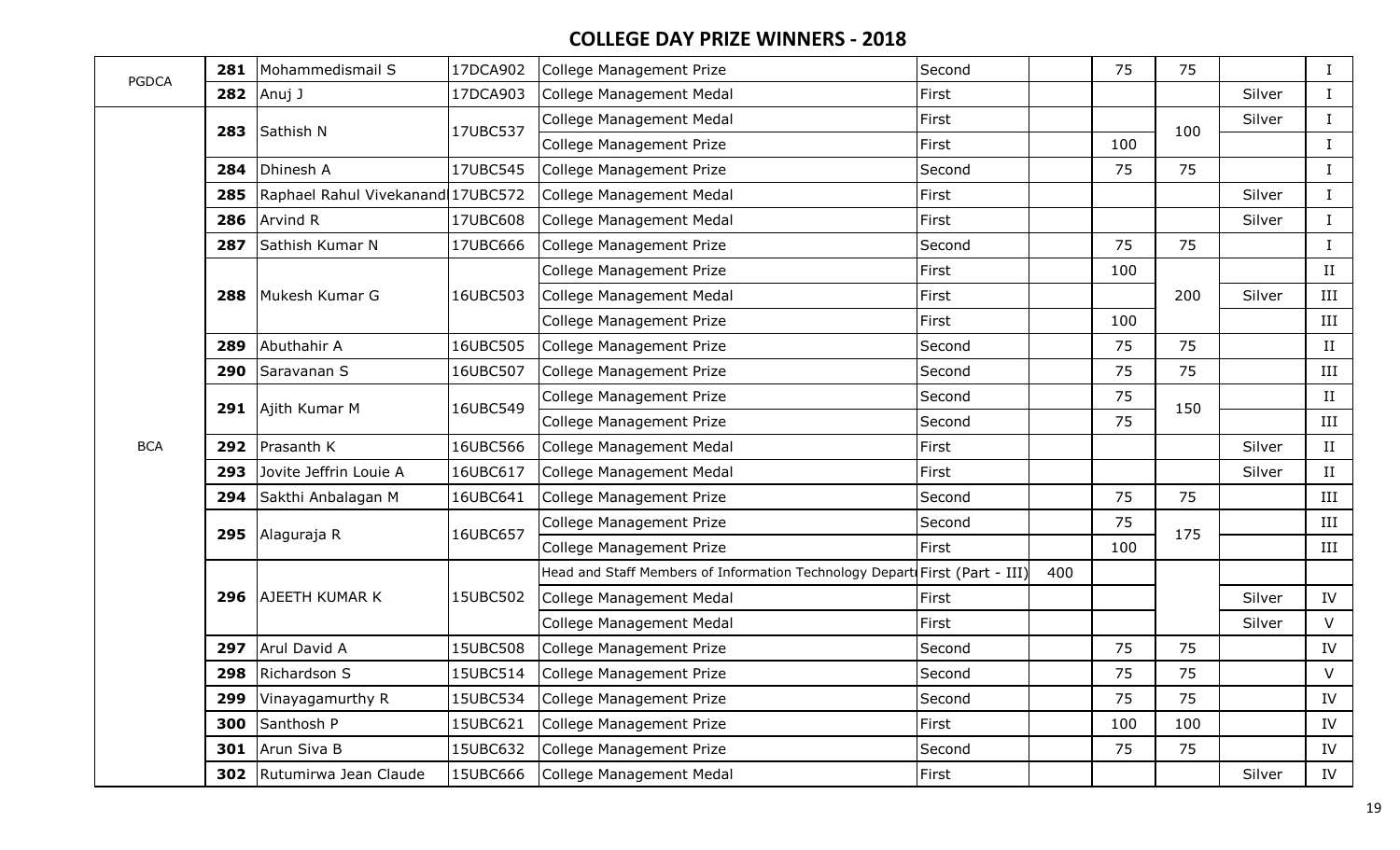|                      | 303 | SEBASTIN DHIVYA A       | 17PMA109 | Mr R Savarimuthu Cash Award           | First (Part - III) | 800  |     | 100 |        |              |
|----------------------|-----|-------------------------|----------|---------------------------------------|--------------------|------|-----|-----|--------|--------------|
|                      |     |                         |          | College Management Prize              | Second             |      | 100 |     |        | $\bf{I}$     |
|                      | 304 | PRIYANGA P              | 17PMA141 | Prof S Sadanandan Cash Award          | First (Part - III) | 3600 |     |     |        |              |
|                      |     |                         |          | College Management Medal              | First              |      |     |     | Silver | $\mathbf I$  |
|                      | 305 | Grace Margrate Mary J   | 17PMA803 | College Management Prize              | Second             |      | 100 | 100 |        | L            |
|                      | 306 | Anigudwin D             | 17PMA832 | College Management Medal              | First              |      |     |     | Silver | $\mathbf{I}$ |
|                      |     |                         |          | Mr R Savarimuthu Cash Award           | Second (Part -     | 800  |     |     |        |              |
|                      |     |                         |          | Ribbon Medal                          | First              |      |     |     | Silver | II           |
|                      | 307 | <b>NAVISH A A</b>       | 16PMA103 | College Management Prize              | First              |      | 125 | 250 |        | II           |
|                      |     |                         |          | The Chevalier Jeganathan Pillai Medal | First              |      |     |     | Silver | III          |
|                      |     |                         |          | <b>College Management Prize</b>       | First              |      | 125 |     |        | III          |
|                      | 308 | SHEEBA MARY S           | 16PMA110 | <b>College Management Prize</b>       | Second             |      | 100 | 200 |        | III          |
| M.Sc.<br>Mathematics |     |                         |          | College Management Prize              | Second             |      | 100 |     |        | II           |
|                      | 309 | MICKAELSAWMIYA M        | 16PMA116 | College Management Prize              | First              |      | 125 | 125 |        | III          |
|                      | 310 | <b>PUSHPARANI J</b>     | 16PMA124 | College Management Prize              | Second             |      | 100 | 100 |        | IV           |
|                      | 311 | <b>SAHAYA JENIFER A</b> | 16PMA131 | Mr R A Gopalaswami Cash Award         | First (Part - III) | 1000 |     | 100 |        |              |
|                      |     |                         |          | College Management Prize              | Second             |      | 100 |     |        | II           |
|                      | 312 | <b>SURESH A</b>         | 16PMA132 | College Management Prize              | First              |      | 125 | 125 |        | $\rm III$    |
|                      | 313 | Infent Usha J           | 16PMA801 | College Management Medal              | First              |      |     | 125 | Silver | $\rm II$     |
|                      |     |                         |          | College Management Prize              | First              |      | 125 |     |        |              |
|                      | 314 | Nivetha A               | 16PMA803 | College Management Prize              | Second             |      | 100 | 225 |        | III          |
|                      |     |                         |          | College Management Prize              | First              |      | 125 |     |        | III          |
|                      | 315 | Jenifer Nivetha J       | 16PMA814 | College Management Prize              | First              |      | 125 | 225 |        | III          |
|                      |     |                         |          | College Management Prize              | Second             |      | 100 |     |        |              |
|                      | 316 | Vincy Vimala Rani M     | 16PMA820 | College Management Prize              | Second             |      | 100 | 100 |        | III          |
|                      | 317 | Santhini Annansiya S    | 16PMA828 | <b>College Management Prize</b>       | Second             |      | 100 | 100 |        | II           |
|                      |     |                         |          | <b>College Management Medal</b>       | First              |      |     |     | Silver | III          |
|                      | 318 | Sasi Infanta A          | 16PMA836 | College Management Prize              | First              |      | 125 | 125 |        | III          |
|                      | 319 | Sharmila B              | 16PMA842 | College Management Prize              | First              |      | 125 | 125 |        | III          |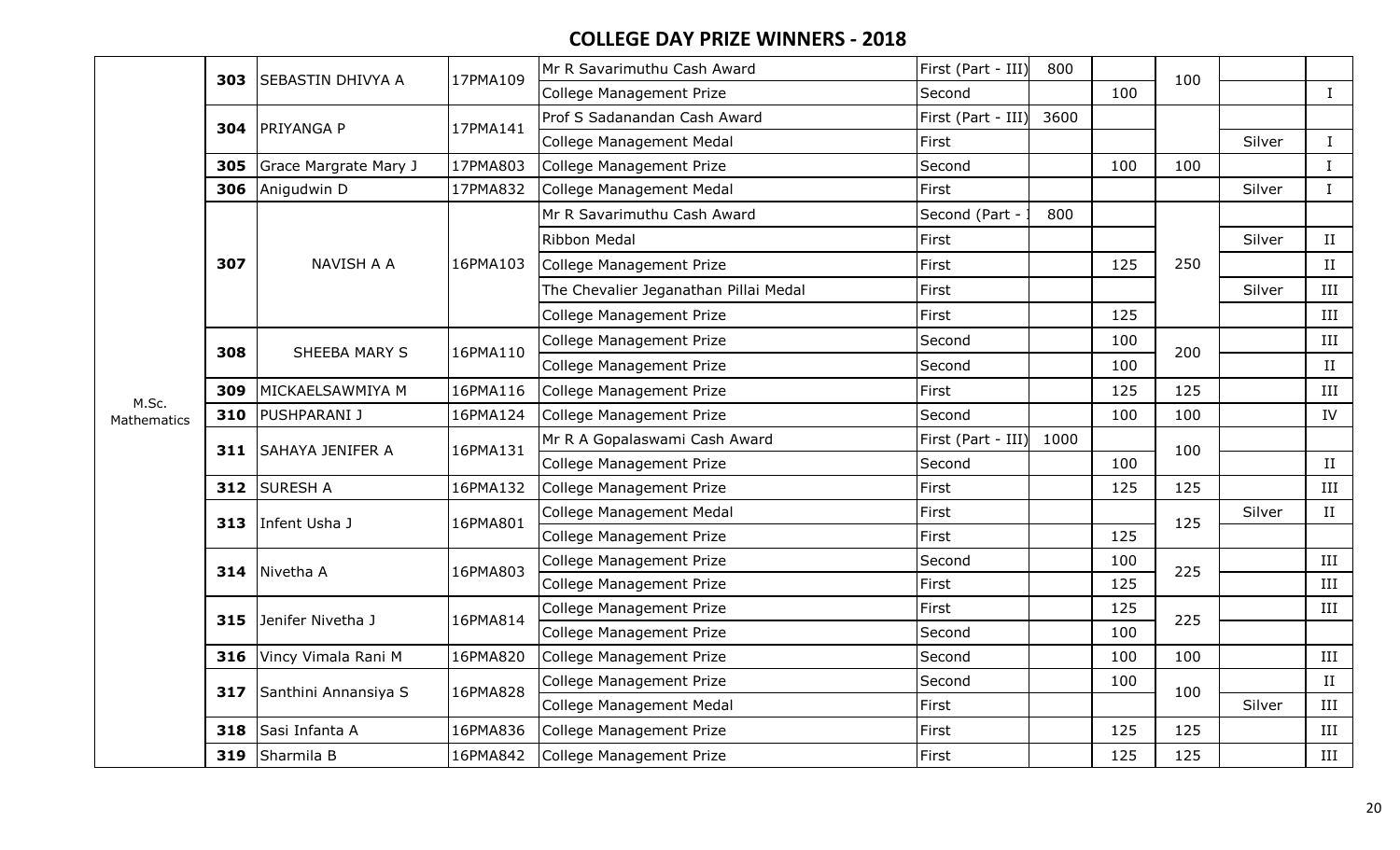|                      | 320 | <b>SRINATH P</b>               | 17UMA204 | College Management Prize        | Second | 75  | 75  |        | $\mathbf{I}$ |
|----------------------|-----|--------------------------------|----------|---------------------------------|--------|-----|-----|--------|--------------|
|                      | 321 | JUSTIN LOURDU RAJ J            | 17UMA211 | Fr Saldanha Medal               | First  |     | 100 | Silver | $\bf{I}$     |
|                      |     |                                |          | College Management Prize        | First  | 100 |     |        | $\mathbf{I}$ |
|                      | 322 | <b>EDWIN SAMUEL S</b>          | 17UMA217 | College Management Prize        | Second | 75  | 75  |        | $\mathbf{I}$ |
|                      | 323 | <b>SUSEENDHAR C</b>            | 17UMA255 | College Management Prize        | Second | 75  | 75  |        | $\mathbf{I}$ |
|                      | 324 | Anitha Ruth S                  | 17UMA510 | College Management Prize        | Second | 75  | 75  |        | $\mathbf{I}$ |
|                      |     |                                |          | College Management Prize        | Second | 75  |     |        | $\mathbf{I}$ |
|                      | 325 | Shalini B S                    | 17UMA511 | College Management Prize        | Second | 75  | 250 |        | $\bf{I}$     |
|                      |     |                                |          | College Management Prize        | First  | 100 |     |        | $\mathbf{I}$ |
|                      | 326 | Kishore J                      | 17UMA535 | College Management Medal        | First  |     | 75  | Silver | $\mathbf{I}$ |
|                      |     |                                |          | College Management Prize        | Second | 75  |     |        | $\mathbf{I}$ |
|                      | 327 | Murali Krishnan H              | 17UMA579 | College Management Prize        | Second | 75  | 75  |        | $\bf{I}$     |
| B.Sc.<br>Mathematics | 328 | KARTHIKEYAN M                  | 16UMA107 | College Management Prize        | Second | 75  | 75  |        | III          |
|                      | 329 | <b>KAMALNATH T</b>             | 16UMA111 | College Management Prize        | Second | 75  | 75  |        | III          |
|                      |     |                                |          | College Management Prize        | Second | 75  |     |        | II           |
|                      | 330 |                                | 16UMA112 | Thiru Rengasamy Naicker Medal   | First  |     | 175 | Silver | III          |
|                      |     |                                |          | College Management Prize        | First  | 100 |     |        | III          |
|                      |     | <b>GANAPATHY K</b>             |          | College Management Prize        | Second | 75  |     |        | II           |
|                      |     | 331   VIGNESH S                | 16UMA125 | College Management Prize        | First  | 100 | 250 |        | II           |
|                      |     |                                |          | College Management Prize        | Second | 75  |     |        | III          |
|                      |     |                                |          | <b>College Management Medal</b> | First  |     |     | Silver | III          |
|                      | 332 | <b>VIMAL KUMAR M</b>           | 16UMA165 | Fr De Fernando Medal            | First  |     | 75  | Silver | II           |
|                      |     |                                |          | College Management Prize        | Second | 75  |     |        | III          |
|                      | 333 | <b>SATISH KUJUR</b>            | 16UMA203 | College Management Prize        | Second | 75  | 150 |        | II           |
|                      |     |                                |          | College Management Prize        | Second | 75  |     |        | III          |
|                      | 334 | <b>ELDON PUSHPARAJ V</b>       | 16UMA210 | College Management Prize        | First  | 100 | 100 |        | III          |
|                      | 335 | KINGSLIN THIYAGARAJAN 16UMA212 |          | College Management Prize        | Second | 75  | 75  |        | III          |
|                      | 336 | <b>EDWIN KUMAR S</b>           | 16UMA214 | College Management Prize        | Second | 75  | 75  |        | Ш            |
|                      | 337 | SINDHESWARAN K                 | 16UMA219 | College Management Prize        | Second | 75  | 75  |        | II           |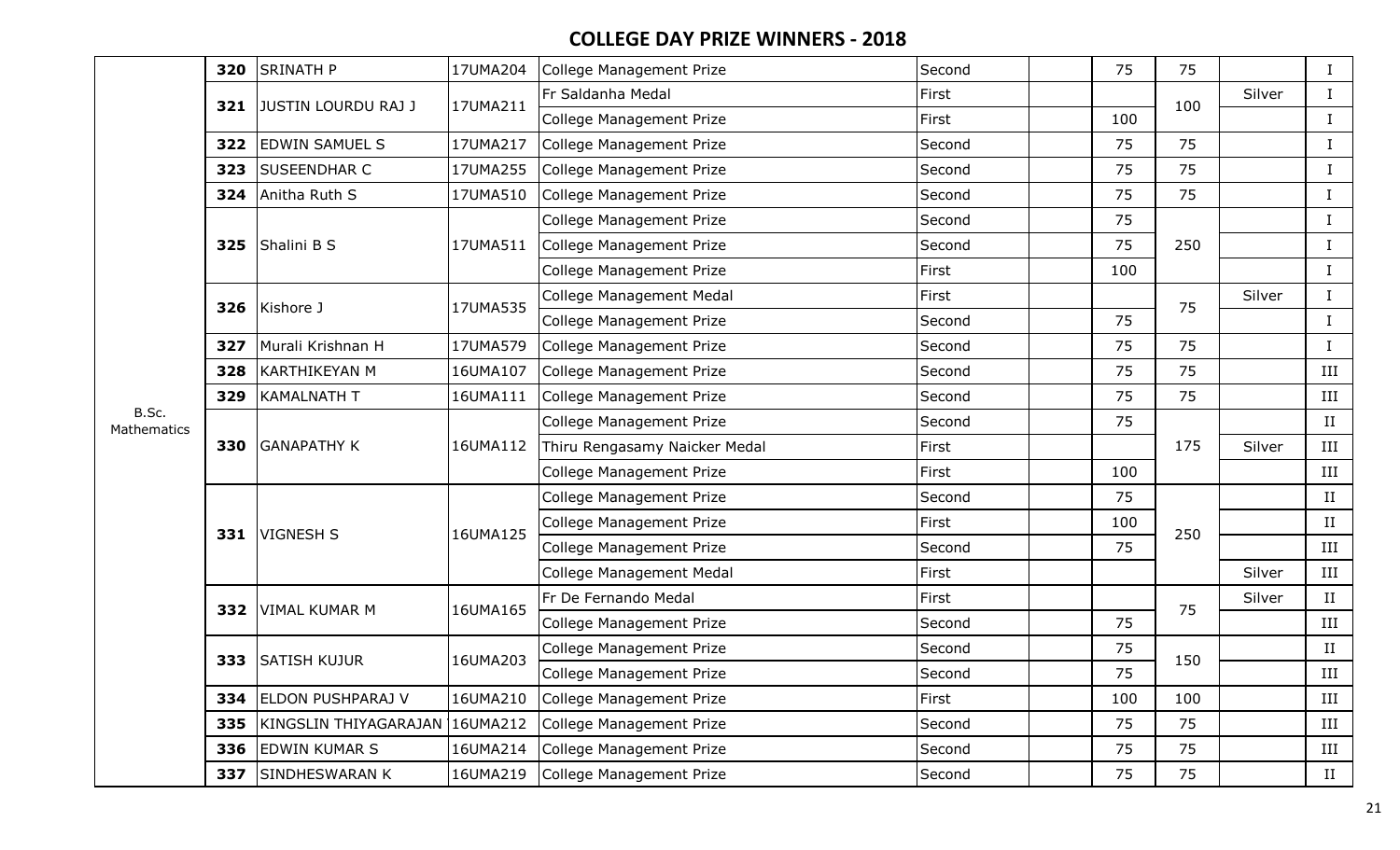|                      | 338 | MICHAEL RAJAN A         | 16UMA268 | Fr CK Swamy SJ, Silver Jubilee Medal                                         | First              |      |     | 100 | Silver | II          |
|----------------------|-----|-------------------------|----------|------------------------------------------------------------------------------|--------------------|------|-----|-----|--------|-------------|
|                      |     |                         |          | College Management Prize                                                     | First              |      | 100 |     |        | III         |
|                      |     |                         |          | College Management Prize                                                     | Second             |      | 75  |     |        | $_{\rm II}$ |
|                      |     |                         |          | College Management Prize                                                     | Second             |      | 75  |     |        | П           |
|                      | 339 | Dheepthika V            | 16UMA509 | College Management Medal                                                     | First              |      |     | 300 | Silver | III         |
|                      |     |                         |          | College Management Prize                                                     | Second             |      | 75  |     |        | III         |
|                      |     |                         |          | College Management Prize                                                     | Second             |      | 75  |     |        | III         |
|                      | 340 | Ilavarasi M             | 16UMA512 | <b>College Management Prize</b>                                              | Second             |      | 75  | 75  |        | III         |
|                      | 341 | Deepika M               | 16UMA513 | <b>College Management Prize</b>                                              | First              |      | 100 | 100 |        | $\rm III$   |
|                      | 342 | Vijay T                 | 16UMA568 | <b>College Management Prize</b>                                              | Second             |      | 75  | 75  |        | III         |
|                      |     |                         |          | College Management Medal                                                     | First              |      |     |     | Silver | $_{\rm II}$ |
| B.Sc.<br>Mathematics | 343 | Veerandharan R V        | 16UMA580 | College Management Prize                                                     | First              |      | 100 | 200 |        | $_{\rm II}$ |
|                      |     |                         |          | College Management Medal                                                     | First              |      |     |     | Silver | III         |
|                      |     |                         |          | College Management Prize                                                     | First              |      | 100 |     |        | III         |
|                      |     |                         |          | Mr R A Gopalaswami Cash Award                                                | First (Part - III) | 1000 |     |     |        |             |
|                      | 344 | ELANCHEARAN R S         | 15UMA101 | Devan Bahadur N Swaminathan Iyer Medal                                       | First              |      |     | 100 | Silver | IV          |
|                      |     |                         |          | College Management Prize                                                     | First              |      | 100 |     |        | IV          |
|                      |     |                         |          | Fr Pruvot Medal II                                                           | First              |      |     |     | Silver | $\vee$      |
|                      | 345 | <b>KARTHICK RAJA R</b>  | 15UMA104 | College Management Prize                                                     | Second             |      | 75  | 175 |        | IV          |
|                      |     |                         |          | <b>College Management Prize</b>                                              | First              |      | 100 |     |        | IV          |
|                      |     |                         |          | Rev Bro M Irudayam SJ Diamond Jubilee Cash Award                             | First              | 1600 |     |     |        |             |
|                      | 346 | <b>RAMNGANING JELLY</b> | 15UMA132 | Fr De Beaurepair Medal                                                       | First              |      |     | 75  | Silver | IV          |
|                      |     |                         |          | College Management Prize                                                     | Second             |      | 75  |     |        | IV          |
|                      |     | 347   VENKATESAN J      | 15UMA202 | College Management Prize                                                     | Second             |      | 75  | 75  |        | IV          |
|                      | 348 | <b>GOWTHAM R</b>        | 15UMA211 | College Management Prize                                                     | Second             |      | 75  | 75  |        | V           |
|                      | 349 | <b>PRASANTH A</b>       | 15UMA232 | Prof & Head of Bharathidasan University, Department of En First (Part - III) |                    | 800  |     |     |        |             |
|                      | 350 | Nivashini S             | 15UMA514 | <b>College Management Prize</b>                                              | Second             |      | 75  | 75  |        | IV          |
|                      | 351 | Karunya S               | 15UMA517 | College Management Prize                                                     | First              |      | 100 | 100 |        | IV          |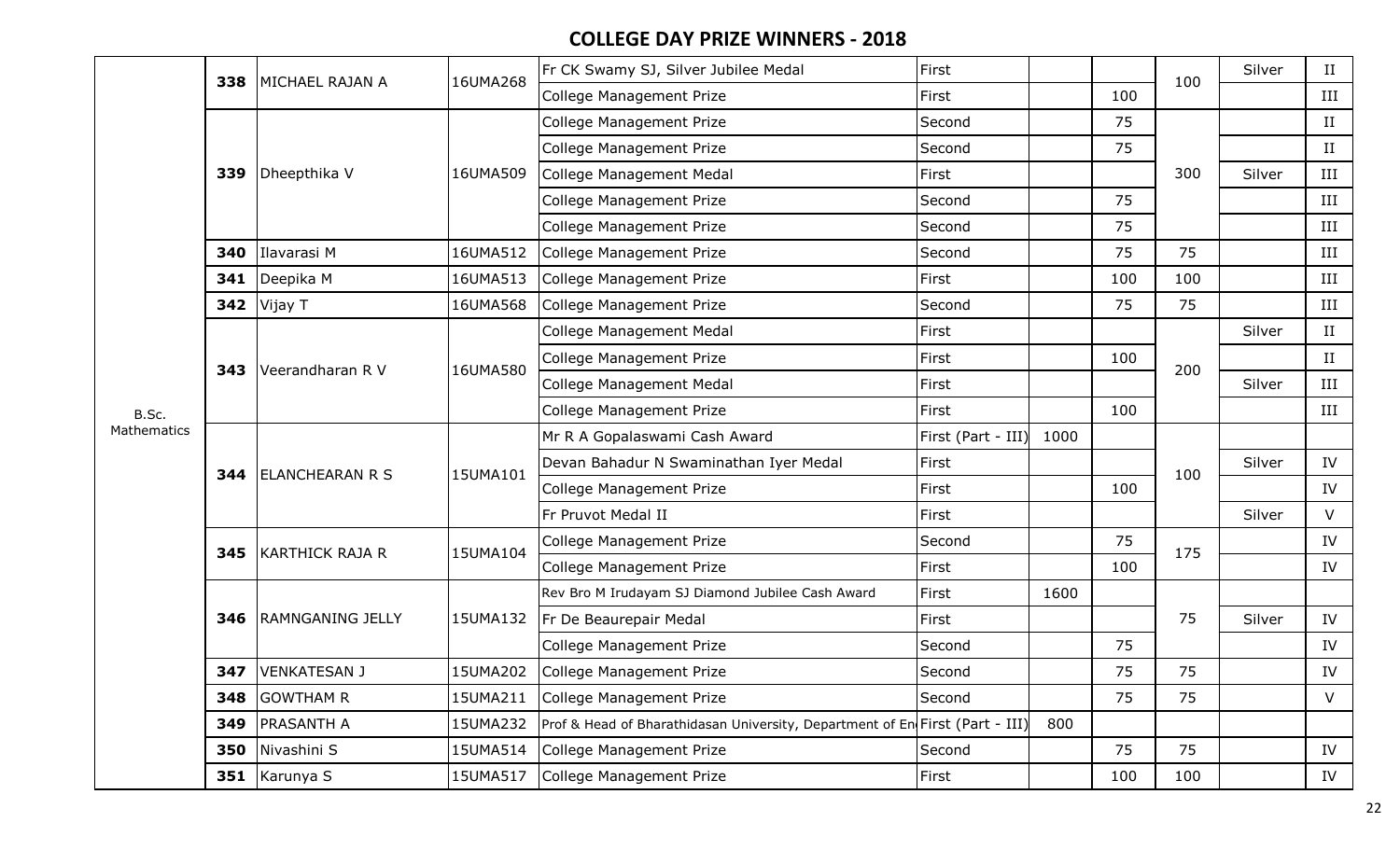|               | 352 | Soundarya M                | 15UMA518 | <b>College Management Medal</b>           | First              |      |     | 75  | Silver | IV          |
|---------------|-----|----------------------------|----------|-------------------------------------------|--------------------|------|-----|-----|--------|-------------|
|               |     |                            |          | <b>College Management Prize</b>           | Second             |      | 75  |     |        | IV          |
|               | 353 | Surya R                    | 15UMA520 | <b>College Management Prize</b>           | Second             |      | 75  | 75  |        | IV          |
| B.Sc.         | 354 | Gokula Krishnaa V          | 15UMA546 | <b>College Management Prize</b>           | Second             |      | 75  | 75  |        | $\vee$      |
| Mathematics   |     |                            |          | <b>College Management Prize</b>           | Second             |      | 75  |     |        | IV          |
|               | 355 | Sarihaasri R S             | 15UMA566 | <b>College Management Prize</b>           | Second             |      | 75  | 150 |        | IV          |
|               |     |                            |          | College Management Medal                  | First              |      |     |     | Silver | $\vee$      |
|               | 356 | Nandhini K                 | 15UMA577 | <b>College Management Prize</b>           | First              |      | 100 | 100 |        | IV          |
|               | 357 | OSHIN JUDINA MARY R        | 17PBA117 | <b>College Management Medal</b>           | First              |      |     |     | Silver | $\bf I$     |
|               | 358 | NERLIE VANISHA A           | 17PBA150 | <b>College Management Prize</b>           | Second             |      | 100 | 100 |        | $\bf I$     |
| <b>MBA</b>    | 359 | HEMAPRIYADHARSHINI K       | 16PBA101 | <b>College Management Prize</b>           | Second             |      | 100 | 100 |        | $\rm II$    |
|               | 360 | SAKTHI PRIYA R             | 16PBA110 | <b>College Management Medal</b>           | First              |      |     |     | Silver | $\rm III$   |
|               | 361 | PREETHA MAANASA M          | 16PBA132 | <b>College Management Prize</b>           | Second             |      | 100 | 100 |        | $\rm III$   |
|               | 362 | <b>DEEPAKI</b>             | 16PBA201 | <b>College Management Medal</b>           | First              |      |     |     | Silver | II          |
|               | 363 | MERCY SUBASHINI C          | 17PPH107 | College Management Prize                  | Second             |      | 100 | 100 |        | I           |
|               | 364 | <b>ARAVINTH S</b>          | 17PPH109 | College Management Prize                  | Second             |      | 100 | 100 |        |             |
|               |     |                            |          | Prof Y T Thathachari Cash Award           | First (Part - III) | 2400 |     |     |        |             |
|               | 365 | <b>JOICY A</b>             | 17PPH122 | <b>College Management Medal</b>           | First              |      |     | 125 | Silver | $\bf{I}$    |
|               |     |                            |          | College Management Prize                  | First              |      | 125 |     |        | $\bf{I}$    |
|               | 366 |                            | 17PPH831 | College Management Medal                  | First              |      |     |     | Silver | $\rm I$     |
|               |     | Kavia A J                  |          | <b>College Management Medal</b>           | First              |      |     |     | Silver | $\bf{I}$    |
| M.Sc. Physics | 367 | Sebastin Jeyarani I        | 17PPH838 | <b>College Management Prize</b>           | Second             |      | 100 | 100 |        | $\mathbf I$ |
|               | 368 | THABITHAL J                | 16PPH103 | Dr A P J Abdul Kalam Endowment Cash Award | Second (Part -     | 400  |     | 100 |        |             |
|               |     |                            |          | College Management Prize                  | Second             |      | 100 |     |        | II          |
|               | 369 | <b>MANOVA M</b>            | 16PPH107 | College Management Prize                  | First              |      | 125 | 125 |        | III         |
|               | 370 | JERIPHA NIRMAL N           | 16PPH110 | College Management Prize                  | First              |      | 125 | 125 |        | III         |
|               |     |                            | 16PPH112 | Prof Y T Thathachari Cash Award           | First (Part - III) | 2400 |     |     |        |             |
|               | 371 | <b>THOMASKUTTY FRANCIS</b> |          | Dr GM Srinivasan Medal                    | First              |      |     |     | Silver | III         |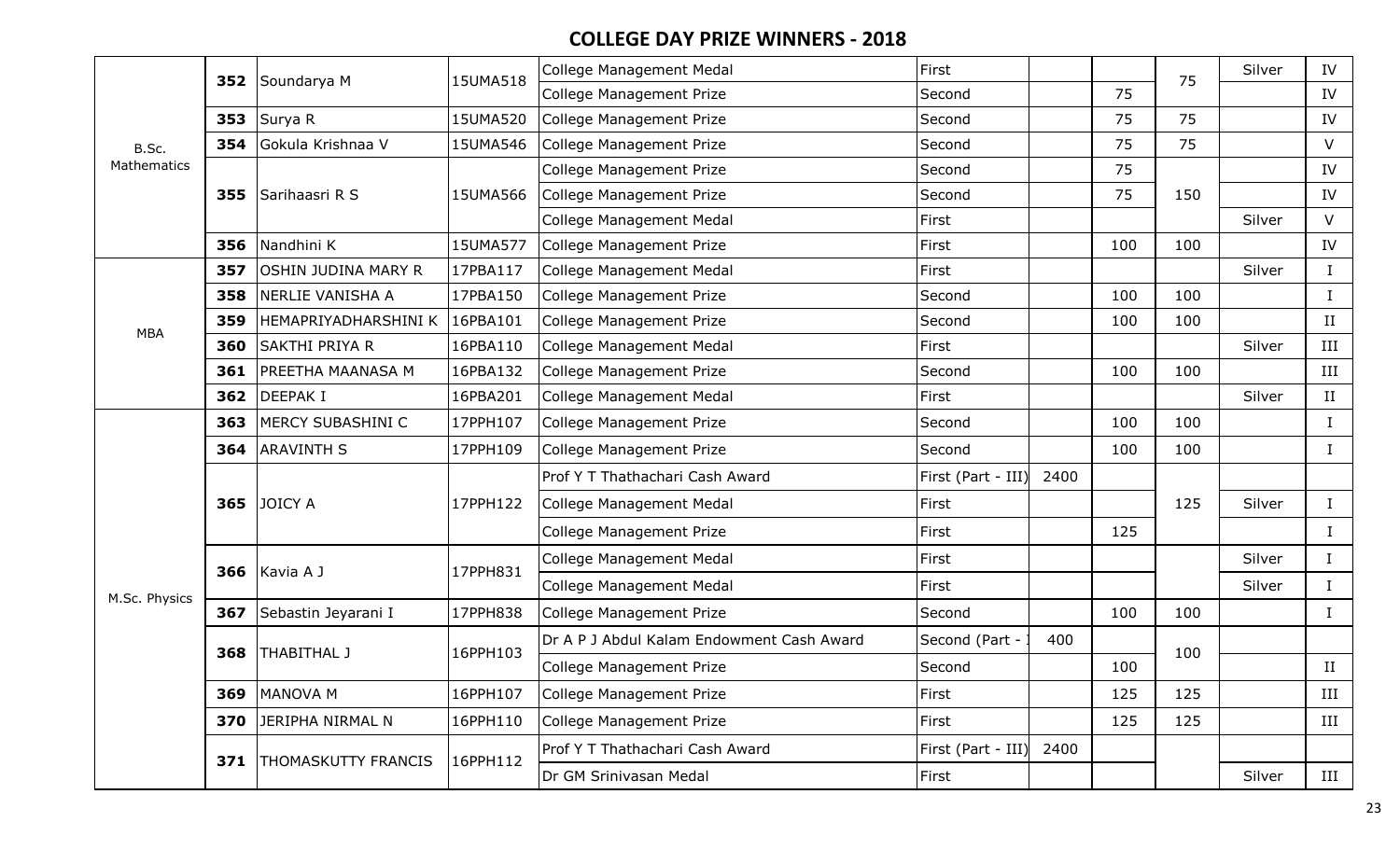|                      |     |                               |          | Dr R Sebastian Cash Award          | First (Part - III) | 200 |     |     |        |              |
|----------------------|-----|-------------------------------|----------|------------------------------------|--------------------|-----|-----|-----|--------|--------------|
|                      |     | 372 RAMYA NISHA R             | 16PPH116 | Prof PE Subramaniya Iyer Medal     | First              |     |     | 100 | Silver | II           |
|                      |     |                               |          | College Management Prize           | Second             |     | 100 |     |        | III          |
|                      | 373 | <b>GNANA PUSHPAM A</b>        | 16PPH117 | <b>College Management Prize</b>    | First              |     | 125 | 125 |        | III          |
|                      | 374 | <b>RAJAN S</b>                | 16PPH120 | Dr C Francis Xavier Cash Award     | Second (Part -     | 900 |     |     |        |              |
| M.Sc. Physics        | 375 | Raja Nandhini R               | 16PPH813 | <b>College Management Prize</b>    | Second             |     | 100 | 100 |        | III          |
|                      |     |                               |          | Rev Dr S John Britto SJ Cash Award | First (Part - III) | 400 |     |     |        |              |
|                      | 376 | <b>JESTY SEBASTIAN</b>        | 16PPH816 | <b>College Management Medal</b>    | First              |     |     |     | Silver | $\rm II$     |
|                      |     |                               |          | College Management Medal           | First              |     |     |     | Silver | III          |
|                      | 377 | Ezhilarasi F                  | 16PPH826 | College Management Prize           | Second             |     | 100 | 100 |        | II           |
|                      | 378 | Chinnapponnu R                | 16PPH837 | College Management Prize           | First              |     | 125 | 125 |        | III          |
|                      | 379 | MOHAN RAAJU T                 | 17UPH101 | Fr Gombart Medal                   | First              |     |     | 75  | Silver | $\mathbf I$  |
|                      |     |                               |          | College Management Prize           | Second             |     | 75  |     |        | $\mathbf{I}$ |
|                      | 380 | <b>RAGHAV PRASAD G</b>        | 17UPH105 | <b>College Management Prize</b>    | Second             |     | 75  | 75  |        | $\bf{I}$     |
|                      | 381 | BALAKRISHNAN B R              | 17UPH109 | College Management Prize           | Second             |     | 75  | 175 |        | $\mathbf{I}$ |
|                      |     |                               |          | College Management Prize           | First              |     | 100 |     |        | $\bf{I}$     |
|                      | 382 | <b>GUNA A</b>                 | 17UPH202 | <b>College Management Prize</b>    | Second             |     | 75  | 75  |        | $\bf{I}$     |
|                      | 383 | <b>SINGARAYAR S</b>           | 17UPH223 | <b>College Management Prize</b>    | Second             |     | 75  | 75  |        | $\bf{I}$     |
|                      |     | 384 Meena C                   | 17UPH521 | College Management Medal           | First              |     |     |     | Silver | $\mathbf{I}$ |
| <b>B.Sc. Physics</b> |     |                               |          | <b>College Management Medal</b>    | First              |     |     |     | Silver | $\bf{I}$     |
|                      | 385 | Sakthipriya S                 | 17UPH536 | College Management Medal           | First              |     |     | 75  | Silver | $\bf{I}$     |
|                      |     |                               |          | College Management Prize           | Second             |     | 75  |     |        | $\bf{I}$     |
|                      | 386 | Shalini R                     | 17UPH559 | <b>College Management Prize</b>    | Second             |     | 75  | 75  |        | $\bf{I}$     |
|                      | 387 | Karthikeyan R                 | 17UPH582 | <b>College Management Prize</b>    | First              |     | 100 | 100 |        | $\bf{I}$     |
|                      | 388 | NORBERT KHARUMNUID            | 16UPH101 | <b>College Management Medal</b>    | First              |     |     |     | Silver | III          |
|                      | 389 | <b>PRAVEEN KUMAR K</b>        | 16UPH106 | <b>College Management Medal</b>    | First              |     |     |     | Silver | II           |
|                      | 390 | LOGESWAR M                    | 16UPH127 | Fr Gombart Medal II                | First              |     |     | 75  | Silver | II           |
|                      |     |                               |          | College Management Prize           | Second             |     | 75  |     |        | III          |
|                      |     | <b>391</b> ARO CHRIST ASTLE A | 16UPH132 | <b>College Management Prize</b>    | Second             |     | 75  | 75  |        | III          |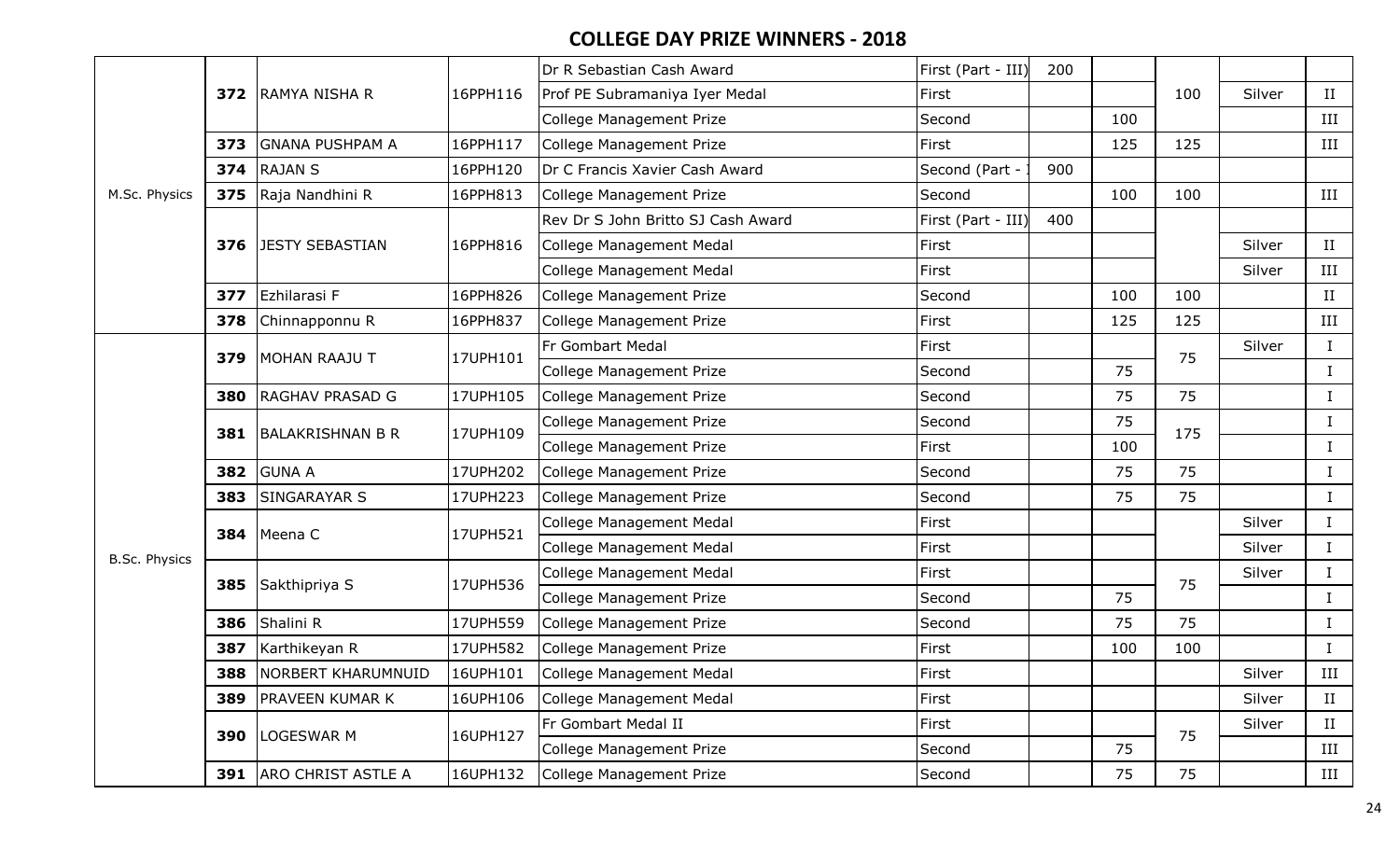|               | 392 | <b>THARUN PRASANTH M</b> | 16UPH134 | College Management Prize                                   | First  | 100 | 100 |        | III |
|---------------|-----|--------------------------|----------|------------------------------------------------------------|--------|-----|-----|--------|-----|
|               | 393 | <b>SANTHOSH BALAJI N</b> | 16UPH137 | <b>College Management Prize</b>                            | First  | 100 | 175 |        | II  |
|               |     |                          |          | College Management Prize                                   | Second | 75  |     |        | III |
|               | 394 | <b>SRIBALAJI B</b>       | 16UPH152 | Thiru M Antonisamy & Tmt Arockiasamy Endowment Medal First |        |     |     | Silver | III |
|               | 395 | CASIMIR EELARAJ A        | 16UPH203 | College Management Prize                                   | Second | 75  | 150 |        | II  |
|               |     |                          |          | College Management Prize                                   | Second | 75  |     |        | III |
|               | 396 | JOSEPH AMALANATHAN R     | 16UPH205 | College Management Prize                                   | Second | 75  | 75  |        | II  |
|               |     | 397 CLITENN I            | 16UPH212 | Fr Sequeria SJ, Medal                                      | First  |     | 75  | Silver | II  |
|               |     |                          |          | College Management Prize                                   | Second | 75  |     |        | III |
|               | 398 | <b>ARUN BAL S</b>        | 16UPH246 | College Management Prize                                   | Second | 75  | 175 |        | II  |
|               |     |                          |          | College Management Prize                                   | First  | 100 |     |        | III |
|               | 399 | <b>RAKESH N</b>          | 16UPH251 | Thiru N S Natesa Iyer Medal                                | First  |     | 100 | Silver | III |
|               |     |                          |          | College Management Prize                                   | First  | 100 |     |        | III |
| B.Sc. Physics |     |                          |          | College Management Prize                                   | Second | 75  |     |        | II  |
|               |     | 400 Nivedha Y            | 16UPH505 | College Management Prize                                   | Second | 75  | 250 |        | II  |
|               |     |                          |          | College Management Prize                                   | First  | 100 |     |        | III |
|               |     |                          |          | <b>College Management Prize</b>                            | Second | 75  |     |        | II  |
|               | 401 | Nithya Y                 | 16UPH506 | College Management Prize                                   | Second | 75  | 250 |        | III |
|               |     |                          |          | College Management Prize                                   | First  | 100 |     |        | III |
|               |     | 402 Vinitha K            | 16UPH511 | College Management Prize                                   | Second | 75  | 75  |        | III |
|               | 403 | Brindhaa G               | 16UPH514 | College Management Prize                                   | Second | 75  | 75  |        | III |
|               | 404 | Dhamodharan K            | 16UPH517 | College Management Prize                                   | Second | 75  | 75  |        | II  |
|               | 405 | Monisha A                | 16UPH524 | College Management Prize                                   | First  | 100 | 100 |        | III |
|               |     |                          |          | College Management Medal                                   | First  |     |     | Silver | II  |
|               |     | 406   Marssheyana F D    | 16UPH527 | College Management Medal                                   | First  |     | 150 | Silver | III |
|               |     |                          |          | College Management Prize                                   | Second | 75  |     |        | III |
|               |     |                          |          | College Management Prize                                   | Second | 75  |     |        | III |
|               |     | 407 Vignesh G            | 16UPH529 | College Management Prize                                   | Second | 75  | 75  |        | III |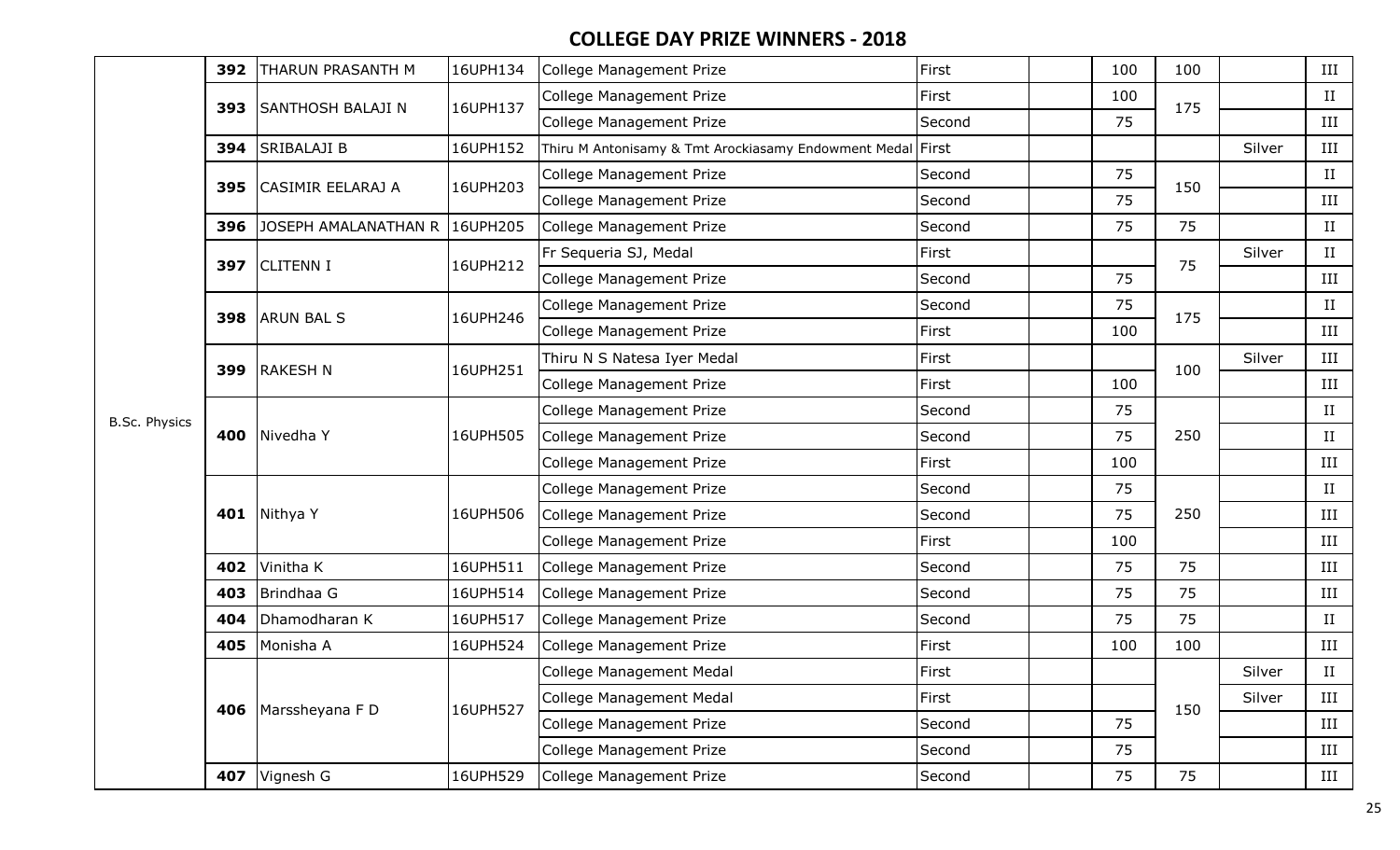|                      |     |                                     |          | <b>College Management Medal</b>           | Second             |      |     |     | Silver | II          |
|----------------------|-----|-------------------------------------|----------|-------------------------------------------|--------------------|------|-----|-----|--------|-------------|
|                      |     |                                     |          | College Management Medal                  | First              |      |     |     | Silver | $_{\rm II}$ |
|                      |     | 408 Adhersha Bruno D                | 16UPH538 | College Management Prize                  | First              |      | 100 | 250 |        | $\;$ II     |
|                      |     |                                     |          | <b>College Management Prize</b>           | Second             |      | 75  |     |        | III         |
|                      |     |                                     |          | College Management Medal                  | First              |      |     |     | Silver | III         |
|                      |     |                                     |          | College Management Prize                  | Second             |      | 75  |     |        | III         |
|                      | 409 | Jeyanth Joseph P                    | 16UPH543 | College Management Medal                  | First              |      |     | 75  | Silver | II          |
|                      |     |                                     |          | College Management Prize                  | Second             |      | 75  |     |        | III         |
|                      | 410 | Jaya Ganesh K                       | 16UPH544 | College Management Prize                  | Second             |      | 75  | 75  |        | II          |
|                      | 411 | Bhavidra A                          | 16UPH559 | College Management Prize                  | Second             |      | 75  | 75  |        | П           |
|                      | 412 | AJAY D                              | 15UPH104 | College Management Prize                  | Second             |      | 75  | 75  |        | IV          |
|                      | 413 | NITHILASELVAN V                     | 15UPH114 | College Management Prize                  | First              |      | 100 | 100 |        | IV          |
|                      |     |                                     |          | ate Mr U Nagendra Nayak Cash Award        | First (Part - III) | 1600 |     |     |        |             |
| <b>B.Sc. Physics</b> |     |                                     |          | College Management Prize                  | Second             |      | 75  |     |        | IV          |
|                      |     | 414 HANSEL A                        | 15UPH141 | Thiru Rengasiv Medal                      | First              |      |     | 275 | Silver | IV          |
|                      |     |                                     |          | College Management Prize                  | First              |      | 100 |     |        | IV          |
|                      |     |                                     |          | Dr G M Srinivasan Medal                   | First              |      |     |     | Silver | $\vee$      |
|                      |     |                                     |          | College Management Prize                  | First              |      | 100 |     |        | IV          |
|                      | 415 | <b>VISHNU S</b>                     | 15UPH143 | Dr R Sebastian Cash Award                 | First (Part - III) | 200  |     | 75  |        |             |
|                      | 416 |                                     |          | College Management Prize                  | Second             |      | 75  |     |        | IV          |
|                      | 417 | LEO BESKEE A                        | 15UPH212 | College Management Prize                  | Second             |      | 75  | 75  |        | IV          |
|                      |     |                                     |          | Dr A P J Abdul Kalam Endowment Cash Award | First (Part - III) | 400  |     |     |        |             |
|                      |     | 418 GOKUL M                         | 15UPH213 | College Management Prize                  | Second             |      | 75  | 150 |        | IV          |
|                      |     |                                     |          | <b>College Management Prize</b>           | Second             |      | 75  |     |        | V           |
|                      |     | 419   MOHAMED FAKROODEEN A 15UPH237 |          | College Management Prize                  | Second             |      | 75  | 75  |        | IV          |
|                      | 420 | Nithiyakalyanasundarreswa15UPH501   |          | College Management Prize                  | Second             |      | 75  | 75  |        | IV          |
|                      |     | 421 $\sqrt{\text{Varuna S}}$        | 15UPH519 | College Management Prize                  | First              |      | 100 | 100 |        | IV          |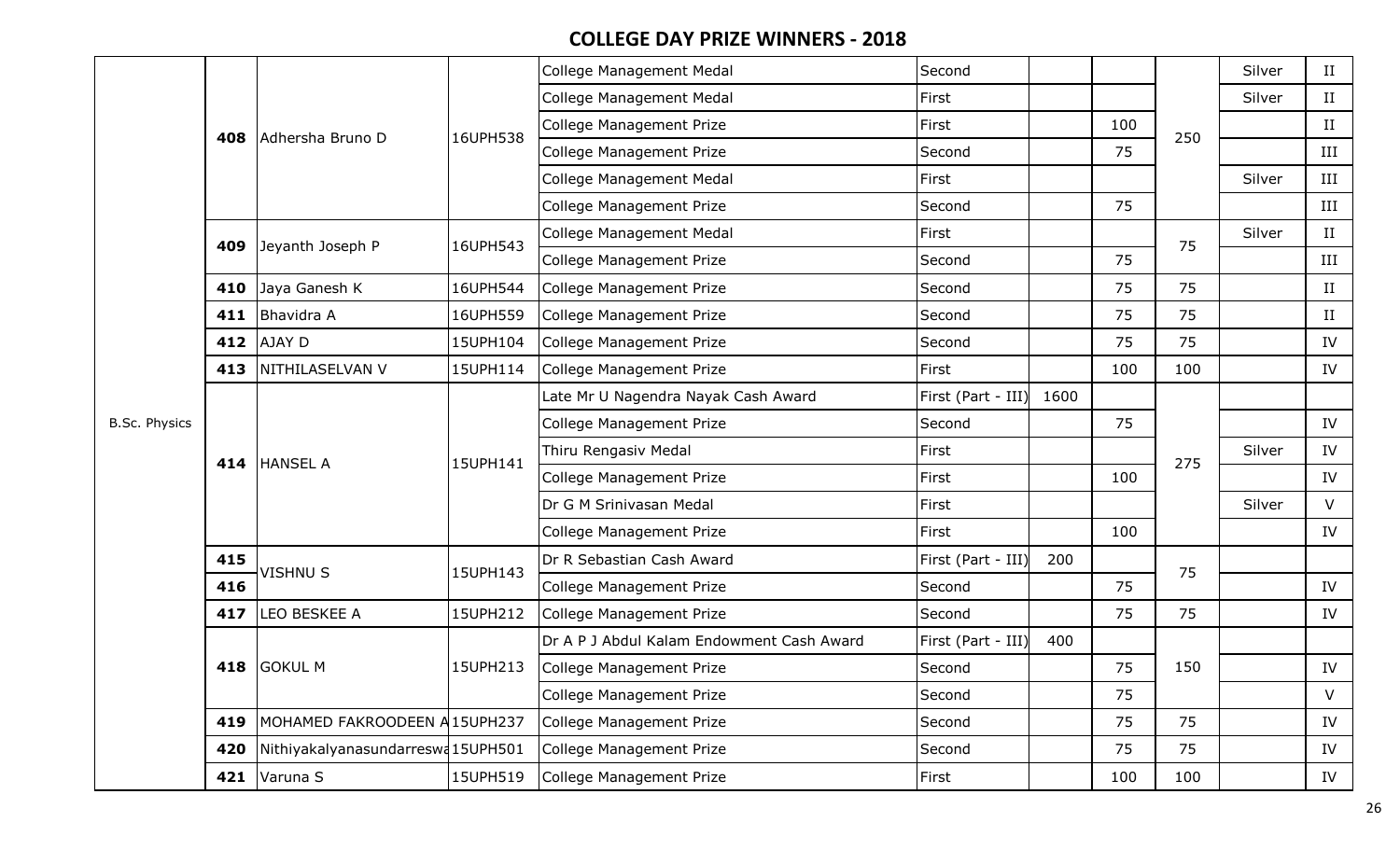|                      |     |                        |          | City Emporium Jeganathan Cash Award   | First (Part - III) | 400 |     |     |        |              |
|----------------------|-----|------------------------|----------|---------------------------------------|--------------------|-----|-----|-----|--------|--------------|
|                      |     |                        |          | <b>College Management Medal</b>       | First              |     |     |     | Silver | IV           |
|                      | 422 | PRIYADHARSHINI K       | 15UPH522 | College Management Prize              | Second             |     | 75  | 250 |        | IV           |
|                      |     |                        |          | College Management Prize              | Second             |     | 75  |     |        | V            |
|                      |     |                        |          | <b>College Management Prize</b>       | First              |     | 100 |     |        | IV           |
|                      | 423 | George Jabez J         | 15UPH538 | <b>College Management Prize</b>       | Second             |     | 75  | 75  |        | IV           |
| <b>B.Sc. Physics</b> |     |                        |          | Sri V S Raghavan Memorial Cash Award  | First (Part - III) | 400 |     |     |        |              |
|                      | 424 | JUDITH PRECILLA T      | 15UPH545 | College Management Medal              | First              |     |     | 100 | Silver | IV           |
|                      |     |                        |          | <b>College Management Prize</b>       | First              |     | 100 |     |        | IV           |
|                      |     |                        |          | <b>College Management Medal</b>       | First              |     |     |     | Silver | $\vee$       |
|                      | 425 | Aashika Ponseka S      | 15UPH547 | <b>College Management Medal</b>       | First              |     |     | 75  | Silver | IV           |
|                      |     |                        |          | <b>College Management Prize</b>       | Second             |     | 75  |     |        | IV           |
|                      | 426 | Nerswn Basumatary      | 15UPH549 | College Management Prize              | Second             |     | 75  | 75  |        | IV           |
|                      | 427 | MOHANAPRIYA K          | 15UPH552 | College Management Prize              | Second             |     | 75  | 75  |        | IV           |
| <b>B.Statistics</b>  | 428 | <b>HARIHARAPRIYA S</b> | 17UST106 | College Management Prize              | Second             |     | 75  | 75  |        | $\mathbf{I}$ |
|                      | 429 | <b>KIRUTHIKA S</b>     | 17UST107 | Fr Anselm Miranda SJ Memorial Medal   | First              |     |     |     | Silver | $\bf{I}$     |
|                      | 430 | NITHISHA ROSE D        | 17UST109 | College Management Prize              | Second             |     | 75  | 75  |        | $\mathbf{I}$ |
|                      | 431 | <b>VANITHA S</b>       | 17UST154 | College Management Prize              | First              |     | 100 | 100 |        | $\bf{I}$     |
|                      |     | <b>MRIDULA M</b>       |          | Thiru AIX Bosco Memorial Medal        | First              |     |     |     | Silver | $\mathbf{I}$ |
|                      | 432 |                        | 17UST168 | College Management Medal              | First              |     |     |     | Silver | $\mathbf{I}$ |
|                      |     |                        |          | Parvathi Ammal Medal                  | First              |     |     |     | Silver | II           |
|                      | 433 | MANUPATI MUTHYALU      | 16UST115 | <b>College Management Medal</b>       | First              |     |     | 100 | Silver | III          |
|                      |     |                        |          | College Management Prize              | First              |     | 100 |     |        | III          |
|                      |     |                        |          | College Management Medal              | First              |     |     |     | Silver | II           |
|                      |     |                        |          | <b>College Management Prize</b>       | Second             |     | 75  |     |        | II           |
|                      | 434 | <b>MUTHU RAMYA K</b>   | 16UST120 | <b>College Management Prize</b>       | First              |     | 100 | 275 |        | II           |
|                      |     |                        |          | Thiru Ganapathy Sastri Memorial Medal | First              |     |     |     | Silver | III          |
|                      |     |                        |          | <b>College Management Prize</b>       | First              |     | 100 |     |        | III          |
|                      |     |                        |          |                                       |                    |     |     |     |        |              |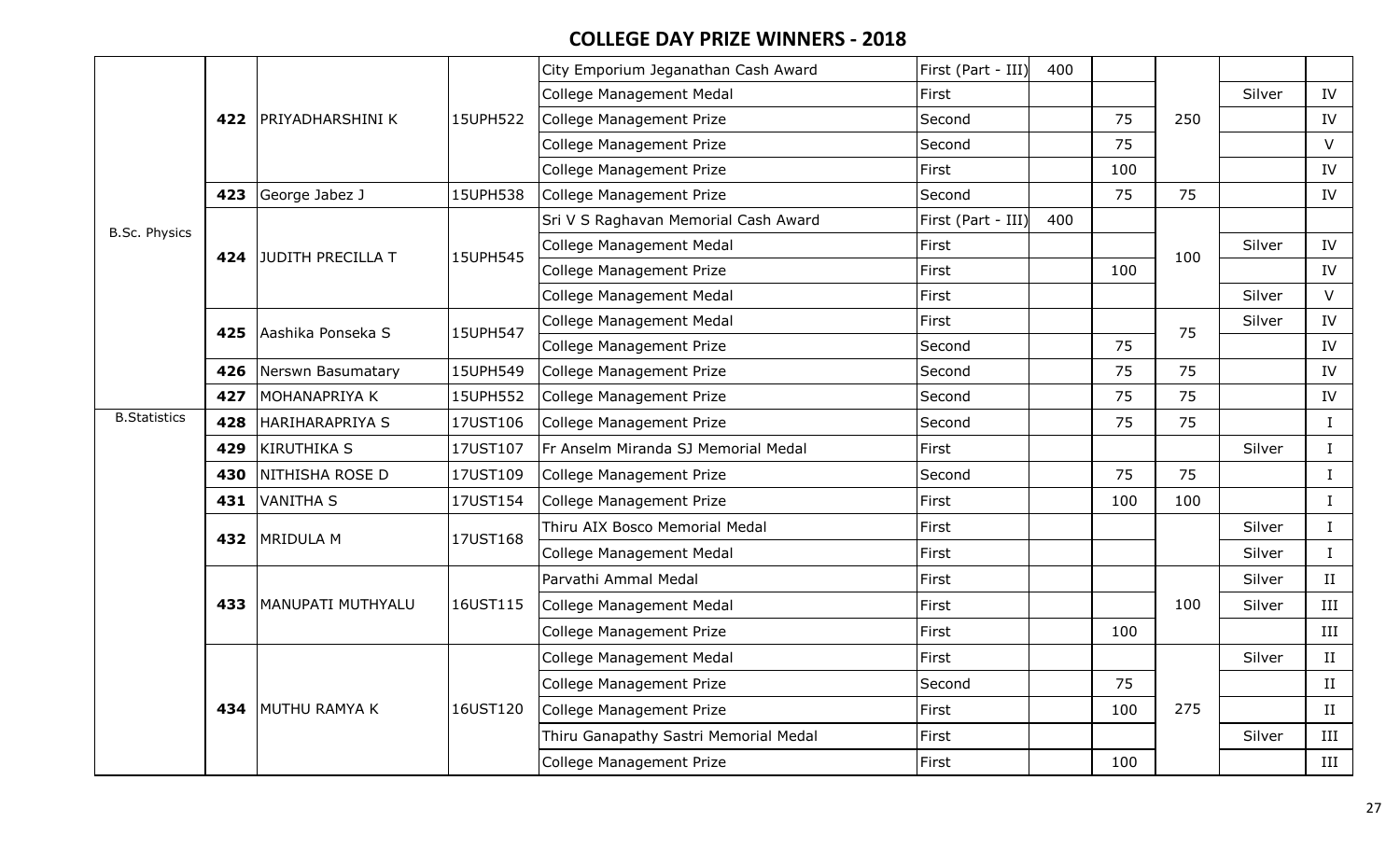| <b>B.Statistics</b> |     |                             | 16UST129 | Thiru GV Ramachandran Medal II       | First              |     |     | 75  | Silver | II                   |
|---------------------|-----|-----------------------------|----------|--------------------------------------|--------------------|-----|-----|-----|--------|----------------------|
|                     | 435 | <b>SURIYA NARAYANAN R S</b> |          | College Management Prize             | Second             |     | 75  |     |        | III                  |
|                     | 436 | <b>ARUN PRAKASH S</b>       | 16UST137 | College Management Prize             | Second             |     | 75  | 75  |        | $\rm III$            |
|                     | 437 | NANDHINI M                  | 16UST148 | College Management Prize             | Second             |     | 75  | 75  |        | III                  |
|                     | 438 | <b>AMARLINETHIYAS A</b>     | 16UST162 | College Management Prize             | Second             |     | 75  | 75  |        | $_{\rm II}$          |
|                     | 439 | <b>SANTHIYA R</b>           | 16UST171 | College Management Prize             | Second             |     | 75  | 75  |        | III                  |
|                     | 440 | SANGLI THERASANATHAN        | 15UST117 | College Management Prize             | Second             |     | 75  | 75  |        | IV                   |
|                     | 441 | <b>BHUVANESWARI G</b>       | 15UST129 | College Management Prize             | Second             |     | 75  | 75  |        | IV                   |
|                     |     |                             | 15UST131 | College Management Prize             | Second             |     | 75  |     |        | IV                   |
|                     | 442 | <b>SUGANYA A</b>            |          | College Management Prize             | Second             |     | 75  | 150 |        | V                    |
|                     | 443 | KALVINITHI D                | 15UST133 | College Management Prize             | First              |     | 100 | 100 |        | IV                   |
|                     | 444 | <b>SARAVANAKUMAR R</b>      | 15UST136 | College Management Prize             | Second             |     | 75  | 75  |        | IV                   |
|                     | 445 | JOSE S                      | 15UST149 | College Management Prize             | First              |     | 100 | 100 |        | IV                   |
|                     |     |                             |          | College Management Prize             | First              |     | 100 |     |        | IV                   |
|                     |     |                             | 15UST154 | Fr Carty Medal                       | First              |     |     | 200 | Silver | IV                   |
|                     |     | 446 ISHWARYA T              |          | College Management Prize             | First              |     | 100 |     |        | IV                   |
|                     |     |                             |          | Br P Rayer Medal                     | First              |     |     |     | Silver | $\vee$               |
|                     | 447 | NIRANJANI N                 | 15UST158 | College Management Prize             | First              |     | 100 | 100 |        | IV                   |
|                     | 448 | Sakthikarthikeyan K         | 17PTA801 | College Management Prize             | Second             |     | 100 | 100 |        | $\mathbf I$          |
|                     | 449 | Ezhilselvan B               | 17PTA805 | College Management Medal             | First              |     |     |     | Silver | $\mathbf I$          |
|                     | 450 | Ajith Kumar S               | 16PTA806 | College Management Prize             | Second             |     | 100 | 100 |        | III                  |
|                     |     |                             |          | Prof Rampolla Mascarenhas Cash Award | First (Part - III) | 800 |     |     |        |                      |
| M.A. Tamil          |     |                             |          | Dr A Antony Cruz Cash Award          | First (Part - III) | 800 |     |     |        |                      |
|                     |     | 451   MATHIAZHAGAN S        | 16PTA807 | College Management Medal             | First              |     |     |     | Silver | II                   |
|                     |     |                             |          | College Management Medal             | First              |     |     |     | Silver | III                  |
|                     |     | 452 Sarathkumar R           | 16PTA813 | College Management Prize             | Second             |     | 100 | 100 |        | $\scriptstyle\rm II$ |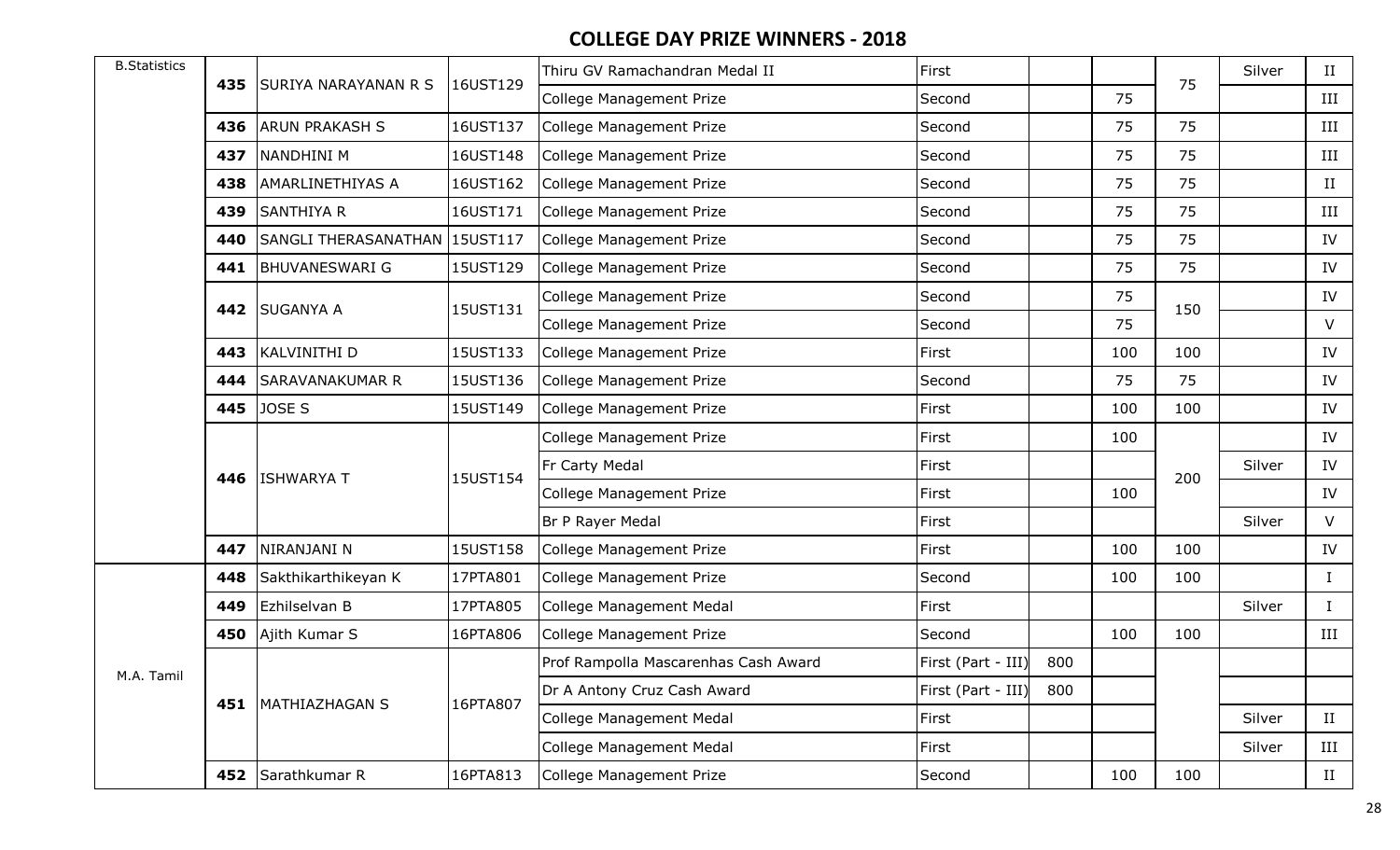|                   | 453 | MALARKODI A             | 17UTA103 | Thiru M Antonisamy & Tmt Arockiasamy Endowment Medal First |                    |     |     | 100 | Silver | $\bf{I}$    |
|-------------------|-----|-------------------------|----------|------------------------------------------------------------|--------------------|-----|-----|-----|--------|-------------|
|                   |     |                         |          | College Management Prize                                   | First              |     | 100 |     |        | $\bf{I}$    |
|                   | 454 | <b>KEERTHANA A</b>      | 17UTA125 | College Management Prize                                   | Second             |     | 75  | 75  |        | $\bf{I}$    |
|                   | 455 | JEEVA M                 | 17UTA137 | Thiru M Antonisamy & Tmt Arockiasamy Endowment Medal First |                    |     |     | 75  | Silver | $\bf{I}$    |
|                   |     |                         |          | College Management Prize                                   | Second             |     | 75  |     |        | $\bf{I}$    |
|                   |     |                         |          | Thiru Michael Gomez Medal                                  | First              |     |     |     | Silver | $_{\rm II}$ |
|                   |     |                         |          | <b>College Management Prize</b>                            | First              |     | 100 |     |        | II          |
|                   | 456 | <b>ANTHONY DAVID M</b>  | 16UTA102 | College Management Prize                                   | Second             |     | 75  | 275 |        | III         |
|                   |     |                         |          | Fr Mahe SJ, Medal                                          | First              |     |     |     | Silver | III         |
|                   |     |                         |          | <b>College Management Prize</b>                            | First              |     | 100 |     |        | III         |
|                   | 457 | <b>KARTHIK J</b>        | 16UTA109 | College Management Prize                                   | Second             |     | 75  | 75  |        | III         |
|                   | 458 | <b>SUBATHRA S</b>       | 16UTA118 | College Management Prize                                   | First              |     | 100 | 100 |        | III         |
|                   | 459 | <b>SATHYA V</b>         | 16UTA135 | College Management Prize                                   | Second             |     | 75  | 150 |        | $\rm II$    |
| <b>B.A. Tamil</b> |     |                         |          | College Management Prize                                   | Second             |     | 75  |     |        | $\rm III$   |
|                   | 460 | <b>DIVYA BHARATHI C</b> | 16UTA160 | College Management Prize                                   | Second             |     | 75  | 75  |        | III         |
|                   | 461 | <b>ALAMELU PRIYA K</b>  | 16UTA171 | College Management Prize                                   | Second             |     | 75  | 75  |        | $_{\rm II}$ |
|                   |     |                         |          | Thiru RT Parthasarathy Medal                               | First              |     |     |     | Silver | IV          |
|                   | 462 | LOGESHWARI R            | 15UTA102 | College Management Prize                                   | Second             |     | 75  | 75  |        | IV          |
|                   |     |                         |          | Fr Bourdot Medal                                           | First              |     |     |     | Silver | $\vee$      |
|                   | 463 | MARIYATHANGAM L         | 15UTA107 | College Management Prize                                   | Second             |     | 75  | 75  |        | IV          |
|                   | 464 | <b>TAMILSELVAN L</b>    | 15UTA116 | College Management Prize                                   | Second             |     | 75  | 75  |        | IV          |
|                   | 465 | <b>GANESAMOORTHI R</b>  | 15UTA138 | College Management Prize                                   | First              |     | 100 | 175 |        | IV          |
|                   |     |                         |          | College Management Prize                                   | Second             |     | 75  |     |        | V           |
|                   |     |                         |          | Prof Rampolla Mascarenhas Cash Award                       | First (Part - III) | 800 |     |     |        |             |
|                   |     | 466 SURESHKUMAR K       | 15UTA145 | College Management Prize                                   | Second             |     | 75  | 250 |        | IV          |
|                   |     |                         |          | College Management Prize                                   | Second             |     | 75  |     |        | IV          |
|                   |     |                         |          | College Management Prize                                   | First              |     | 100 |     |        | IV          |
|                   |     |                         |          |                                                            |                    |     |     |     |        |             |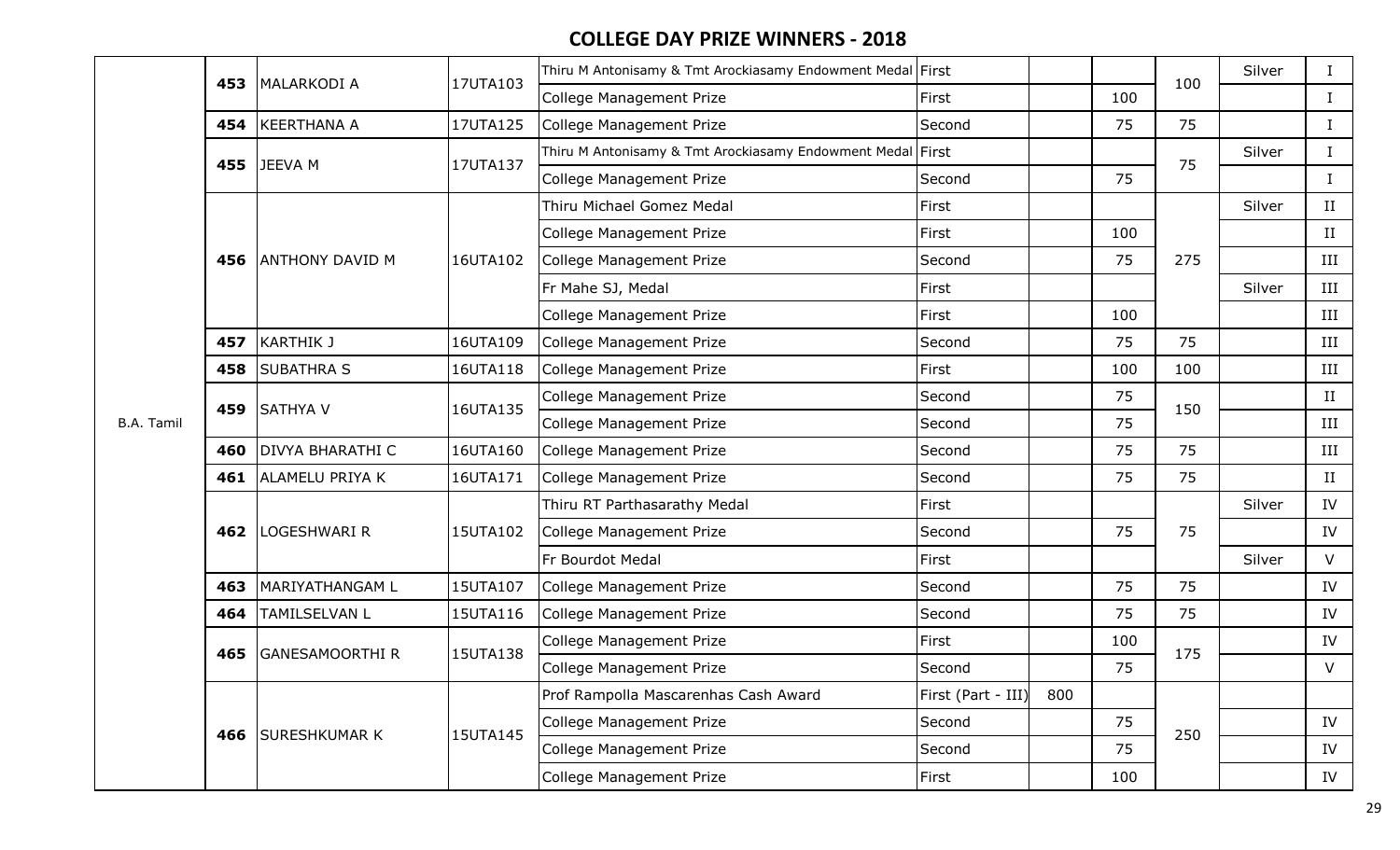|                                         | 467 | <b>LOURTHU DAISY S</b>          | 17PCA115 | <b>College Management Prize</b>    | Second             |     | 100 | 100 |        | $\bf{I}$     |
|-----------------------------------------|-----|---------------------------------|----------|------------------------------------|--------------------|-----|-----|-----|--------|--------------|
|                                         | 468 | <b>ROBINSON V</b>               | 17PCA119 | <b>College Management Medal</b>    | First              |     |     |     | Silver | $\bf{I}$     |
|                                         | 469 | NADAR DENIS SELVA WILL 16PCA103 |          | <b>College Management Prize</b>    | First              |     | 125 | 125 |        | $\rm III$    |
|                                         | 470 | SEBASTIN SAHAYARAJ A            | 16PCA105 | College Management Prize           | First              |     | 125 | 125 |        | IV           |
|                                         | 471 | <b>ARVIN PRAKASH A</b>          | 16PCA117 | <b>College Management Prize</b>    | Second             |     | 100 | 100 |        | IV           |
|                                         | 472 | <b>JOSEPH ALEXANDER R</b>       | 16PCA133 | <b>College Management Prize</b>    | Second             |     | 100 | 100 |        | $\rm III$    |
|                                         | 473 | <b>REENA MERLINE M</b>          | 16PCA801 | <b>College Management Medal</b>    | First              |     |     | 100 | Silver | II           |
|                                         |     |                                 |          | <b>College Management Prize</b>    | Second             |     | 100 |     |        | $\;$ II      |
|                                         | 474 | MARY PRINCIYA A                 | 16PCA805 | <b>College Management Prize</b>    | Second             |     | 100 | 100 |        | $\rm II$     |
|                                         | 475 | <b>SELVA PRIYA R</b>            | 16PCA815 | <b>College Management Prize</b>    | First              |     | 125 | 125 |        | II           |
|                                         | 476 | <b>KAVIYA PRIYA U</b>           | 16PCA827 | <b>College Management Prize</b>    | Second             |     | 100 | 100 |        | II           |
|                                         | 477 | JOEMICKS LURTH NIRMAL           | 16PCA844 | Mrs Allice D'Souza Medal           | First              |     |     |     | Silver | $\rm III$    |
|                                         | 478 | SHIYAMALA DEVI P                | 16PCA845 | <b>College Management Prize</b>    | Second             |     | 100 | 100 |        | $\;$ II      |
|                                         | 479 | PITCHAI PILLAI A                | 15PCA102 | Rev Dr S John Britto SJ Cash Award | First (Part - III) | 560 |     |     |        |              |
|                                         |     |                                 |          | Fr Sebastian Medal                 | First              |     |     |     | Silver | IV           |
|                                         | 480 | <b>DORA FANCY A</b>             | 15PCA103 | <b>College Management Medal</b>    | First              |     |     |     | Silver | V            |
|                                         | 481 | AROCKIYA REXLINE MARY           | 15PCA107 | <b>College Management Prize</b>    | Second             |     | 100 | 100 |        | $\vee$       |
|                                         | 482 | SAGAYA YAGA WINCY D             | 15PCA120 | <b>College Management Prize</b>    | Second             |     | 100 | 100 |        | IV           |
|                                         | 483 | <b>ALBERT CHRISTY J</b>         | 17UCS140 | <b>College Management Prize</b>    | Second             |     | 75  | 75  |        | $\bf I$      |
|                                         | 484 | <b>DHINESHKUMARAN T</b>         | 17UCS150 | Thiru A Xavier Mathew Medal        | First              |     |     | 100 | Silver | $\bf I$      |
| <b>MCA</b><br>B.Sc. Computer<br>Science |     |                                 |          | <b>College Management Prize</b>    | First              |     | 100 |     |        | $\bf I$      |
|                                         | 485 | <b>SURENDHAR A</b>              | 17UCS160 | <b>College Management Prize</b>    | Second             |     | 75  | 75  |        | $\bf{I}$     |
|                                         |     |                                 |          | <b>College Management Medal</b>    | First              |     |     |     | Silver | $\bf{I}$     |
|                                         | 486 | Shri Harri R                    | 17UCS550 | <b>College Management Medal</b>    | First              |     |     | 100 | Silver | $\bf{I}$     |
|                                         |     |                                 |          | <b>College Management Prize</b>    | First              |     | 100 |     |        | $\bf{I}$     |
|                                         | 487 | Radha Krishnan B                | 17UCS657 | College Management Prize           | Second             |     | 75  | 150 |        | $\rm I$      |
|                                         |     |                                 |          | <b>College Management Prize</b>    | Second             |     | 75  |     |        | $\mathbf{I}$ |
|                                         |     |                                 |          | <b>College Management Medal</b>    | First              |     |     |     | Silver | II           |
|                                         | 488 | <b>GOKULA KANNAN R</b>          | 16UCS106 | <b>College Management Prize</b>    | Second             |     | 75  | 175 |        | III          |
|                                         |     |                                 |          | <b>College Management Prize</b>    | First              |     | 100 |     |        | III          |
|                                         | 489 | <b>RANJITH N</b>                | 16UCS116 | College Management Prize           | Second             |     | 75  | 75  |        | $\rm II$     |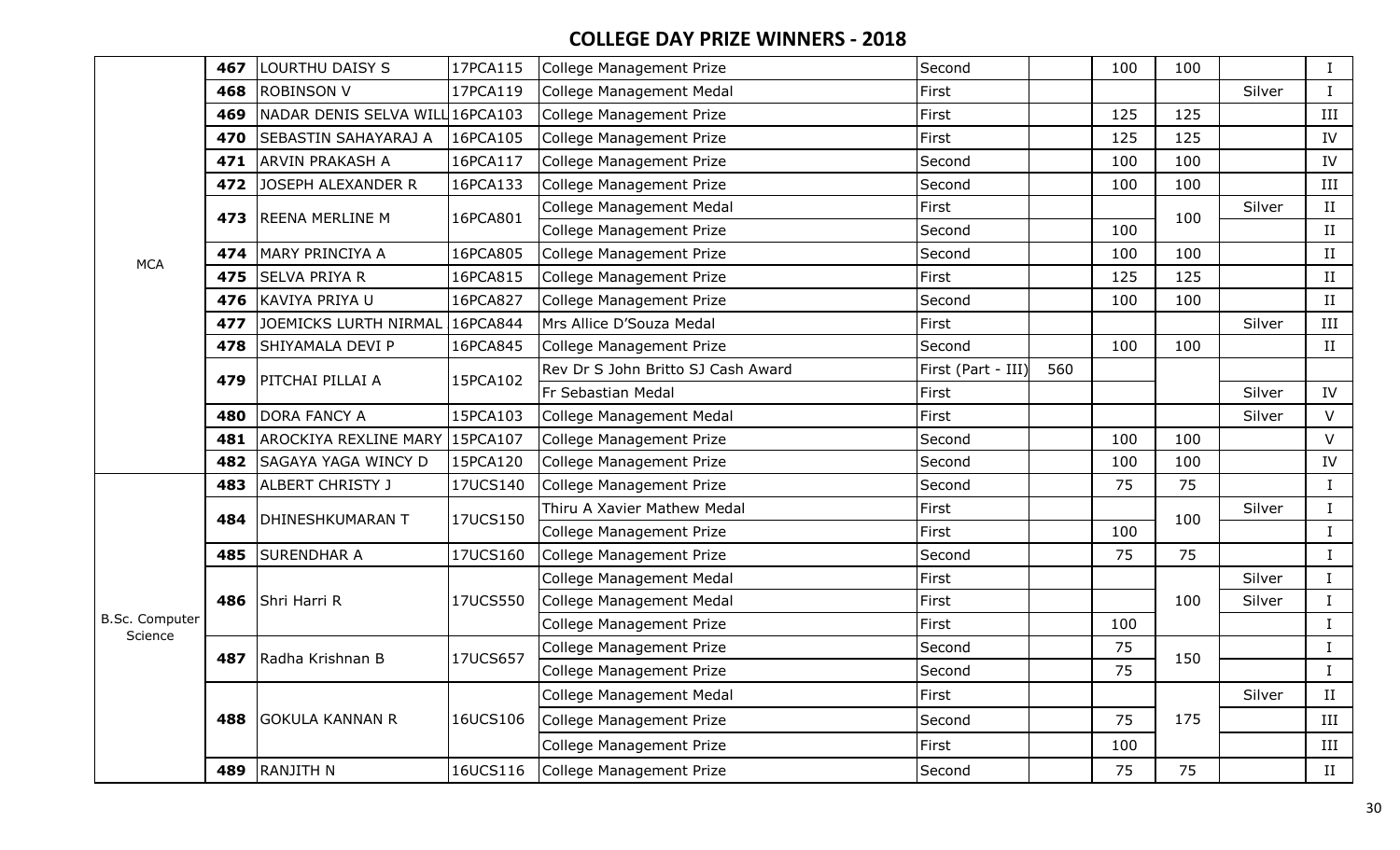|                       |     |                      |          | College Management Prize        | Second | 75  |     |        | II        |
|-----------------------|-----|----------------------|----------|---------------------------------|--------|-----|-----|--------|-----------|
|                       |     |                      | 16UCS133 | Fr Pinto SJ, Medal              | First  |     | 150 | Silver | II        |
|                       |     | 490 CHRISTUS JUAN A  |          | Devan Bahadur Iyer Medal        | First  |     |     | Silver | III       |
|                       |     |                      |          | <b>College Management Prize</b> | Second | 75  |     |        | $\rm III$ |
|                       |     |                      |          | College Management Prize        | Second | 75  |     |        | $\;$ II   |
|                       |     | 491 KISHOR R         | 16UCS141 | <b>College Management Prize</b> | First  | 100 | 250 |        | II        |
|                       |     |                      |          | College Management Prize        | Second | 75  |     |        | III       |
|                       |     |                      |          | College Management Prize        | Second | 75  | 150 |        | $\;$ II   |
|                       |     | 492 Raghuwaran S     | 16UCS517 | College Management Prize        | Second | 75  |     |        | III       |
|                       |     |                      |          | College Management Medal        | First  |     |     | Silver | II        |
|                       |     |                      |          | College Management Medal        | First  |     |     | Silver | II        |
|                       |     |                      |          | <b>College Management Medal</b> | First  |     |     | Silver | II        |
|                       |     | 493 Sree Nath R      | 16UCS567 | <b>College Management Prize</b> | First  | 100 | 200 |        | II        |
| <b>B.Sc. Computer</b> |     |                      |          | <b>College Management Medal</b> | First  |     |     | Silver | III       |
| Science               |     |                      |          | College Management Medal        | First  |     |     | Silver | III       |
|                       |     |                      |          | <b>College Management Prize</b> | First  | 100 |     |        | III       |
|                       | 494 | Balamurugan S        | 16UCS628 | College Management Prize        | Second | 75  | 75  |        | II        |
|                       | 495 | Dineshkumar S        | 16UCS636 | College Management Prize        | Second | 75  | 75  |        | II        |
|                       |     |                      |          | College Management Prize        | Second | 75  |     |        | II        |
|                       |     | 496   Nikhil Mohanan | 16UCS660 | College Management Prize        | Second | 75  | 325 |        | II        |
|                       |     |                      |          | College Management Prize        | First  | 100 |     |        | $\;$ II   |
|                       |     |                      |          | College Management Prize        | Second | 75  |     |        | III       |
|                       |     |                      |          | College Management Prize        | Second | 75  |     |        | IV        |
|                       |     | 497 HARISH R         | 15UCS101 | <b>College Management Medal</b> | First  |     | 175 | Silver | IV        |
|                       |     |                      |          | College Management Prize        | First  | 100 |     |        | IV        |
|                       |     |                      |          | <b>College Management Medal</b> | First  |     |     | Silver | $\vee$    |
|                       |     |                      |          | College Management Prize        | Second | 75  |     |        | IV        |
|                       | 498 | <b>SURIYAKUMAR S</b> | 15UCS102 | <b>College Management Prize</b> | Second | 75  | 225 |        | IV        |
|                       |     |                      |          | <b>College Management Prize</b> | Second | 75  |     |        | $\vee$    |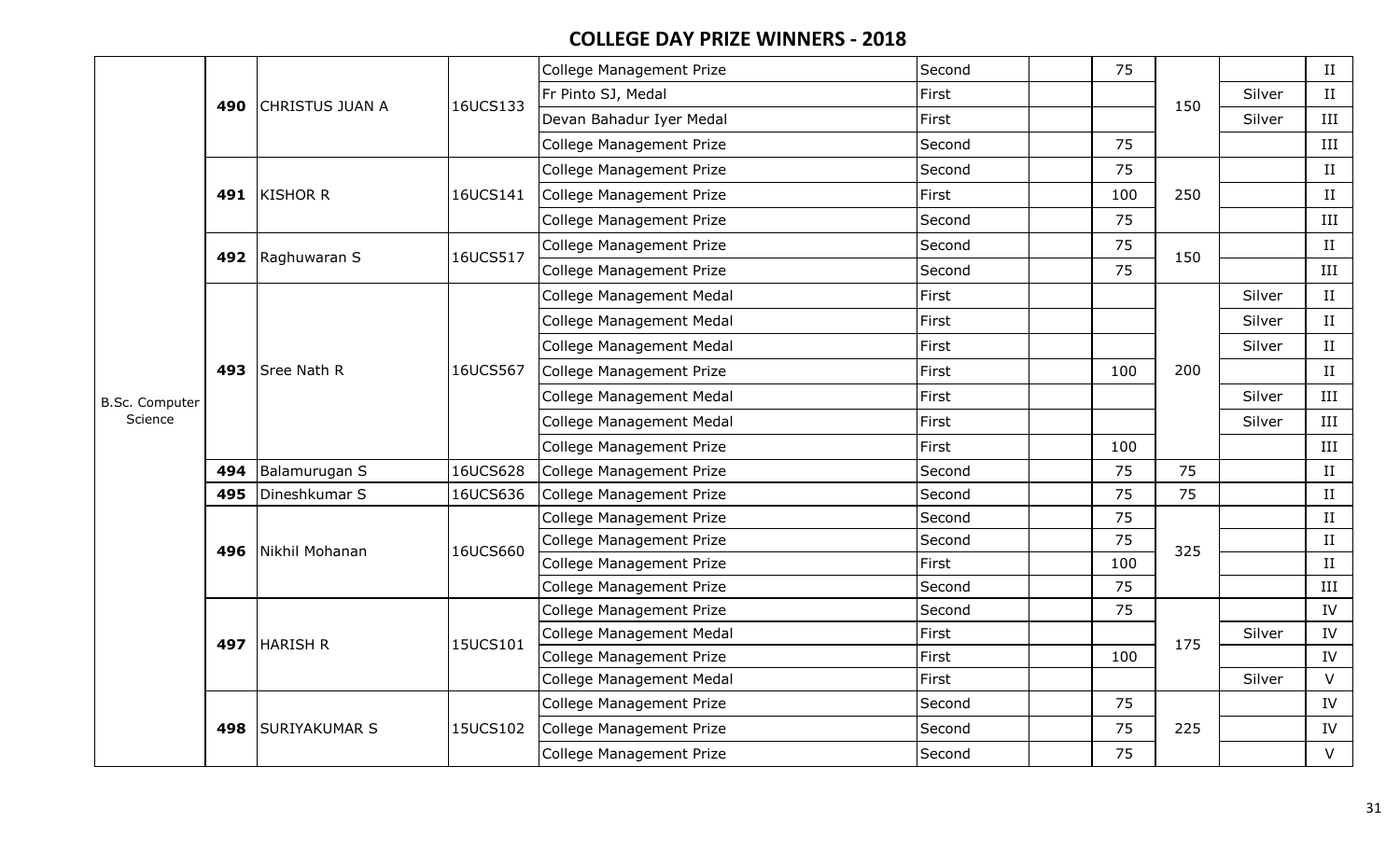|                       | 499 | Sudharsan R              | 15UCS553 | College Management Prize          | Second | 75  | 75  |        | IV                   |
|-----------------------|-----|--------------------------|----------|-----------------------------------|--------|-----|-----|--------|----------------------|
|                       | 500 | Vijay M                  | 15UCS620 | <b>College Management Prize</b>   | Second | 75  | 75  |        | $\vee$               |
| <b>B.Sc. Computer</b> | 501 | Lokesh Kumar G           | 15UCS629 | College Management Prize          | Second | 75  | 75  |        | IV                   |
| Science               |     |                          |          | College Management Medal          | First  |     |     | Silver | IV                   |
|                       |     | 502 Prasanna N           | 15UCS638 | <b>College Management Prize</b>   | First  | 100 | 100 |        | IV                   |
|                       |     |                          |          | <b>College Management Medal</b>   | First  |     |     | Silver | V                    |
|                       | 503 | <b>ASHLAY B</b>          | 17USS105 | <b>College Management Prize</b>   | Second | 75  | 75  |        | $\mathbf{I}$         |
|                       | 504 | <b>SARAVANAN P</b>       | 17USS114 | College Management Prize          | Second | 75  | 150 |        | $\mathbf{I}$         |
|                       |     |                          |          | <b>College Management Prize</b>   | Second | 75  |     |        | $\mathbf{I}$         |
|                       | 505 | <b>ARUL VINCY MARY D</b> | 17USS122 | <b>College Management Medal</b>   | First  |     |     | Silver | $\bf{I}$             |
|                       |     |                          |          | College Management Medal          | First  |     |     | Silver | $\bf{I}$             |
|                       | 506 | <b>VIMAL ESWARAN S</b>   | 17USS124 | <b>College Management Prize</b>   | First  | 100 | 100 |        | $\mathbf{I}$         |
|                       |     |                          |          | <b>College Management Medal</b>   | First  |     |     | Silver | $\mathbf{I}$         |
|                       | 507 | <b>EPCY RUFEENA R</b>    | 17USS128 | <b>College Management Medal</b>   | First  |     |     | Silver | $\mathbf{I}$         |
|                       | 508 | <b>SRI VIGNESH M</b>     | 17USS131 | <b>College Management Prize</b>   | Second | 75  | 75  |        | $\bf{I}$             |
|                       |     |                          |          | College Management Medal          | First  |     |     | Silver | II                   |
| B.Voc. Soft<br>Devel  |     |                          |          | College Management Medal          | First  |     |     | Silver | II                   |
|                       | 509 | HARI PRASAANTH S         | 16USS104 | <b>College Management Medal</b>   | First  |     | 75  | Silver | II                   |
|                       |     |                          |          | College Management Prize          | Second | 75  |     |        | III                  |
|                       |     |                          |          | College Management Medal          | First  |     |     | Silver | III                  |
|                       |     |                          |          | <b>College Management Medal</b>   | First  |     |     | Silver | III                  |
|                       | 510 | VINODHINI G              | 16USS108 | <b>College Management Prize</b>   | Second | 75  | 75  |        | III                  |
|                       |     |                          |          | College Management Prize          | Second | 75  |     |        | II                   |
|                       |     | $511$ EDWIN S            | 16USS121 | <b>College Management Prize</b>   | Second | 75  | 150 |        | II                   |
|                       | 512 | NANDHINI DEVI N          | 16USS122 | <b>College Management Prize</b>   | Second | 75  | 75  |        | $\scriptstyle\rm II$ |
|                       |     |                          |          | College Management Medal<br>First |        |     |     | Silver | II                   |
|                       | 513 | SOWBARNIKA R             | 16USS124 | College Management Prize          | Second | 75  | 75  |        | III                  |
|                       |     |                          |          |                                   |        |     |     |        |                      |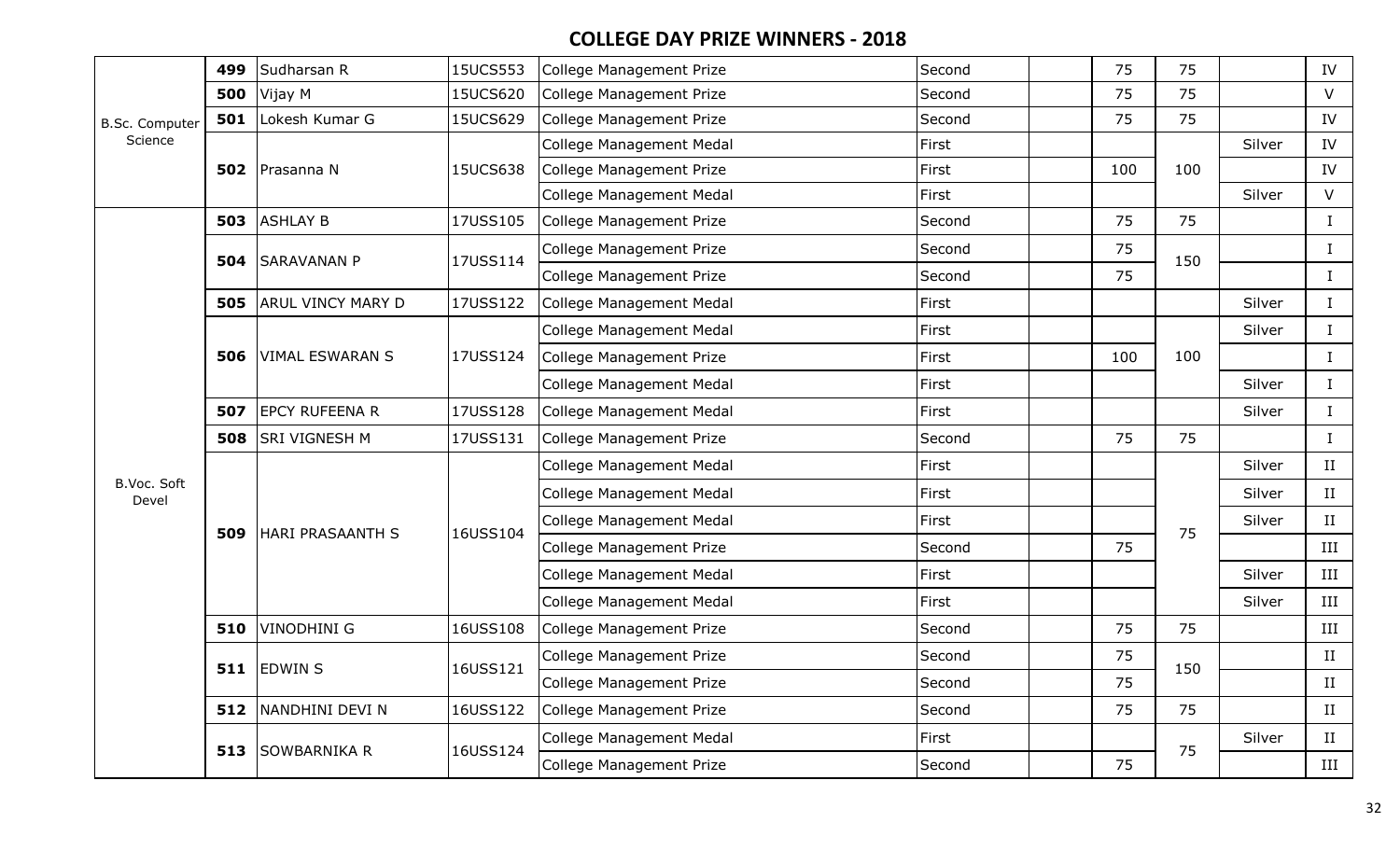|             |     |                             |          | <b>College Management Prize</b> | Second | 75  |     |        | II          |
|-------------|-----|-----------------------------|----------|---------------------------------|--------|-----|-----|--------|-------------|
|             |     |                             |          | College Management Prize        | Second | 75  |     |        | $\;$ II     |
|             |     | <b>514 SYEED SHAKEENA S</b> | 16USS127 | <b>College Management Medal</b> | First  |     | 300 | Silver | $\rm III$   |
|             |     |                             |          | College Management Prize        | Second | 75  |     |        | III         |
|             |     |                             |          | College Management Prize        | Second | 75  |     | Silver | $\rm III$   |
|             | 515 | RANJITHKUMAR M              | 15USS118 | College Management Prize        | Second | 75  | 75  |        | IV          |
| B.Voc. Soft |     |                             |          | <b>College Management Medal</b> | First  |     |     | Silver | IV          |
| Devel       |     |                             |          | <b>College Management Prize</b> | Second | 75  |     |        | IV          |
|             |     | 516   PRIYADHARSHINI V      | 15USS125 | College Management Prize        | First  | 100 | 250 |        | IV          |
|             |     |                             |          | College Management Medal        | Second |     |     | Silver | IV          |
|             |     |                             |          | College Management Prize        | Second | 75  |     |        | $\vee$      |
|             | 517 | KEERTHANA A                 | 15USS129 | College Management Prize        | First  | 100 | 100 |        | IV          |
|             |     |                             |          | College Management Prize        | Second | 75  |     |        | IV          |
|             | 518 | MITHUN KUMAR M              | 15USS138 | College Management Prize        | First  | 100 | 175 |        | IV          |
|             |     |                             |          | College Management Medal        | First  |     |     | Silver | $\vee$      |
|             | 519 | <b>DEEPAT</b>               | 17UVT103 | College Management Prize        | Second | 75  | 150 |        | $\bf I$     |
|             |     |                             |          | <b>College Management Prize</b> | Second | 75  |     |        | $\mathbf I$ |
|             | 520 | <b>VARSHINE R</b>           | 17UVT110 | <b>College Management Prize</b> | Second | 75  | 75  |        | $\bf I$     |
|             | 521 | <b>SUBIN ANTONY M</b>       | 17UVT126 | College Management Prize        | First  | 100 | 100 |        | $\rm I$     |
|             |     |                             |          | College Management Medal        | First  |     |     | Silver | $\mathbf I$ |
|             | 522 | <b>YUVANANDHINI S</b>       | 17UVT144 | College Management Medal        | First  |     | 75  | Silver | $\rm I$     |
|             |     |                             |          | College Management Prize        | Second | 75  |     |        | $\mathbf I$ |
| B.Voc.      |     |                             |          | <b>College Management Medal</b> | First  |     |     | Silver | $\bf{I}$    |
| Viscom Tech | 523 | KEERTHANA K                 | 17UVT157 | College Management Prize        | Second | 75  | 75  |        | $\mathbf I$ |
|             | 524 | AANANTHA KUMAR P            | 16UVT106 | College Management Prize        | Second | 75  | 75  |        | II          |
|             |     |                             |          | College Management Medal        | First  |     |     | Silver | $\;$ II     |
|             |     |                             |          | <b>College Management Medal</b> | First  |     |     | Silver | $\;$ II     |
|             | 525 | <b>PRINCE JOSHUA M</b>      | 16UVT107 | <b>College Management Medal</b> | First  |     |     | Silver | II          |
|             |     |                             |          | College Management Medal        | First  |     |     | Silver | $\;$ II     |
|             |     |                             |          | <b>College Management Medal</b> | First  |     |     | Silver | $\rm III$   |
|             |     | 526 SURYAVARSHAN A          | 16UVT109 | College Management Prize        | Second | 75  | 75  |        | $\;$ II     |